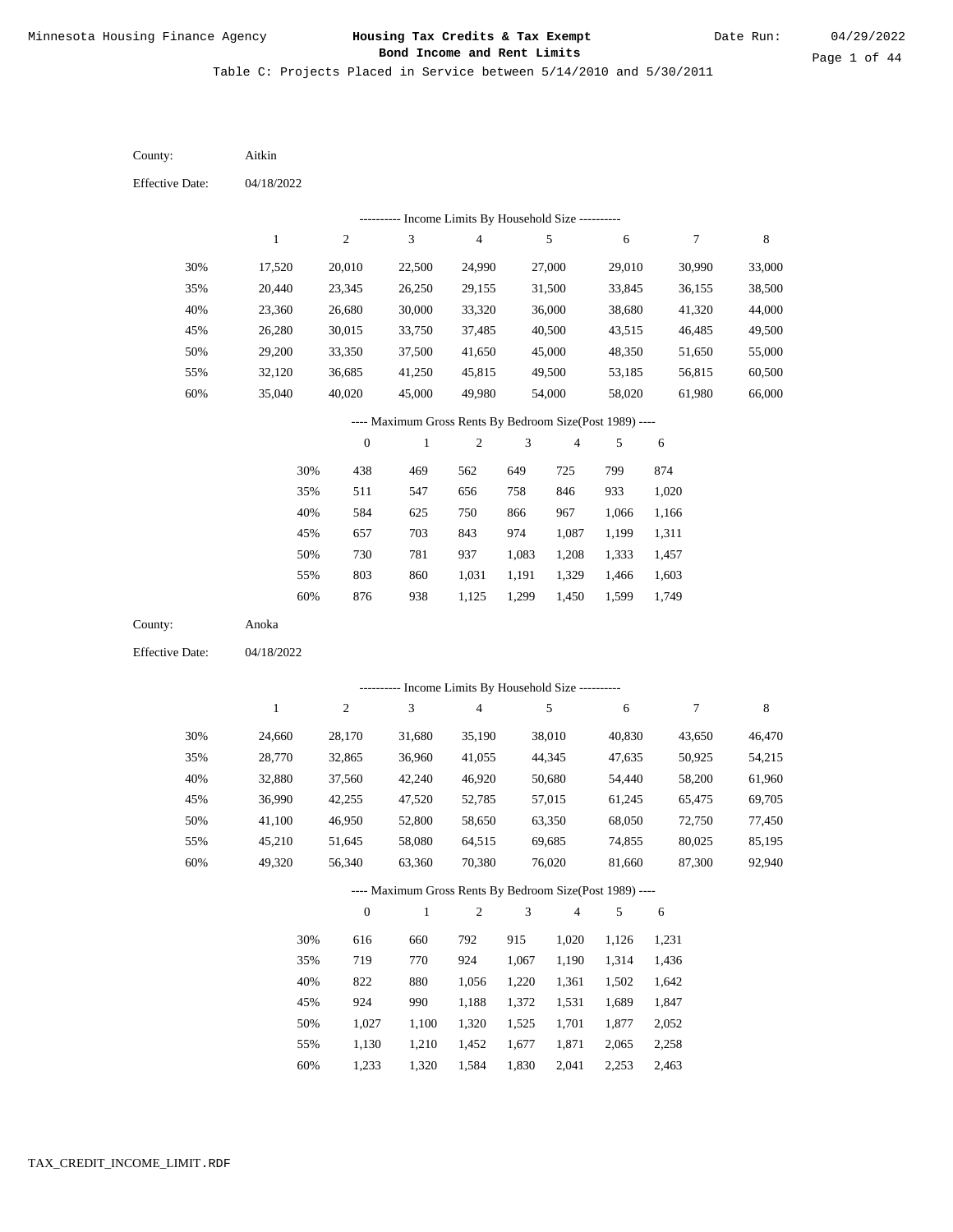Table C: Projects Placed in Service between 5/14/2010 and 5/30/2011

04/18/2022 04/18/2022 Becker Beltrami 30% 35% 40% 45% 50% 55% 60% 30% 35% 40% 45% 50% 55% 60% 17,520 20,440 23,360 26,280 29,200 32,120 35,040 17,520 20,440 23,360 26,280 29,200 32,120 35,040 20,010 23,345 26,680 30,015 33,350 36,685 40,020 20,010 23,345 26,680 30,015 33,350 36,685 40,020 22,500 26,250 30,000 33,750 37,500 41,250 45,000 22,500 26,250 30,000 33,750 37,500 41,250 45,000 24,990 29,155 33,320 37,485 41,650 45,815 49,980 24,990 29,155 33,320 37,485 41,650 45,815 49,980 27,000 31,500 36,000 40,500 45,000 49,500 54,000 27,000 31,500 36,000 40,500 45,000 49,500 54,000 29,010 33,845 38,680 43,515 48,350 53,185 58,020 29,010 33,845 38,680 43,515 48,350 53,185 58,020 30,990 36,155 41,320 46,485 51,650 56,815 61,980 30,990 36,155 41,320 46,485 51,650 56,815 61,980 33,000 38,500 44,000 49,500 55,000 60,500 66,000 33,000 38,500 44,000 49,500 55,000 60,500 66,000 438 511 584 657 730 803 876 438 511 584 657 730 803 876 469 547 625 703 781 860 938 469 547 625 703 781 860 562 656 750 843 937 1,031 1,125 562 656 750 843 937 1,031 649 758 866 974 1,083 1,191 1,299 649 758 866 974 1,083 1,191 725 846 967 1,087 1,208 1,329 1,450 725 846 967 1,087 1,208 1,329 799 933 1,066 1,199 1,333 1,466 1,599 799 933 1,066 1,199 1,333 1,466 1,599 874 1,020 1,166 1,311 1,457 1,603 1,749 874 1,020 1,166 1,311 1,457 1,603 County: County: Effective Date: Effective Date: 1 1 2 2 3 3 4 4 5 5 6 6 7 7 8 8 0 0 1 1 2 2 3 3 4 4 5 5 6 6 ---------- Income Limits By Household Size ---------- ---------- Income Limits By Household Size ---------- ---- Maximum Gross Rents By Bedroom Size(Post 1989) ---- ---- Maximum Gross Rents By Bedroom Size(Post 1989) ---- 30% 35% 40% 45% 50% 55% 60% 30% 35% 40% 45% 50% 55% 60%

938

1,125

1,299

1,450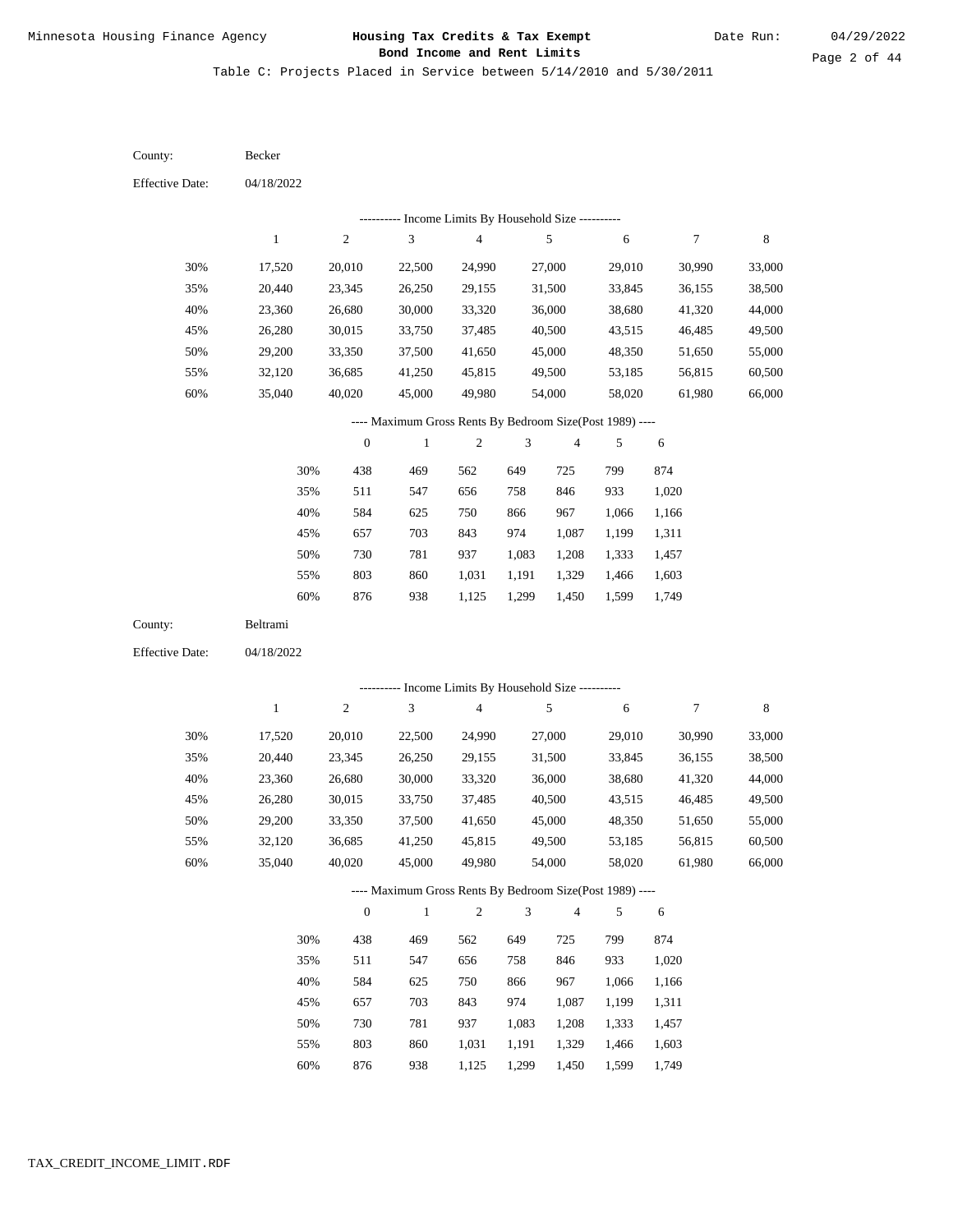Table C: Projects Placed in Service between 5/14/2010 and 5/30/2011

04/18/2022 04/18/2022 Benton Big Stone 30% 35% 40% 45% 50% 55% 60% 30% 35% 40% 45% 50% 55% 60% 18,570 21,665 24,760 27,855 30,950 34,045 37,140 17,520 20,440 23,360 26,280 29,200 32,120 35,040 21,210 24,745 28,280 31,815 35,350 38,885 42,420 20,010 23,345 26,680 30,015 33,350 36,685 40,020 23,850 27,825 31,800 35,775 39,750 43,725 47,700 22,500 26,250 30,000 33,750 37,500 41,250 45,000 26,490 30,905 35,320 39,735 44,150 48,565 52,980 24,990 29,155 33,320 37,485 41,650 45,815 49,980 28,620 33,390 38,160 42,930 47,700 52,470 57,240 27,000 31,500 36,000 40,500 45,000 49,500 54,000 30,750 35,875 41,000 46,125 51,250 56,375 61,500 29,010 33,845 38,680 43,515 48,350 53,185 58,020 32,850 38,325 43,800 49,275 54,750 60,225 65,700 30,990 36,155 41,320 46,485 51,650 56,815 61,980 34,980 40,810 46,640 52,470 58,300 64,130 69,960 33,000 38,500 44,000 49,500 55,000 60,500 66,000 464 541 619 696 773 851 928 438 511 584 657 730 803 876 497 580 663 745 828 911 994 469 547 625 703 781 860 938 596 695 795 894 993 1,093 1,192 562 656 750 843 937 1,031 1,125 688 803 918 1,033 1,148 1,262 1,377 649 758 866 974 1,083 1,191 1,299 768 896 1,025 1,153 1,281 1,409 1,537 725 846 967 1,087 1,208 1,329 1,450 847 989 1,130 1,271 1,413 1,554 1,695 799 933 1,066 1,199 1,333 1,466 1,599 927 1,081 1,236 1,390 1,545 1,699 1,854 874 1,020 1,166 1,311 1,457 1,603 1,749 County: County: Effective Date: Effective Date: 1 1 2 2 3 3 4 4 5 5 6 6 7 7 8 8 0 0 1 1 2 2 3 3 4 4 5 5 6 6 ---------- Income Limits By Household Size ---------- ---------- Income Limits By Household Size ---------- ---- Maximum Gross Rents By Bedroom Size(Post 1989) ---- ---- Maximum Gross Rents By Bedroom Size(Post 1989) ---- 30% 35% 40% 45% 50% 55% 60% 30% 35% 40% 45% 50% 55% 60%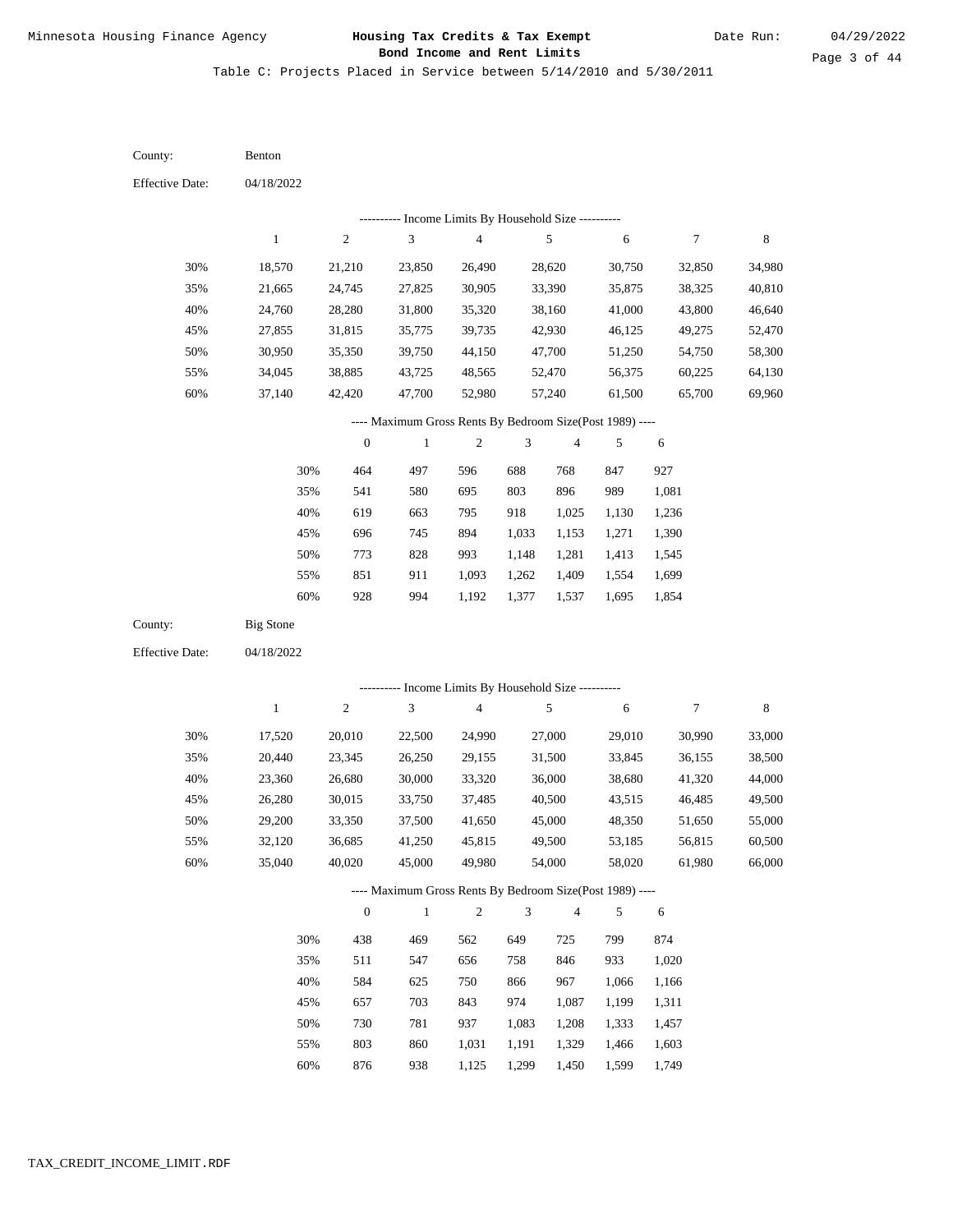Table C: Projects Placed in Service between 5/14/2010 and 5/30/2011

04/18/2022 04/18/2022 Blue Earth Brown 30% 35% 40% 45% 50% 55% 60% 30% 35% 40% 45% 50% 55% 60% 18,900 22,050 25,200 28,350 31,500 34,650 37,800 18,360 21,420 24,480 27,540 30,600 33,660 36,720 21,600 25,200 28,800 32,400 36,000 39,600 43,200 20,970 24,465 27,960 31,455 34,950 38,445 41,940 24,300 28,350 32,400 36,450 40,500 44,550 48,600 23,580 27,510 31,440 35,370 39,300 43,230 47,160 27,000 31,500 36,000 40,500 45,000 49,500 54,000 26,190 30,555 34,920 39,285 43,650 48,015 52,380 29,160 34,020 38,880 43,740 48,600 53,460 58,320 28,290 33,005 37,720 42,435 47,150 51,865 56,580 31,320 36,540 41,760 46,980 52,200 57,420 62,640 30,390 35,455 40,520 45,585 50,650 55,715 60,780 33,480 39,060 44,640 50,220 55,800 61,380 66,960 32,490 37,905 43,320 48,735 54,150 59,565 64,980 35,640 41,580 47,520 53,460 59,400 65,340 71,280 34,590 40,355 46,120 51,885 57,650 63,415 69,180 472 551 630 708 787 866 945 459 535 612 688 765 841 506 590 675 759 843 928 1,012 491 573 655 737 819 901 607 708 810 911 1,012 1,113 1,215 589 687 786 884 982 1,080 702 819 936 1,053 1,170 1,287 1,404 681 794 908 1,021 1,135 1,248 783 913 1,044 1,174 1,305 1,435 1,566 759 886 1,013 1,139 1,266 1,392 864 1,008 1,152 1,296 1,440 1,584 1,728 838 978 1,118 1,257 1,397 1,537 945 1,102 1,260 1,417 1,575 1,732 1,890 916 1,069 1,222 1,374 1,527 1,680 County: County: Effective Date: Effective Date: 1 1 2 2 3 3 4 4 5 5 6 6 7 7 8 8 0 0 1 1 2 2 3 3 4 4 5 5 6 6 ---------- Income Limits By Household Size ---------- ---------- Income Limits By Household Size ---------- ---- Maximum Gross Rents By Bedroom Size(Post 1989) ---- ---- Maximum Gross Rents By Bedroom Size(Post 1989) ---- 30% 35% 40% 45% 50% 55% 60% 30% 35% 40% 45% 50% 55%

918

60%

983

1,179

1,362

1,519

1,677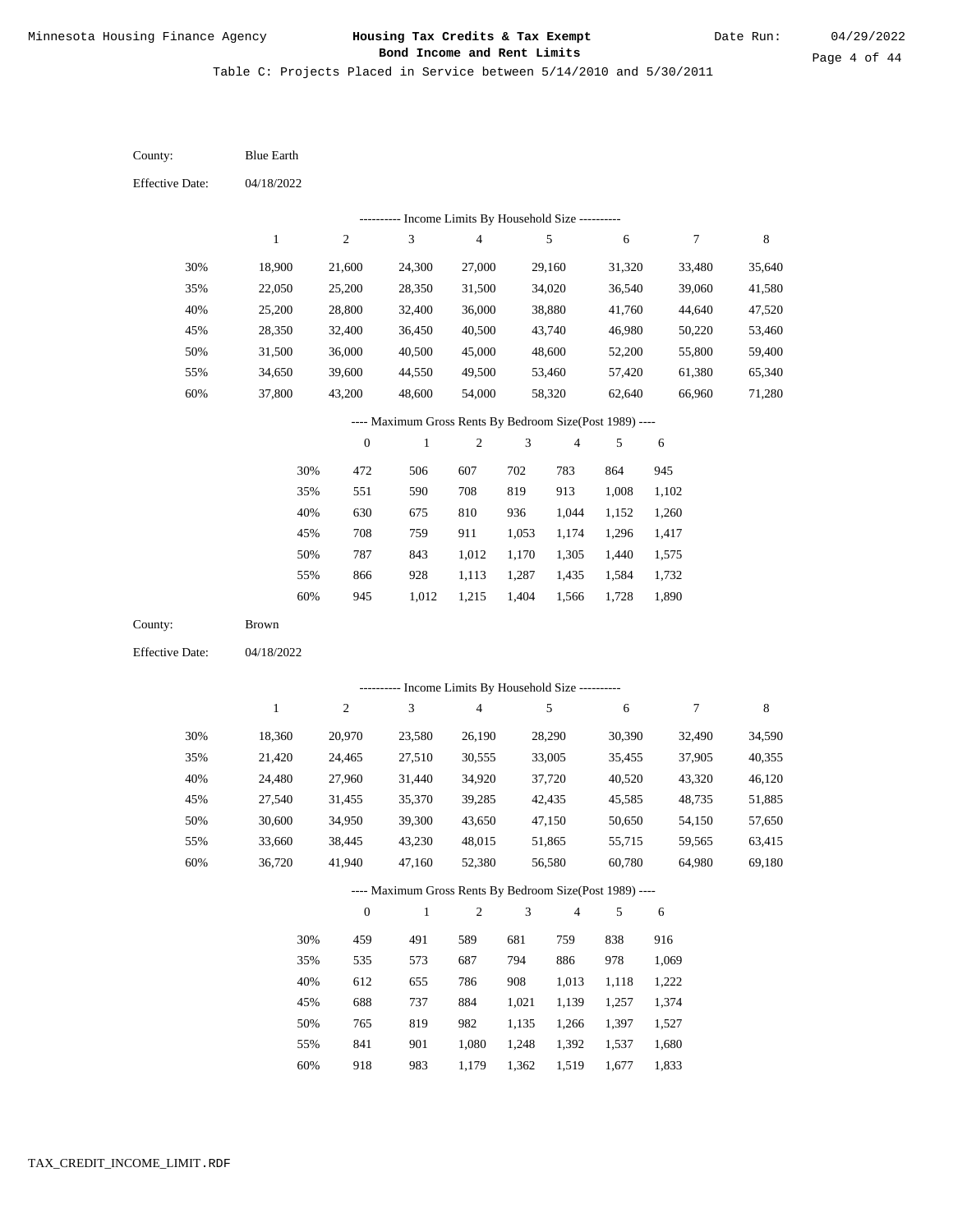Table C: Projects Placed in Service between 5/14/2010 and 5/30/2011

| County:                | Carlton      |                  |                                                           |                         |                |                          |        |            |             |
|------------------------|--------------|------------------|-----------------------------------------------------------|-------------------------|----------------|--------------------------|--------|------------|-------------|
| <b>Effective Date:</b> | 04/18/2022   |                  |                                                           |                         |                |                          |        |            |             |
|                        |              |                  | --------- Income Limits By Household Size ----------      |                         |                |                          |        |            |             |
|                        | $\mathbf{1}$ | $\mathfrak{2}$   | 3                                                         | $\overline{\mathbf{4}}$ |                | 5                        | 6      | 7          | $\,$ 8 $\,$ |
| 30%                    | 17,940       | 20,490           | 23,040                                                    | 25,590                  |                | 27,660                   | 29,700 | 31,740     | 33,780      |
| 35%                    | 20,930       | 23,905           | 26,880                                                    | 29,855                  |                | 32,270                   | 34,650 | 37,030     | 39,410      |
| 40%                    | 23,920       | 27,320           | 30,720                                                    | 34,120                  |                | 36,880                   | 39,600 | 42,320     | 45,040      |
| 45%                    | 26,910       | 30,735           | 34,560                                                    | 38,385                  |                | 41,490                   | 44,550 | 47,610     | 50,670      |
| 50%                    | 29,900       | 34,150           | 38,400                                                    | 42,650                  |                | 46,100                   | 49,500 | 52,900     | 56,300      |
| 55%                    | 32,890       | 37,565           | 42,240                                                    | 46,915                  |                | 50,710                   | 54,450 | 58,190     | 61,930      |
| 60%                    | 35,880       | 40,980           | 46,080                                                    | 51,180                  |                | 55,320                   | 59,400 | 63,480     | 67,560      |
|                        |              |                  | ---- Maximum Gross Rents By Bedroom Size(Post 1989) ----  |                         |                |                          |        |            |             |
|                        |              | $\boldsymbol{0}$ | $\mathbf{1}$                                              | $\sqrt{2}$              | 3              | $\overline{\mathcal{A}}$ | 5      | 6          |             |
|                        | 30%          | 448              | 480                                                       | 576                     | 665            | 742                      | 819    | 895        |             |
|                        | 35%          | 523              | 560                                                       | 672                     | 776            | 866                      | 955    | 1,044      |             |
|                        | 40%          | 598              | 640                                                       | 768                     | 887            | 990                      | 1,092  | 1,194      |             |
|                        | 45%          | 672              | 720                                                       | 864                     | 998            | 1,113                    | 1,228  | 1,343      |             |
|                        | 50%          | 747              | 800                                                       | 960                     | 1,109          | 1,237                    | 1,365  | 1,492      |             |
|                        | 55%          | 822              | 880                                                       | 1,056                   | 1,220          | 1,361                    | 1,501  | 1,642      |             |
|                        | 60%          | 897              | 960                                                       | 1,152                   | 1,331          | 1,485                    | 1,638  | 1,791      |             |
| County:                | Carver       |                  |                                                           |                         |                |                          |        |            |             |
| <b>Effective Date:</b> | 04/18/2022   |                  |                                                           |                         |                |                          |        |            |             |
|                        |              |                  |                                                           |                         |                |                          |        |            |             |
|                        |              |                  | --------- Income Limits By Household Size ----------<br>3 |                         |                |                          |        |            |             |
|                        | $\mathbf{1}$ | $\mathfrak{2}$   |                                                           | $\overline{4}$          |                | 5                        | 6      | $\tau$     | 8           |
| 30%                    | 24,660       | 28,170           | 31,680                                                    | 35,190                  |                | 38,010                   | 40,830 | 43,650     | 46,470      |
| 35%                    | 28,770       | 32,865           | 36,960                                                    | 41,055                  |                | 44,345                   | 47,635 | 50,925     | 54,215      |
| 40%                    | 32,880       | 37,560           | 42,240                                                    | 46,920                  |                | 50,680                   | 54,440 | 58,200     | 61,960      |
| 45%                    | 36,990       | 42,255           | 47,520                                                    | 52,785                  |                | 57,015                   | 61,245 | 65,475     | 69,705      |
| 50%                    | 41,100       | 46,950           | 52,800                                                    | 58,650                  |                | 63,350                   | 68,050 | 72,750     | 77,450      |
| 55%                    | 45,210       | 51,645           | 58,080                                                    | 64,515                  |                | 69,685                   | 74,855 | 80,025     | 85,195      |
| 60%                    | 49,320       | 56,340           | 63,360                                                    | 70,380                  |                | 76,020                   | 81,660 | 87,300     | 92,940      |
|                        |              |                  | ---- Maximum Gross Rents By Bedroom Size(Post 1989) ----  |                         |                |                          |        |            |             |
|                        |              | $\boldsymbol{0}$ | $\mathbf{1}$                                              | $\sqrt{2}$              | $\mathfrak{Z}$ | $\overline{4}$           | 5      | $\sqrt{6}$ |             |
|                        | 30%          | 616              | 660                                                       | 792                     | 915            | 1,020                    | 1,126  | 1,231      |             |
|                        | 35%          | 719              | 770                                                       | 924                     | 1,067          | 1,190                    | 1,314  | 1,436      |             |
|                        | 40%          | 822              | 880                                                       | 1,056                   | 1,220          | 1,361                    | 1,502  | 1,642      |             |
|                        | 45%          | 924              | 990                                                       | 1,188                   | 1,372          | 1,531                    | 1,689  | 1,847      |             |
|                        | 50%          | 1,027            | 1,100                                                     | 1,320                   | 1,525          | 1,701                    | 1,877  | 2,052      |             |
|                        | 55%          | 1,130            | 1,210                                                     | 1,452                   | 1,677          | 1,871                    | 2,065  | 2,258      |             |

1,233 1,320 1,584 1,830 2,041 2,253 2,463 60%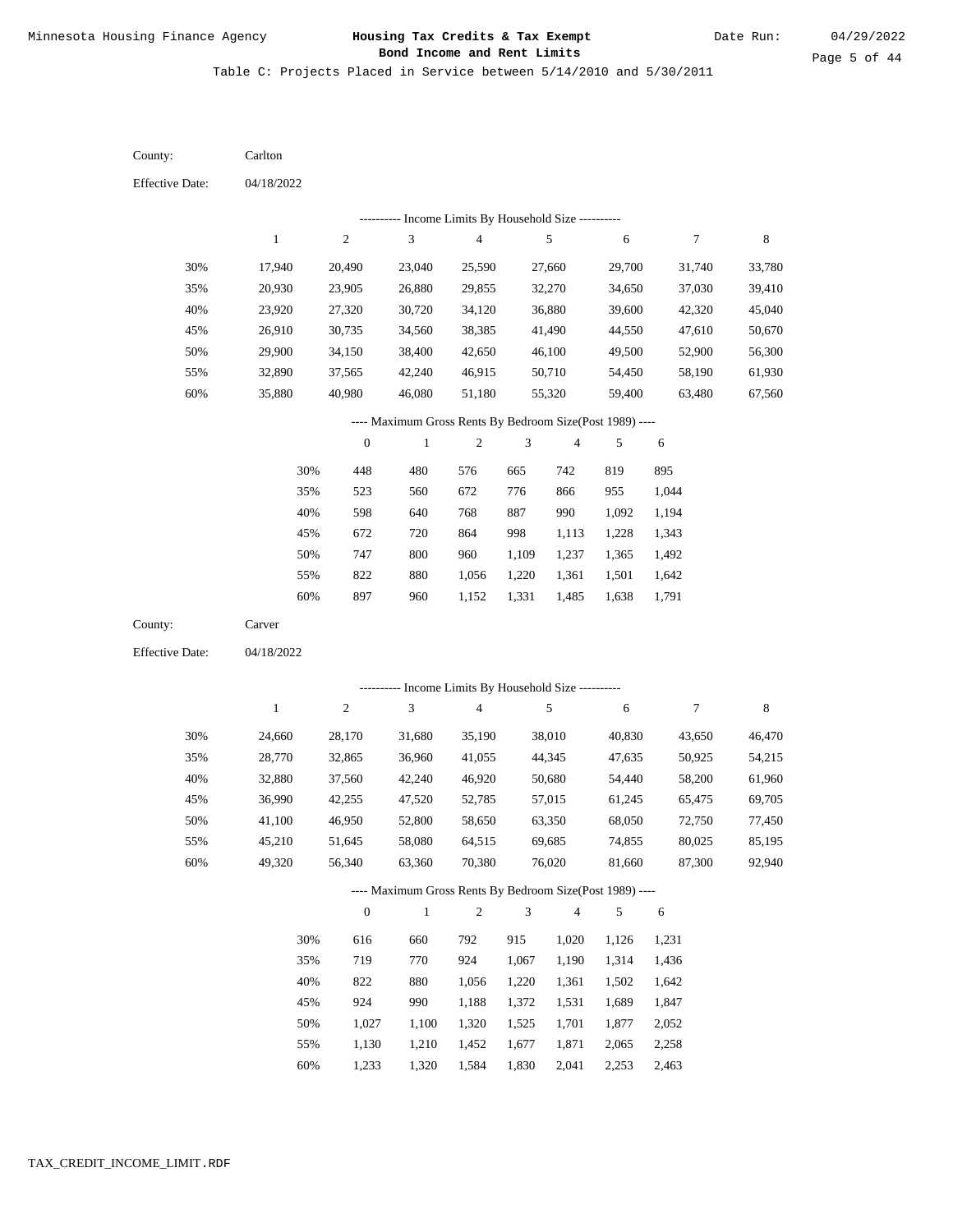Table C: Projects Placed in Service between 5/14/2010 and 5/30/2011

04/18/2022 04/18/2022 Cass Chippewa 30% 35% 40% 45% 50% 55% 60% 30% 35% 40% 45% 50% 55% 60% 17,520 20,440 23,360 26,280 29,200 32,120 35,040 17,520 20,440 23,360 26,280 29,200 32,120 35,040 20,010 23,345 26,680 30,015 33,350 36,685 40,020 20,010 23,345 26,680 30,015 33,350 36,685 40,020 22,500 26,250 30,000 33,750 37,500 41,250 45,000 22,500 26,250 30,000 33,750 37,500 41,250 45,000 24,990 29,155 33,320 37,485 41,650 45,815 49,980 24,990 29,155 33,320 37,485 41,650 45,815 49,980 27,000 31,500 36,000 40,500 45,000 49,500 54,000 27,000 31,500 36,000 40,500 45,000 49,500 54,000 29,010 33,845 38,680 43,515 48,350 53,185 58,020 29,010 33,845 38,680 43,515 48,350 53,185 58,020 30,990 36,155 41,320 46,485 51,650 56,815 61,980 30,990 36,155 41,320 46,485 51,650 56,815 61,980 33,000 38,500 44,000 49,500 55,000 60,500 66,000 33,000 38,500 44,000 49,500 55,000 60,500 66,000 438 511 584 657 730 803 876 438 511 584 657 730 803 876 469 547 625 703 781 860 938 469 547 625 703 781 860 938 562 656 750 843 937 1,031 1,125 562 656 750 843 937 1,031 1,125 649 758 866 974 1,083 1,191 1,299 649 758 866 974 1,083 1,191 1,299 725 846 967 1,087 1,208 1,329 1,450 725 846 967 1,087 1,208 1,329 1,450 799 933 1,066 1,199 1,333 1,466 1,599 799 933 1,066 1,199 1,333 1,466 1,599 874 1,020 1,166 1,311 1,457 1,603 1,749 874 1,020 1,166 1,311 1,457 1,603 1,749 County: County: Effective Date: Effective Date: 1 1 2 2 3 3 4 4 5 5 6 6 7 7 8 8 0 0 1 1 2 2 3 3 4 4 5 5 6 6 ---------- Income Limits By Household Size ---------- ---------- Income Limits By Household Size ---------- ---- Maximum Gross Rents By Bedroom Size(Post 1989) ---- ---- Maximum Gross Rents By Bedroom Size(Post 1989) ---- 30% 35% 40% 45% 50% 55% 60% 30% 35% 40% 45% 50% 55% 60%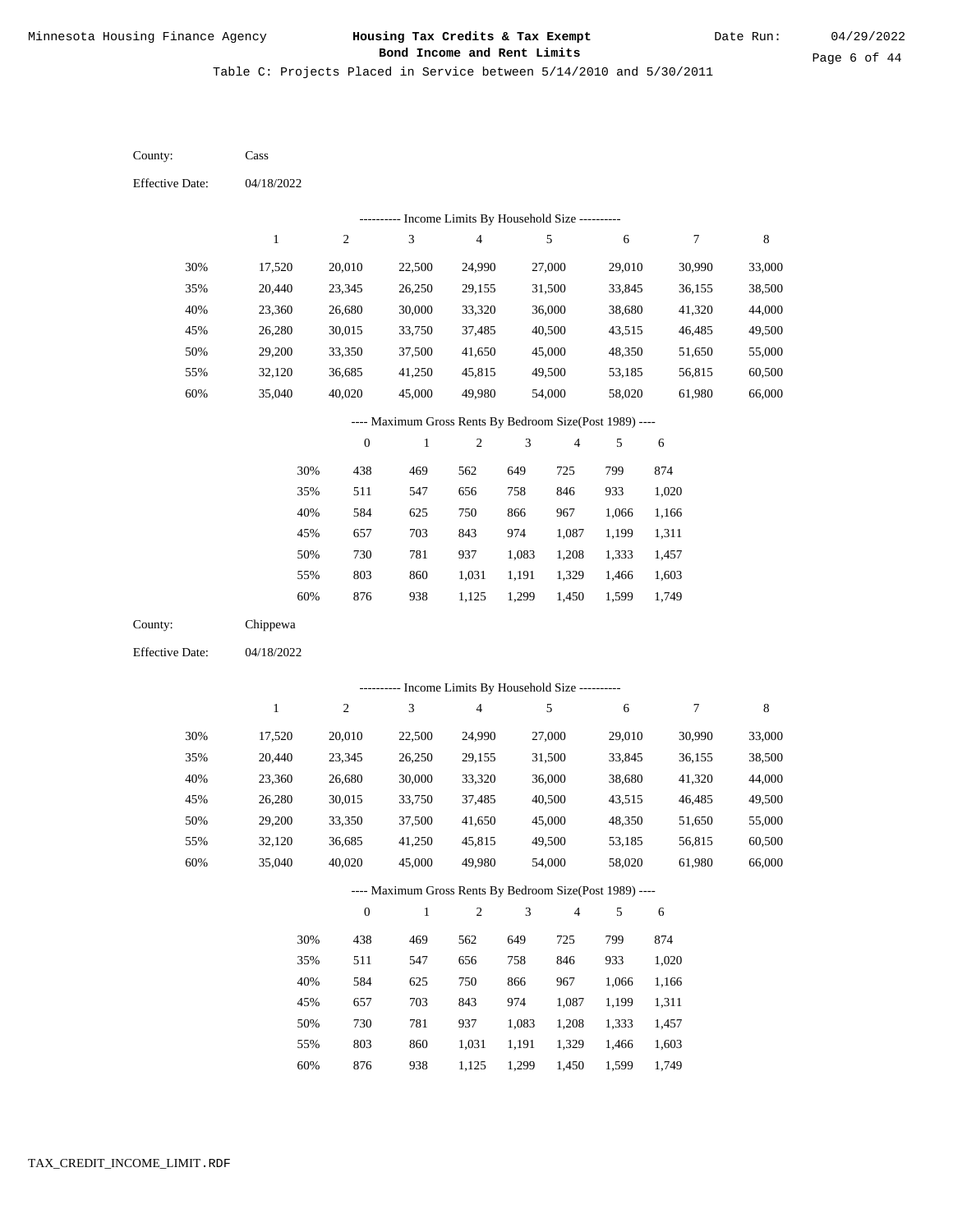Table C: Projects Placed in Service between 5/14/2010 and 5/30/2011

| County:                | Chisago      |                  |                                                          |                         |            |                          |        |            |             |
|------------------------|--------------|------------------|----------------------------------------------------------|-------------------------|------------|--------------------------|--------|------------|-------------|
| <b>Effective Date:</b> | 04/18/2022   |                  |                                                          |                         |            |                          |        |            |             |
|                        |              |                  | --------- Income Limits By Household Size ----------     |                         |            |                          |        |            |             |
|                        | $\mathbf{1}$ | $\boldsymbol{2}$ | $\ensuremath{\mathfrak{Z}}$                              | 4                       |            | 5                        | 6      | 7          | $\,$ 8 $\,$ |
| 30%                    | 24,660       | 28,170           | 31,680                                                   | 35,190                  |            | 38,010                   | 40,830 | 43,650     | 46,470      |
| 35%                    | 28,770       | 32,865           | 36,960                                                   | 41,055                  |            | 44,345                   | 47,635 | 50,925     | 54,215      |
| 40%                    | 32,880       | 37,560           | 42,240                                                   | 46,920                  |            | 50,680                   | 54,440 | 58,200     | 61,960      |
| 45%                    | 36,990       | 42,255           | 47,520                                                   | 52,785                  |            | 57,015                   | 61,245 | 65,475     | 69,705      |
| 50%                    | 41,100       | 46,950           | 52,800                                                   | 58,650                  |            | 63,350                   | 68,050 | 72,750     | 77,450      |
| 55%                    | 45,210       | 51,645           | 58,080                                                   | 64,515                  |            | 69,685                   | 74,855 | 80,025     | 85,195      |
| 60%                    | 49,320       | 56,340           | 63,360                                                   | 70,380                  |            | 76,020                   | 81,660 | 87,300     | 92,940      |
|                        |              |                  | ---- Maximum Gross Rents By Bedroom Size(Post 1989) ---- |                         |            |                          |        |            |             |
|                        |              | $\boldsymbol{0}$ | $\,1$                                                    | $\boldsymbol{2}$        | 3          | $\overline{\mathcal{A}}$ | 5      | 6          |             |
|                        | 30%          | 616              | 660                                                      | 792                     | 915        | 1,020                    | 1,126  | 1,231      |             |
|                        | 35%          | 719              | 770                                                      | 924                     | 1,067      | 1,190                    | 1,314  | 1,436      |             |
|                        | 40%          | 822              | 880                                                      | 1,056                   | 1,220      | 1,361                    | 1,502  | 1,642      |             |
|                        | 45%          | 924              | 990                                                      | 1,188                   | 1,372      | 1,531                    | 1,689  | 1,847      |             |
|                        | 50%          | 1,027            | 1,100                                                    | 1,320                   | 1,525      | 1,701                    | 1,877  | 2,052      |             |
|                        | 55%          | 1,130            | 1,210                                                    | 1,452                   | 1,677      | 1,871                    | 2,065  | 2,258      |             |
|                        | 60%          | 1,233            | 1,320                                                    | 1,584                   | 1,830      | 2,041                    | 2,253  | 2,463      |             |
| County:                | Clay         |                  |                                                          |                         |            |                          |        |            |             |
| <b>Effective Date:</b> | 04/18/2022   |                  |                                                          |                         |            |                          |        |            |             |
|                        |              |                  | --------- Income Limits By Household Size ----------     |                         |            |                          |        |            |             |
|                        | $\mathbf{1}$ | $\boldsymbol{2}$ | $\mathfrak{Z}$                                           | $\overline{\mathbf{4}}$ |            | 5                        | 6      | 7          | $\,$ 8 $\,$ |
| 30%                    | 21,120       | 24,120           | 27,150                                                   | 30,150                  |            | 32,580                   | 34,980 | 37,410     | 39,810      |
| 35%                    | 24,640       | 28,140           | 31,675                                                   | 35,175                  |            | 38,010                   | 40,810 | 43,645     | 46,445      |
| 40%                    | 28,160       | 32,160           | 36,200                                                   | 40,200                  |            | 43,440                   | 46,640 | 49,880     | 53,080      |
| 45%                    | 31,680       | 36,180           | 40,725                                                   | 45,225                  |            | 48,870                   | 52,470 | 56,115     | 59,715      |
| 50%                    | 35,200       | 40,200           | 45,250                                                   | 50,250                  |            | 54,300                   | 58,300 | 62,350     | 66,350      |
| 55%                    | 38,720       | 44,220           | 49,775                                                   | 55,275                  |            | 59,730                   | 64,130 | 68,585     | 72,985      |
| $60\%$                 | 42,240       | 48,240           | 54,300                                                   | 60,300                  |            | 65,160                   | 69,960 | 74,820     | 79,620      |
|                        |              |                  | ---- Maximum Gross Rents By Bedroom Size(Post 1989) ---- |                         |            |                          |        |            |             |
|                        |              | $\boldsymbol{0}$ | $\mathbf{1}$                                             | $\sqrt{2}$              | $\sqrt{3}$ | $\overline{4}$           | 5      | $\sqrt{6}$ |             |
|                        | 30%          | 528              | 565                                                      | 678                     | 784        | 874                      | 965    | 1,055      |             |
|                        | 35%          | 616              | 659                                                      | 791                     | 914        | 1,020                    | 1,126  | 1,231      |             |
|                        | 40%          | 704              | 754                                                      | 905                     | 1,045      | 1,166                    | 1,287  | 1,407      |             |
|                        | 45%          | 792              | 848                                                      | 1,018                   | 1,176      | 1,311                    | 1,447  | 1,582      |             |
|                        | 50%          | 880              | 942                                                      | 1,131                   | 1,306      | 1,457                    | 1,608  | 1,758      |             |
|                        | 55%          | 968              | 1,036                                                    | 1,244                   | 1,437      | 1,603                    | 1,769  | 1,934      |             |

1,056 1,131 1,357 1,568 1,749 1,930 2,110 60%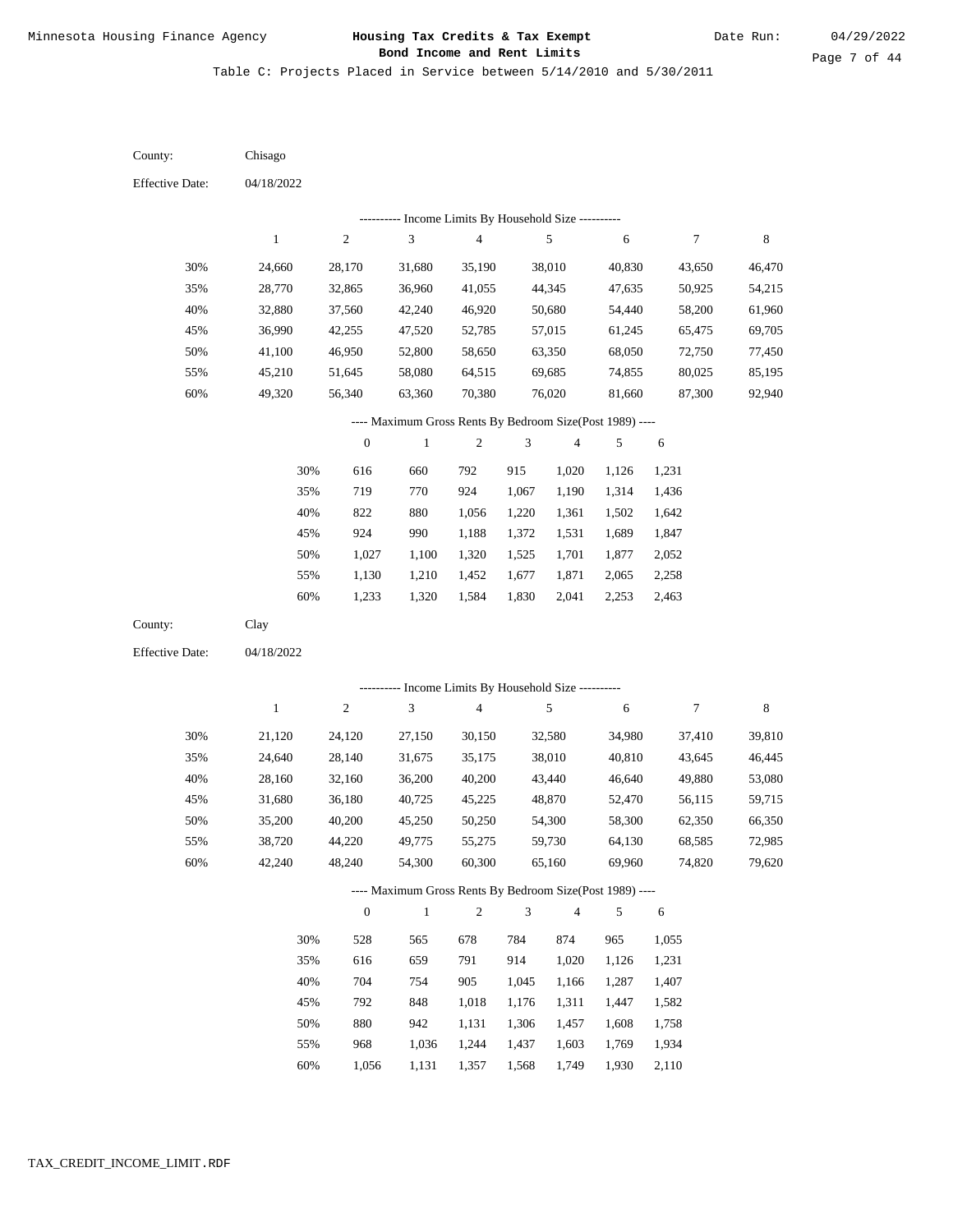Table C: Projects Placed in Service between 5/14/2010 and 5/30/2011

04/18/2022 04/18/2022 Clearwater Cook 30% 35% 40% 45% 50% 55% 60% 30% 35% 40% 45% 50% 55% 60% 17,520 20,440 23,360 26,280 29,200 32,120 35,040 17,520 20,440 23,360 26,280 29,200 32,120 35,040 20,010 23,345 26,680 30,015 33,350 36,685 40,020 20,010 23,345 26,680 30,015 33,350 36,685 40,020 22,500 26,250 30,000 33,750 37,500 41,250 45,000 22,500 26,250 30,000 33,750 37,500 41,250 45,000 24,990 29,155 33,320 37,485 41,650 45,815 49,980 24,990 29,155 33,320 37,485 41,650 45,815 49,980 27,000 31,500 36,000 40,500 45,000 49,500 54,000 27,000 31,500 36,000 40,500 45,000 49,500 54,000 29,010 33,845 38,680 43,515 48,350 53,185 58,020 29,010 33,845 38,680 43,515 48,350 53,185 58,020 30,990 36,155 41,320 46,485 51,650 56,815 61,980 30,990 36,155 41,320 46,485 51,650 56,815 61,980 33,000 38,500 44,000 49,500 55,000 60,500 66,000 33,000 38,500 44,000 49,500 55,000 60,500 66,000 438 511 584 657 730 803 876 438 511 584 657 730 803 469 547 625 703 781 860 938 469 547 625 703 781 860 562 656 750 843 937 1,031 1,125 562 656 750 843 937 1,031 649 758 866 974 1,083 1,191 1,299 649 758 866 974 1,083 1,191 725 846 967 1,087 1,208 1,329 1,450 725 846 967 1,087 1,208 1,329 799 933 1,066 1,199 1,333 1,466 1,599 799 933 1,066 1,199 1,333 1,466 874 1,020 1,166 1,311 1,457 1,603 1,749 874 1,020 1,166 1,311 1,457 1,603 County: County: Effective Date: Effective Date: 1 1 2 2 3 3 4 4 5 5 6 6 7 7 8 8 0 0 1 1 2 2 3 3 4 4 5 5 6 6 ---------- Income Limits By Household Size ---------- ---------- Income Limits By Household Size ---------- ---- Maximum Gross Rents By Bedroom Size(Post 1989) ---- ---- Maximum Gross Rents By Bedroom Size(Post 1989) ---- 30% 35% 40% 45% 50% 55% 60% 30% 35% 40% 45% 50% 55%

876

60%

938

1,125

1,299

1,450

1,599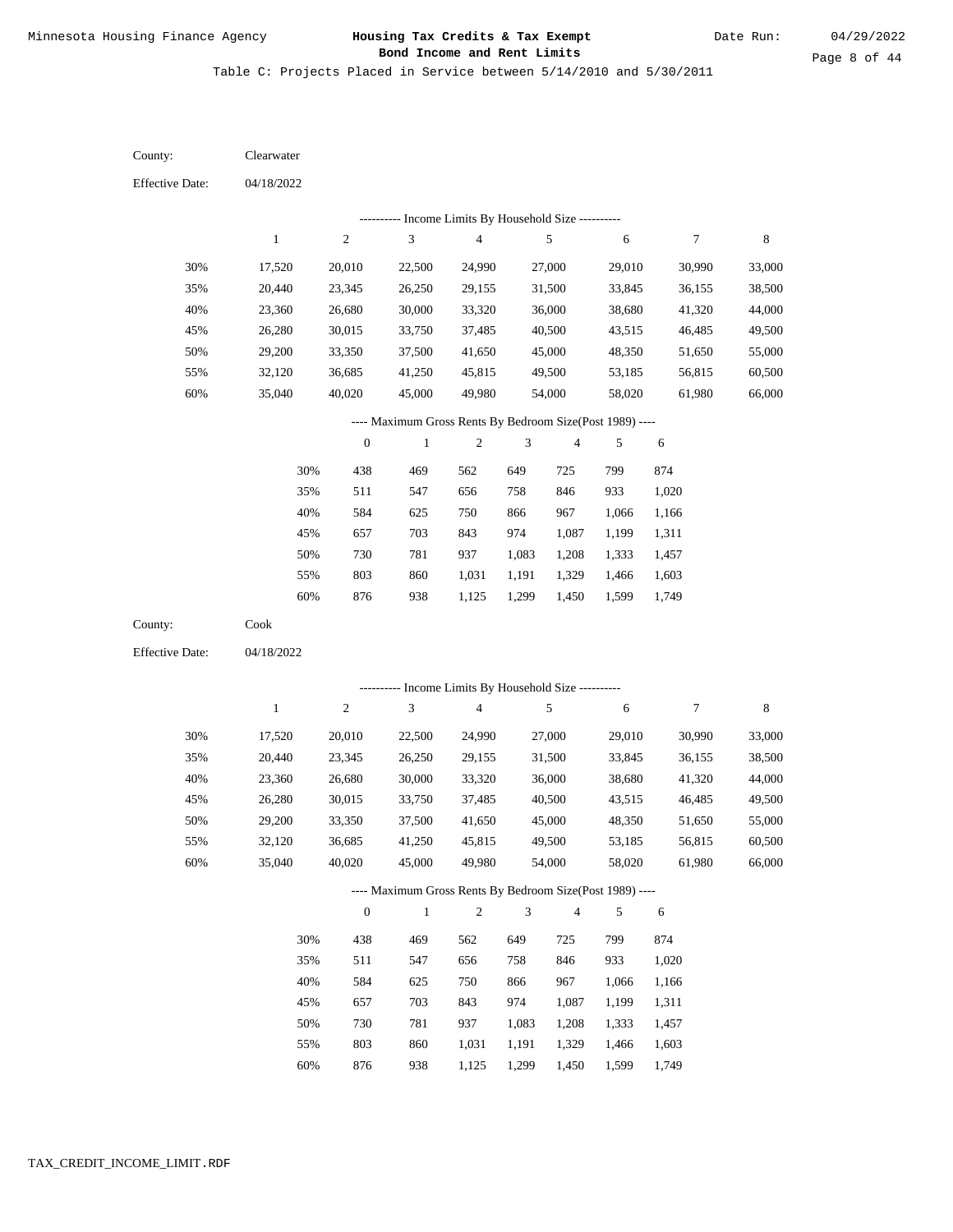Table C: Projects Placed in Service between 5/14/2010 and 5/30/2011

04/18/2022 04/18/2022 **Cottonwood** Crow Wing 30% 35% 40% 45% 50% 55% 60% 30% 35% 40% 45% 50% 55% 60% 17,520 20,440 23,360 26,280 29,200 32,120 35,040 17,520 20,440 23,360 26,280 29,200 32,120 35,040 20,010 23,345 26,680 30,015 33,350 36,685 40,020 20,010 23,345 26,680 30,015 33,350 36,685 40,020 22,500 26,250 30,000 33,750 37,500 41,250 45,000 22,500 26,250 30,000 33,750 37,500 41,250 45,000 24,990 29,155 33,320 37,485 41,650 45,815 49,980 24,990 29,155 33,320 37,485 41,650 45,815 49,980 27,000 31,500 36,000 40,500 45,000 49,500 54,000 27,000 31,500 36,000 40,500 45,000 49,500 54,000 29,010 33,845 38,680 43,515 48,350 53,185 58,020 29,010 33,845 38,680 43,515 48,350 53,185 58,020 30,990 36,155 41,320 46,485 51,650 56,815 61,980 30,990 36,155 41,320 46,485 51,650 56,815 61,980 33,000 38,500 44,000 49,500 55,000 60,500 66,000 33,000 38,500 44,000 49,500 55,000 60,500 66,000 438 511 584 657 730 803 876 438 511 584 657 730 803 469 547 625 703 781 860 938 469 547 625 703 781 860 562 656 750 843 937 1,031 1,125 562 656 750 843 937 1,031 649 758 866 974 1,083 1,191 1,299 649 758 866 974 1,083 1,191 725 846 967 1,087 1,208 1,329 1,450 725 846 967 1,087 1,208 1,329 799 933 1,066 1,199 1,333 1,466 1,599 799 933 1,066 1,199 1,333 1,466 874 1,020 1,166 1,311 1,457 1,603 1,749 874 1,020 1,166 1,311 1,457 1,603 County: County: Effective Date: Effective Date: 1 1 2 2 3 3 4 4 5 5 6 6 7 7 8 8 0 0 1 1 2 2 3 3 4 4 5 5 6 6 ---------- Income Limits By Household Size ---------- ---------- Income Limits By Household Size ---------- ---- Maximum Gross Rents By Bedroom Size(Post 1989) ---- ---- Maximum Gross Rents By Bedroom Size(Post 1989) ---- 30% 35% 40% 45% 50% 55% 60% 30% 35% 40% 45% 50% 55%

876

60%

938

1,125

1,299

1,450

1,599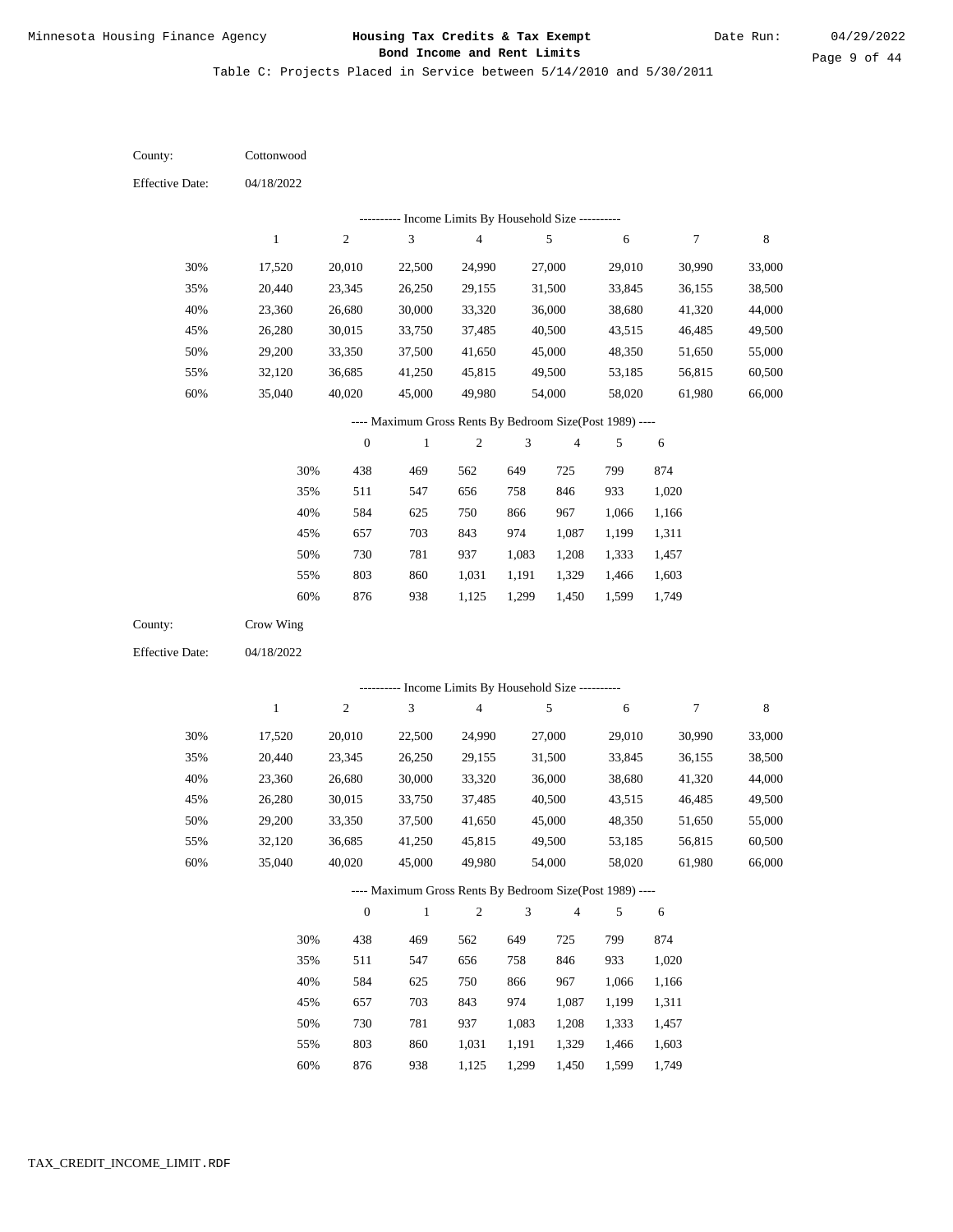Table C: Projects Placed in Service between 5/14/2010 and 5/30/2011

04/18/2022 04/18/2022 Dakota Dodge 30% 35% 40% 45% 50% 55% 60% 30% 35% 40% 45% 50% 55% 60% 24,660 28,770 32,880 36,990 41,100 45,210 49,320 23,430 27,335 31,240 35,145 39,050 42,955 46,860 28,170 32,865 37,560 42,255 46,950 51,645 56,340 26,760 31,220 35,680 40,140 44,600 49,060 53,520 31,680 36,960 42,240 47,520 52,800 58,080 63,360 30,120 35,140 40,160 45,180 50,200 55,220 60,240 35,190 41,055 46,920 52,785 58,650 64,515 70,380 33,450 39,025 44,600 50,175 55,750 61,325 66,900 38,010 44,345 50,680 57,015 63,350 69,685 76,020 36,150 42,175 48,200 54,225 60,250 66,275 72,300 40,830 47,635 54,440 61,245 68,050 74,855 81,660 38,820 45,290 51,760 58,230 64,700 71,170 77,640 43,650 50,925 58,200 65,475 72,750 80,025 87,300 41,490 48,405 55,320 62,235 69,150 76,065 82,980 46,470 54,215 61,960 69,705 77,450 85,195 92,940 44,160 51,520 58,880 66,240 73,600 80,960 88,320 616 719 822 924 1,027 1,130 1,233 585 683 781 878 976 1,073 1,171 660 770 880 990 1,100 1,210 1,320 627 731 836 941 1,045 1,150 1,254 792 924 1,056 1,188 1,320 1,452 1,584 753 878 1,004 1,129 1,255 1,380 1,506 915 1,067 1,220 1,372 1,525 1,677 1,830 870 1,015 1,160 1,305 1,450 1,595 1,740 1,020 1,190 1,361 1,531 1,701 1,871 2,041 970 1,132 1,294 1,455 1,617 1,779 1,941 1,126 1,314 1,502 1,689 1,877 2,065 2,253 1,070 1,249 1,427 1,605 1,784 1,962 2,141 1,231 1,436 1,642 1,847 2,052 2,258 2,463 1,170 1,365 1,561 1,756 1,951 2,146 2,341 County: County: Effective Date: Effective Date: 1 1 2 2 3 3 4 4 5 5 6 6 7 7 8 8 0 0 1 1 2 2 3 3 4 4 5 5 6 6 ---------- Income Limits By Household Size ---------- ---------- Income Limits By Household Size ---------- ---- Maximum Gross Rents By Bedroom Size(Post 1989) ---- ---- Maximum Gross Rents By Bedroom Size(Post 1989) ---- 30% 35% 40% 45% 50% 55% 60% 30% 35% 40% 45% 50% 55% 60%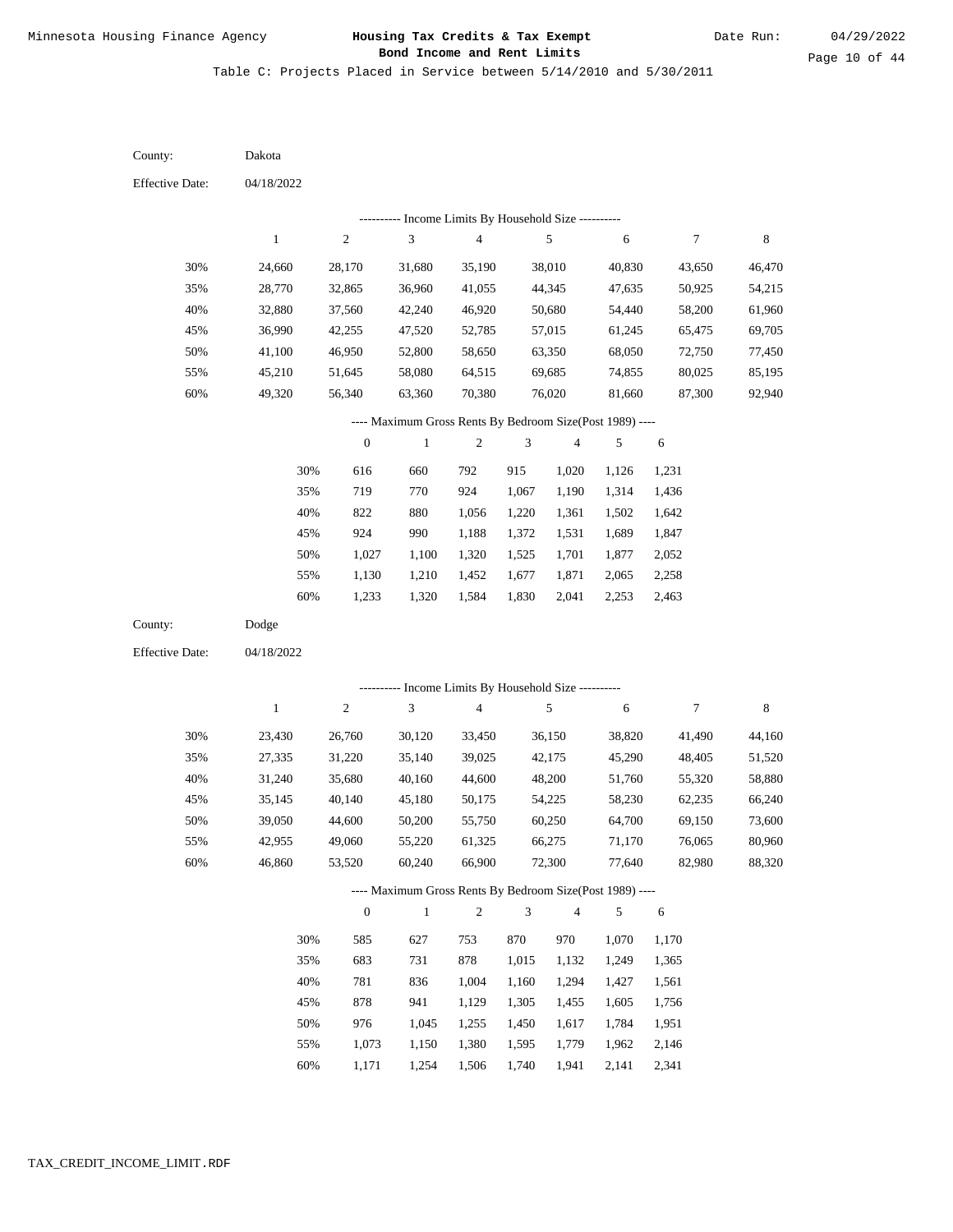Table C: Projects Placed in Service between 5/14/2010 and 5/30/2011

| County:                | Douglas      |                  |                                                          |                                            |                             |                          |        |                  |         |
|------------------------|--------------|------------------|----------------------------------------------------------|--------------------------------------------|-----------------------------|--------------------------|--------|------------------|---------|
| <b>Effective Date:</b> | 04/18/2022   |                  |                                                          |                                            |                             |                          |        |                  |         |
|                        |              |                  | ---------- Income Limits By Household Size ----------    |                                            |                             |                          |        |                  |         |
|                        | $\,1$        | $\sqrt{2}$       | $\sqrt{3}$                                               | $\overline{\mathbf{4}}$                    |                             | $\sqrt{5}$               | 6      | $\boldsymbol{7}$ | $\,8\,$ |
|                        |              |                  |                                                          |                                            |                             |                          |        |                  |         |
| 30%                    | 18,630       | 21,300           | 23,970                                                   | 26,610                                     |                             | 28,740                   | 30,870 | 33,000           | 35,130  |
| 35%                    | 21,735       | 24,850           | 27,965                                                   | 31,045                                     |                             | 33,530                   | 36,015 | 38,500           | 40,985  |
| 40%                    | 24,840       | 28,400           | 31,960                                                   | 35,480                                     |                             | 38,320                   | 41,160 | 44,000           | 46,840  |
| 45%                    | 27,945       | 31,950           | 35,955                                                   | 39,915                                     |                             | 43,110                   | 46,305 | 49,500           | 52,695  |
| 50%                    | 31,050       | 35,500           | 39,950                                                   | 44,350                                     |                             | 47,900                   | 51,450 | 55,000           | 58,550  |
| 55%                    | 34,155       | 39,050           | 43,945                                                   | 48,785                                     |                             | 52,690                   | 56,595 | 60,500           | 64,405  |
| 60%                    | 37,260       | 42,600           | 47,940                                                   | 53,220                                     |                             | 57,480                   | 61,740 | 66,000           | 70,260  |
|                        |              |                  | ---- Maximum Gross Rents By Bedroom Size(Post 1989) ---- |                                            |                             |                          |        |                  |         |
|                        |              | $\boldsymbol{0}$ | $\mathbf{1}$                                             | $\overline{c}$                             | 3                           | $\overline{\mathbf{4}}$  | 5      | 6                |         |
|                        | 30%          | 465              | 499                                                      | 599                                        | 691                         | 771                      | 851    | 931              |         |
|                        | 35%          | 543              | 582                                                      | 699                                        | 807                         | 900                      | 993    | 1,086            |         |
|                        | 40%          | 621              | 665                                                      | 799                                        | 922                         | 1,029                    | 1,135  | 1,241            |         |
|                        | 45%          | 698              | 748                                                      | 898                                        | 1,037                       | 1,157                    | 1,277  | 1,397            |         |
|                        | 50%          | 776              | 831                                                      | 998                                        | 1,153                       | 1,286                    | 1,419  | 1,552            |         |
|                        | 55%          | 853              | 915                                                      | 1,098                                      | 1,268                       | 1,414                    | 1,561  | 1,707            |         |
|                        | 60%          | 931              | 998                                                      | 1,198                                      | 1,383                       | 1,543                    | 1,703  | 1,862            |         |
|                        |              |                  |                                                          |                                            |                             |                          |        |                  |         |
| County:                | Faribault    |                  |                                                          |                                            |                             |                          |        |                  |         |
| <b>Effective Date:</b> | 04/18/2022   |                  |                                                          |                                            |                             |                          |        |                  |         |
|                        |              |                  |                                                          |                                            |                             |                          |        |                  |         |
|                        |              |                  |                                                          | Income Limits By Household Size ---------- |                             |                          |        |                  |         |
|                        | $\mathbf{1}$ | $\overline{c}$   | 3                                                        | $\overline{\mathbf{4}}$                    |                             | $\sqrt{5}$               | 6      | $\tau$           | 8       |
| 30%                    | 17,520       | 20,010           | 22,500                                                   | 24,990                                     |                             | 27,000                   | 29,010 | 30,990           | 33,000  |
| 35%                    | 20,440       | 23,345           | 26,250                                                   | 29,155                                     |                             | 31,500                   | 33,845 | 36,155           | 38,500  |
| 40%                    | 23,360       | 26,680           | 30,000                                                   | 33,320                                     |                             | 36,000                   | 38,680 | 41,320           | 44,000  |
| 45%                    | 26,280       | 30,015           | 33,750                                                   | 37,485                                     |                             | 40,500                   | 43,515 | 46,485           | 49,500  |
| 50%                    | 29,200       | 33,350           | 37,500                                                   | 41,650                                     |                             | 45,000                   | 48,350 | 51,650           | 55,000  |
| 55%                    | 32,120       | 36,685           | 41,250                                                   | 45,815                                     |                             | 49,500                   | 53,185 | 56,815           | 60,500  |
| 60%                    | 35,040       | 40,020           | 45,000                                                   | 49,980                                     |                             | 54,000                   | 58,020 | 61,980           | 66,000  |
|                        |              |                  | ---- Maximum Gross Rents By Bedroom Size(Post 1989) ---- |                                            |                             |                          |        |                  |         |
|                        |              | $\boldsymbol{0}$ | $\mathbf{1}$                                             | $\overline{c}$                             | $\ensuremath{\mathfrak{Z}}$ | $\overline{\mathcal{A}}$ | 5      | 6                |         |
|                        | 30%          | 438              | 469                                                      | 562                                        | 649                         | 725                      | 799    | 874              |         |
|                        | 35%          | 511              | 547                                                      | 656                                        | 758                         | 846                      | 933    | 1,020            |         |
|                        | 40%          | 584              | 625                                                      | 750                                        | 866                         | 967                      | 1,066  | 1,166            |         |
|                        | 45%          | 657              | 703                                                      | 843                                        | 974                         | 1,087                    | 1,199  | 1,311            |         |
|                        | 50%          | 730              | 781                                                      | 937                                        | 1,083                       | 1,208                    | 1,333  | 1,457            |         |
|                        | 55%          | 803              | 860                                                      | 1,031                                      | 1,191                       | 1,329                    | 1,466  | 1,603            |         |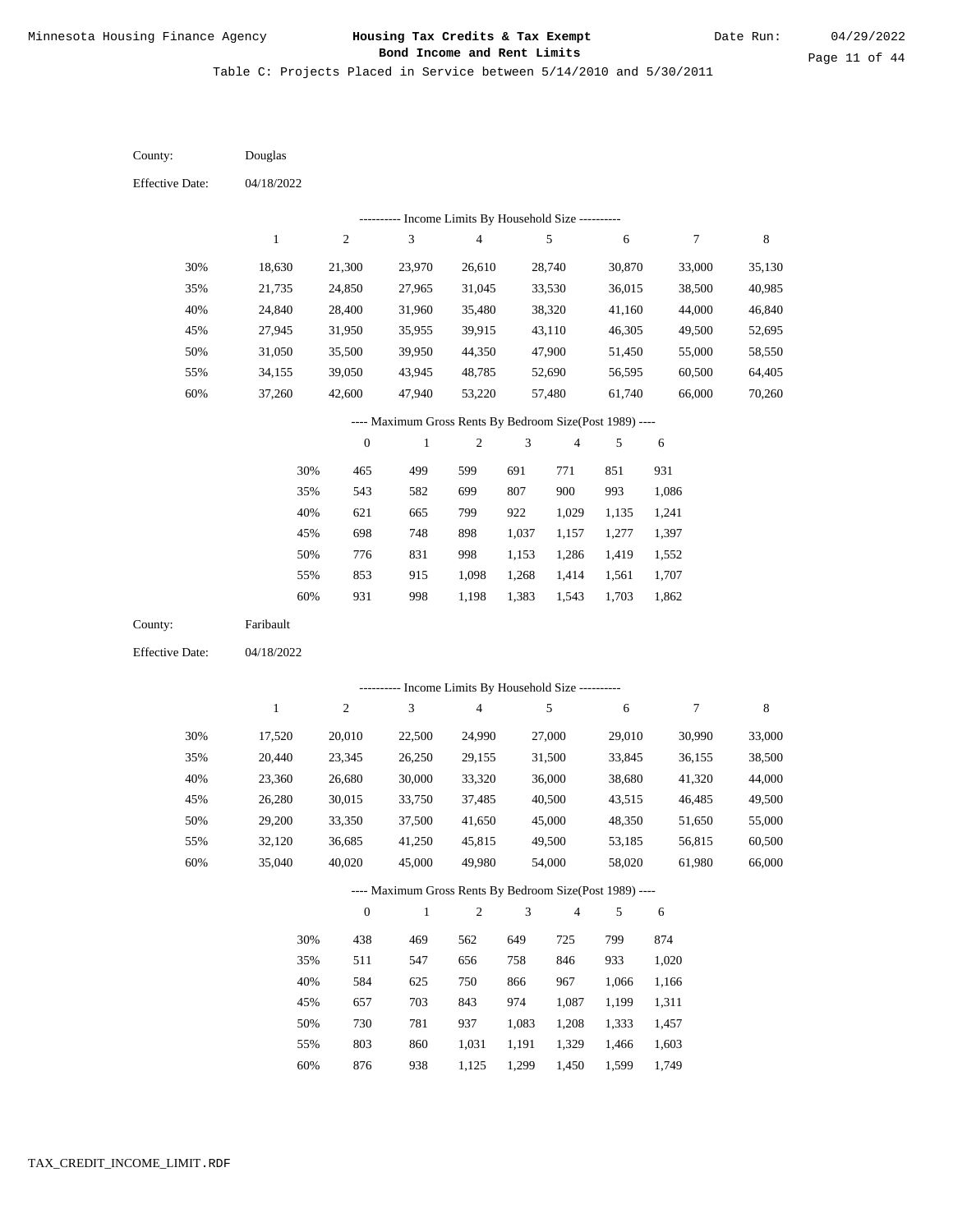Table C: Projects Placed in Service between 5/14/2010 and 5/30/2011

| County:                | Fillmore         |                  |                                                                          |                                            |                |                         |                  |                  |                  |
|------------------------|------------------|------------------|--------------------------------------------------------------------------|--------------------------------------------|----------------|-------------------------|------------------|------------------|------------------|
| <b>Effective Date:</b> | 04/18/2022       |                  |                                                                          |                                            |                |                         |                  |                  |                  |
|                        |                  |                  |                                                                          | Income Limits By Household Size ---------- |                |                         |                  |                  |                  |
|                        | $\mathbf{1}$     | $\boldsymbol{2}$ | $\mathfrak{Z}$                                                           | $\sqrt{4}$                                 |                | 5                       | $\sqrt{6}$       | $\boldsymbol{7}$ | $\,$ 8 $\,$      |
| 30%                    | 18,240           | 20,850           | 23,460                                                                   | 26,040                                     |                | 28,140                  | 30,210           | 32,310           | 34,380           |
| 35%                    | 21,280           | 24,325           | 27,370                                                                   | 30,380                                     |                | 32,830                  | 35,245           | 37,695           | 40,110           |
| 40%                    | 24,320           | 27,800           | 31,280                                                                   | 34,720                                     |                | 37,520                  | 40,280           | 43,080           | 45,840           |
| 45%                    | 27,360           | 31,275           | 35,190                                                                   | 39,060                                     |                | 42,210                  | 45,315           | 48,465           | 51,570           |
| 50%                    | 30,400           | 34,750           | 39,100                                                                   | 43,400                                     |                | 46,900                  | 50,350           | 53,850           | 57,300           |
| 55%                    | 33,440           | 38,225           | 43,010                                                                   | 47,740                                     |                | 51,590                  | 55,385           | 59,235           | 63,030           |
| 60%                    | 36,480           | 41,700           | 46,920                                                                   | 52,080                                     |                | 56,280                  | 60,420           | 64,620           | 68,760           |
|                        |                  |                  | ---- Maximum Gross Rents By Bedroom Size(Post 1989) ----                 |                                            |                |                         |                  |                  |                  |
|                        |                  | $\boldsymbol{0}$ | $\mathbf{1}$                                                             | $\mathbf{2}$                               | 3              | $\overline{\mathbf{4}}$ | 5                | 6                |                  |
|                        | 30%              | 456              | 488                                                                      | 586                                        | 677            | 755                     | 833              | 911              |                  |
|                        | 35%              | 532              | 570                                                                      | 684                                        | 790            | 881                     | 972              | 1,063            |                  |
|                        | 40%              | 608              | 651                                                                      | 782                                        | 903            | 1,007                   | 1,111            | 1,215            |                  |
|                        | 45%              | 684              | 732                                                                      | 879                                        | 1,015          | 1,132                   | 1,250            | 1,367            |                  |
|                        | 50%              | 760              | 814                                                                      | 977                                        | 1,128          | 1,258                   | 1,389            | 1,519            |                  |
|                        | 55%              | 836              | 895                                                                      | 1,075                                      | 1,241          | 1,384                   | 1,528            | 1,670            |                  |
|                        | 60%              | 912              | 977                                                                      | 1,173                                      | 1,354          | 1,510                   | 1,667            | 1,822            |                  |
| County:                | Freeborn         |                  |                                                                          |                                            |                |                         |                  |                  |                  |
| <b>Effective Date:</b> | 04/18/2022       |                  |                                                                          |                                            |                |                         |                  |                  |                  |
|                        |                  |                  | --------- Income Limits By Household Size ---------                      |                                            |                |                         |                  |                  |                  |
|                        | $\,1\,$          | $\sqrt{2}$       | 3                                                                        | $\sqrt{4}$                                 |                | 5                       | 6                | $\boldsymbol{7}$ | $\,$ 8 $\,$      |
|                        |                  |                  |                                                                          |                                            |                |                         |                  |                  |                  |
| 30%                    | 17,520           | 20,010           | 22,500                                                                   | 24,990                                     |                | 27,000                  | 29,010           | 30,990           | 33,000           |
| 35%                    | 20,440           | 23,345           | 26,250                                                                   | 29,155                                     |                | 31,500                  | 33,845           | 36,155           | 38,500           |
| 40%                    | 23,360           | 26,680           | 30,000                                                                   | 33,320                                     |                | 36,000                  | 38,680           | 41,320<br>46,485 | 44,000           |
| 45%                    | 26,280<br>29,200 | 30,015           | 33,750                                                                   | 37,485                                     |                | 40,500                  | 43,515<br>48,350 | 51,650           | 49,500           |
| 50%                    |                  | 33,350           | 37,500                                                                   | 41,650                                     |                | 45,000                  |                  |                  | 55,000           |
| 55%<br>60%             | 32,120<br>35,040 | 36,685<br>40,020 | 41,250<br>45,000                                                         | 45,815<br>49,980                           |                | 49,500<br>54,000        | 53,185<br>58,020 | 56,815<br>61,980 | 60,500<br>66,000 |
|                        |                  |                  |                                                                          |                                            |                |                         |                  |                  |                  |
|                        |                  | $\boldsymbol{0}$ | ---- Maximum Gross Rents By Bedroom Size(Post 1989) ----<br>$\mathbf{1}$ | $\overline{c}$                             | $\sqrt{3}$     | $\sqrt{4}$              | 5                | 6                |                  |
|                        |                  |                  |                                                                          |                                            |                |                         |                  |                  |                  |
|                        | 30%              | 438              | 469                                                                      | 562                                        | 649            | 725                     | 799<br>933       | 874              |                  |
|                        |                  | 511              | 547                                                                      | 656                                        | 758            | 846                     |                  | 1,020            |                  |
|                        | 35%              |                  |                                                                          |                                            |                |                         |                  |                  |                  |
|                        | 40%              | 584              | 625                                                                      | 750                                        | 866            | 967                     | 1,066            | 1,166            |                  |
|                        | 45%              | 657              | 703                                                                      | 843                                        | 974            | 1,087                   | 1,199            | 1,311            |                  |
|                        | 50%<br>55%       | 730<br>803       | 781<br>860                                                               | 937<br>1,031                               | 1,083<br>1,191 | 1,208<br>1,329          | 1,333<br>1,466   | 1,457<br>1,603   |                  |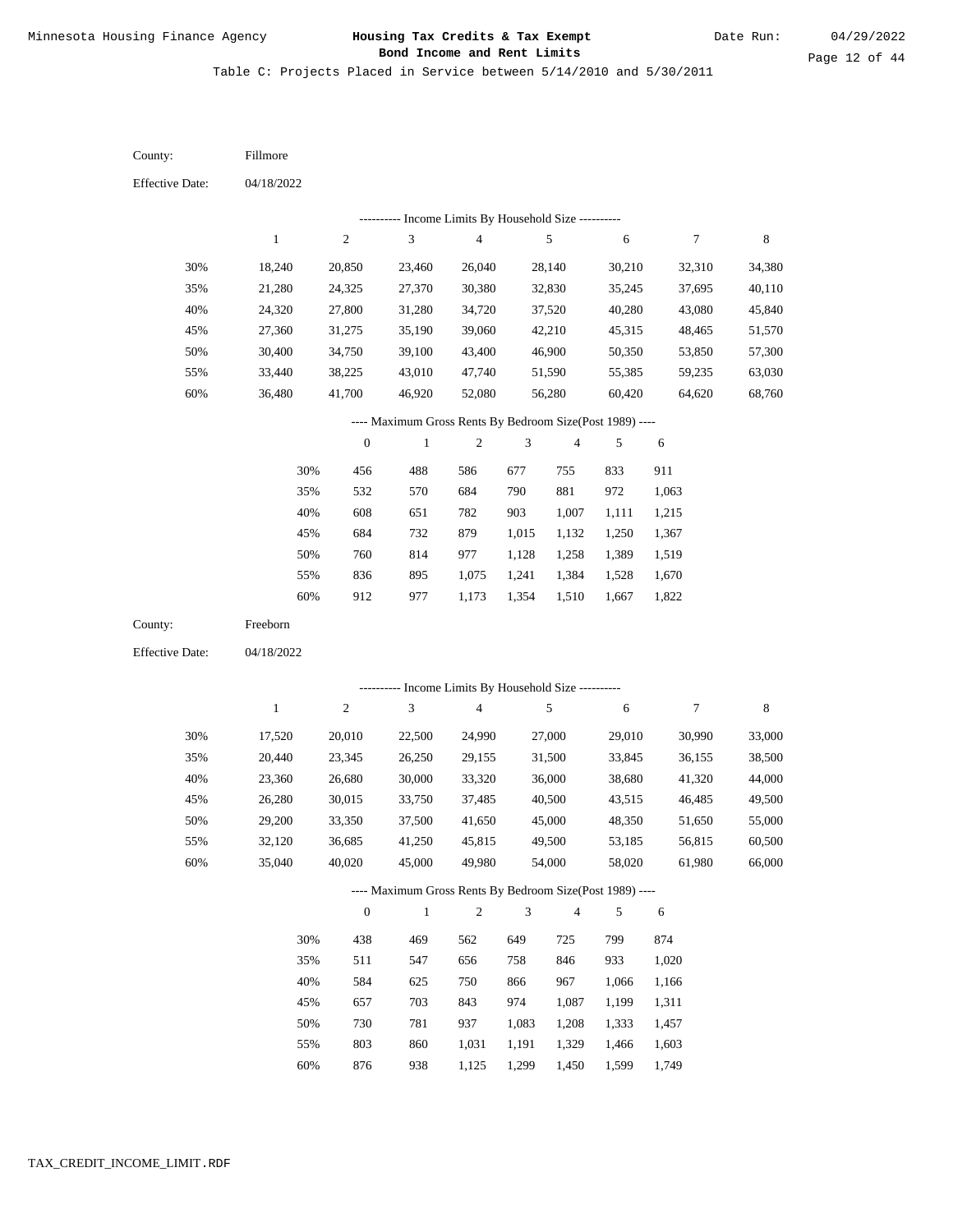Table C: Projects Placed in Service between 5/14/2010 and 5/30/2011

| County:                | Goodhue          |                  |                                                          |                                                              |                |                  |                  |                  |                  |
|------------------------|------------------|------------------|----------------------------------------------------------|--------------------------------------------------------------|----------------|------------------|------------------|------------------|------------------|
| <b>Effective Date:</b> | 04/18/2022       |                  |                                                          |                                                              |                |                  |                  |                  |                  |
|                        |                  |                  |                                                          | Income Limits By Household Size ----------                   |                |                  |                  |                  |                  |
|                        | $\mathbf{1}$     | $\overline{c}$   | 3                                                        | $\overline{\mathbf{4}}$                                      |                | 5                | 6                | $\tau$           | $\,$ 8 $\,$      |
| 30%                    | 20,340           | 23,250           | 26,160                                                   | 29,040                                                       |                | 31,380           | 33,690           | 36,030           | 38,340           |
| 35%                    | 23,730           | 27,125           | 30,520                                                   | 33,880                                                       |                | 36,610           | 39,305           | 42,035           | 44,730           |
| 40%                    | 27,120           | 31,000           | 34,880                                                   | 38,720                                                       |                | 41,840           | 44,920           | 48,040           | 51,120           |
| 45%                    | 30,510           | 34,875           | 39,240                                                   | 43,560                                                       |                | 47,070           | 50,535           | 54,045           | 57,510           |
| 50%                    | 33,900           | 38,750           | 43,600                                                   | 48,400                                                       |                | 52,300           | 56,150           | 60,050           | 63,900           |
| 55%                    | 37,290           | 42,625           | 47,960                                                   | 53,240                                                       |                | 57,530           | 61,765           | 66,055           | 70,290           |
| 60%                    | 40,680           | 46,500           | 52,320                                                   | 58,080                                                       |                | 62,760           | 67,380           | 72,060           | 76,680           |
|                        |                  |                  | ---- Maximum Gross Rents By Bedroom Size(Post 1989) ---- |                                                              |                |                  |                  |                  |                  |
|                        |                  | $\boldsymbol{0}$ | $\mathbf{1}$                                             | $\sqrt{2}$                                                   | 3              | $\overline{4}$   | 5                | 6                |                  |
|                        | 30%              | 508              | 544                                                      | 654                                                          | 755            | 842              | 929              | 1,016            |                  |
|                        | 35%              | 593              | 635                                                      | 763                                                          | 881            | 982              | 1,084            | 1,185            |                  |
|                        | 40%              | 678              | 726                                                      | 872                                                          | 1,007          | 1,123            | 1,239            | 1,355            |                  |
|                        | 45%              | 762              | 817                                                      | 981                                                          | 1,132          | 1,263            | 1,394            | 1,524            |                  |
|                        | 50%              | 847              | 908                                                      | 1,090                                                        | 1,258          | 1,403            | 1,549            | 1,694            |                  |
|                        | 55%              | 932              | 998                                                      | 1,199                                                        | 1,384          | 1,544            | 1,704            | 1,863            |                  |
|                        | 60%              | 1,017            | 1,089                                                    | 1,308                                                        | 1,510          | 1,684            | 1,859            | 2,032            |                  |
| County:                | Grant            |                  |                                                          |                                                              |                |                  |                  |                  |                  |
| <b>Effective Date:</b> | 04/18/2022       |                  |                                                          |                                                              |                |                  |                  |                  |                  |
|                        |                  |                  |                                                          |                                                              |                |                  |                  |                  |                  |
|                        | $\mathbf{1}$     | 2                | 3                                                        | Income Limits By Household Size ----------<br>$\overline{4}$ |                | 5                | 6                | $\boldsymbol{7}$ | 8                |
|                        |                  |                  |                                                          |                                                              |                |                  |                  |                  |                  |
| 30%                    | 17,520           | 20,010           | 22,500                                                   | 24,990                                                       |                | 27,000           | 29,010           | 30,990           | 33,000           |
| 35%                    | 20,440           | 23,345           | 26,250                                                   | 29,155                                                       |                | 31,500           | 33,845           | 36,155           | 38,500           |
| 40%                    | 23,360           | 26,680           | 30,000                                                   | 33,320                                                       |                | 36,000           | 38,680           | 41,320           | 44,000           |
| 45%                    | 26,280           | 30,015           | 33,750                                                   | 37,485                                                       |                | 40,500           | 43,515           | 46,485           | 49,500           |
| 50%                    | 29,200           | 33,350           | 37,500                                                   | 41,650                                                       |                | 45,000           | 48,350           | 51,650           | 55,000           |
| 55%<br>60%             | 32,120<br>35,040 | 36,685<br>40,020 | 41,250<br>45,000                                         | 45,815<br>49,980                                             |                | 49,500<br>54,000 | 53,185<br>58,020 | 56,815<br>61,980 | 60,500<br>66,000 |
|                        |                  |                  |                                                          |                                                              |                |                  |                  |                  |                  |
|                        |                  |                  | ---- Maximum Gross Rents By Bedroom Size(Post 1989) ---- |                                                              |                |                  |                  |                  |                  |
|                        |                  | $\boldsymbol{0}$ | $\mathbf{1}$                                             | $\mathbf{2}$                                                 | $\mathfrak{Z}$ | $\overline{4}$   | 5                | 6                |                  |
|                        | 30%              | 438              | 469                                                      | 562                                                          | 649            | 725              | 799              | 874              |                  |
|                        | 35%              | 511              | 547                                                      | 656                                                          | 758            | 846              | 933              | 1,020            |                  |
|                        | 40%              | 584              | 625                                                      | 750                                                          | 866            | 967              | 1,066            | 1,166            |                  |
|                        | 45%              | 657              | 703                                                      | 843                                                          | 974            | 1,087            | 1,199            | 1,311            |                  |
|                        | 50%              | 730              | 781                                                      | 937                                                          | 1,083          | 1,208            | 1,333            | 1,457            |                  |
|                        | 55%              | 803              | 860                                                      | 1,031                                                        | 1,191          | 1,329            | 1,466            | 1,603            |                  |

876 938 1,125 1,299 1,450 1,599 1,749 60%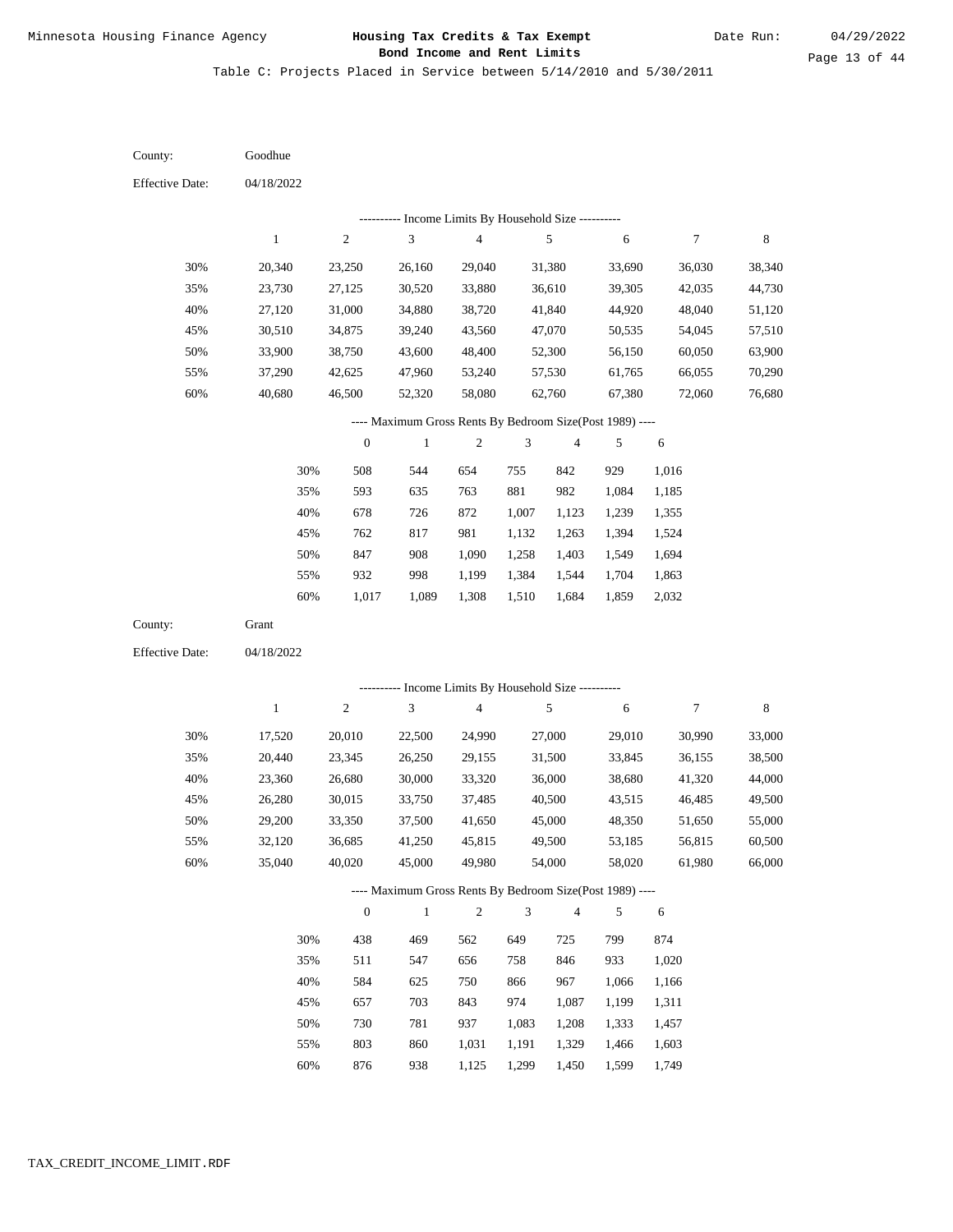Table C: Projects Placed in Service between 5/14/2010 and 5/30/2011

| County:                | Hennepin     |                  |                                                                        |                                            |                |                          |        |            |             |
|------------------------|--------------|------------------|------------------------------------------------------------------------|--------------------------------------------|----------------|--------------------------|--------|------------|-------------|
| <b>Effective Date:</b> | 04/18/2022   |                  |                                                                        |                                            |                |                          |        |            |             |
|                        |              |                  |                                                                        | Income Limits By Household Size ---------- |                |                          |        |            |             |
|                        | $\,1$        | $\overline{c}$   | $\mathfrak{Z}$                                                         | $\overline{\mathbf{4}}$                    |                | 5                        | 6      | 7          | $\,$ 8 $\,$ |
| 30%                    | 24,660       | 28,170           | 31,680                                                                 | 35,190                                     |                | 38,010                   | 40,830 | 43,650     | 46,470      |
| 35%                    | 28,770       | 32,865           | 36,960                                                                 | 41,055                                     |                | 44,345                   | 47,635 | 50,925     | 54,215      |
| 40%                    | 32,880       | 37,560           | 42,240                                                                 | 46,920                                     |                | 50,680                   | 54,440 | 58,200     | 61,960      |
| 45%                    | 36,990       | 42,255           | 47,520                                                                 | 52,785                                     |                | 57,015                   | 61,245 | 65,475     | 69,705      |
| 50%                    | 41,100       | 46,950           | 52,800                                                                 | 58,650                                     |                | 63,350                   | 68,050 | 72,750     | 77,450      |
| 55%                    | 45,210       | 51,645           | 58,080                                                                 | 64,515                                     |                | 69,685                   | 74,855 | 80,025     | 85,195      |
| 60%                    | 49,320       | 56,340           | 63,360                                                                 | 70,380                                     |                | 76,020                   | 81,660 | 87,300     | 92,940      |
|                        |              |                  | ---- Maximum Gross Rents By Bedroom Size(Post 1989) ----               |                                            |                |                          |        |            |             |
|                        |              | $\boldsymbol{0}$ | $\,1$                                                                  | $\sqrt{2}$                                 | 3              | $\overline{\mathbf{4}}$  | 5      | $\sqrt{6}$ |             |
|                        | 30%          | 616              | 660                                                                    | 792                                        | 915            | 1,020                    | 1,126  | 1,231      |             |
|                        | 35%          | 719              | 770                                                                    | 924                                        | 1,067          | 1,190                    | 1,314  | 1,436      |             |
|                        | 40%          | 822              | 880                                                                    | 1,056                                      | 1,220          | 1,361                    | 1,502  | 1,642      |             |
|                        | 45%          | 924              | 990                                                                    | 1,188                                      | 1,372          | 1,531                    | 1,689  | 1,847      |             |
|                        | 50%          | 1,027            | 1,100                                                                  | 1,320                                      | 1,525          | 1,701                    | 1,877  | 2,052      |             |
|                        | 55%          | 1,130            | 1,210                                                                  | 1,452                                      | 1,677          | 1,871                    | 2,065  | 2,258      |             |
|                        | 60%          | 1,233            | 1,320                                                                  | 1,584                                      | 1,830          | 2,041                    | 2,253  | 2,463      |             |
| County:                | Houston      |                  |                                                                        |                                            |                |                          |        |            |             |
| <b>Effective Date:</b> | 04/18/2022   |                  |                                                                        |                                            |                |                          |        |            |             |
|                        |              |                  |                                                                        |                                            |                |                          |        |            |             |
|                        |              |                  | --------- Income Limits By Household Size ----------<br>$\mathfrak{Z}$ | $\overline{4}$                             |                |                          |        |            |             |
|                        | $\mathbf{1}$ | $\overline{c}$   |                                                                        |                                            |                | 5                        | 6      | 7          | $\,$ 8 $\,$ |
| 30%                    | 18,930       | 21,630           | 24,330                                                                 | 27,030                                     |                | 29,220                   | 31,380 | 33,540     | 35,700      |
| 35%                    | 22,085       | 25,235           | 28,385                                                                 | 31,535                                     |                | 34,090                   | 36,610 | 39,130     | 41,650      |
| 40%                    | 25,240       | 28,840           | 32,440                                                                 | 36,040                                     |                | 38,960                   | 41,840 | 44,720     | 47,600      |
| 45%                    | 28,395       | 32,445           | 36,495                                                                 | 40,545                                     |                | 43,830                   | 47,070 | 50,310     | 53,550      |
| 50%                    | 31,550       | 36,050           | 40,550                                                                 | 45,050                                     |                | 48,700                   | 52,300 | 55,900     | 59,500      |
| 55%                    | 34,705       | 39,655           | 44,605                                                                 | 49,555                                     |                | 53,570                   | 57,530 | 61,490     | 65,450      |
| 60%                    | 37,860       | 43,260           | 48,660                                                                 | 54,060                                     |                | 58,440                   | 62,760 | 67,080     | 71,400      |
|                        |              |                  | ---- Maximum Gross Rents By Bedroom Size(Post 1989) ----               |                                            |                |                          |        |            |             |
|                        |              | $\boldsymbol{0}$ | $\mathbf{1}$                                                           | $\mathfrak{2}$                             | $\mathfrak{Z}$ | $\overline{\mathcal{A}}$ | 5      | 6          |             |
|                        | 30%          | 473              | 507                                                                    | 608                                        | 703            | 784                      | 865    | 946        |             |
|                        | 35%          | 552              | 591                                                                    | 709                                        | 820            | 915                      | 1,009  | 1,103      |             |
|                        | 40%          | 631              | 676                                                                    | 811                                        | 937            | 1,046                    | 1,154  | 1,261      |             |
|                        | 45%          | 709              | 760                                                                    | 912                                        | 1,054          | 1,176                    | 1,298  | 1,419      |             |
|                        | 50%          | 788              | 845                                                                    | 1,013                                      | 1,171          | 1,307                    | 1,442  | 1,576      |             |
|                        | 55%          | 867              | 929                                                                    | 1,115                                      | 1,289          | 1,438                    | 1,586  | 1,734      |             |

946 1,014 1,216 1,406 1,569 1,731 1,892 60%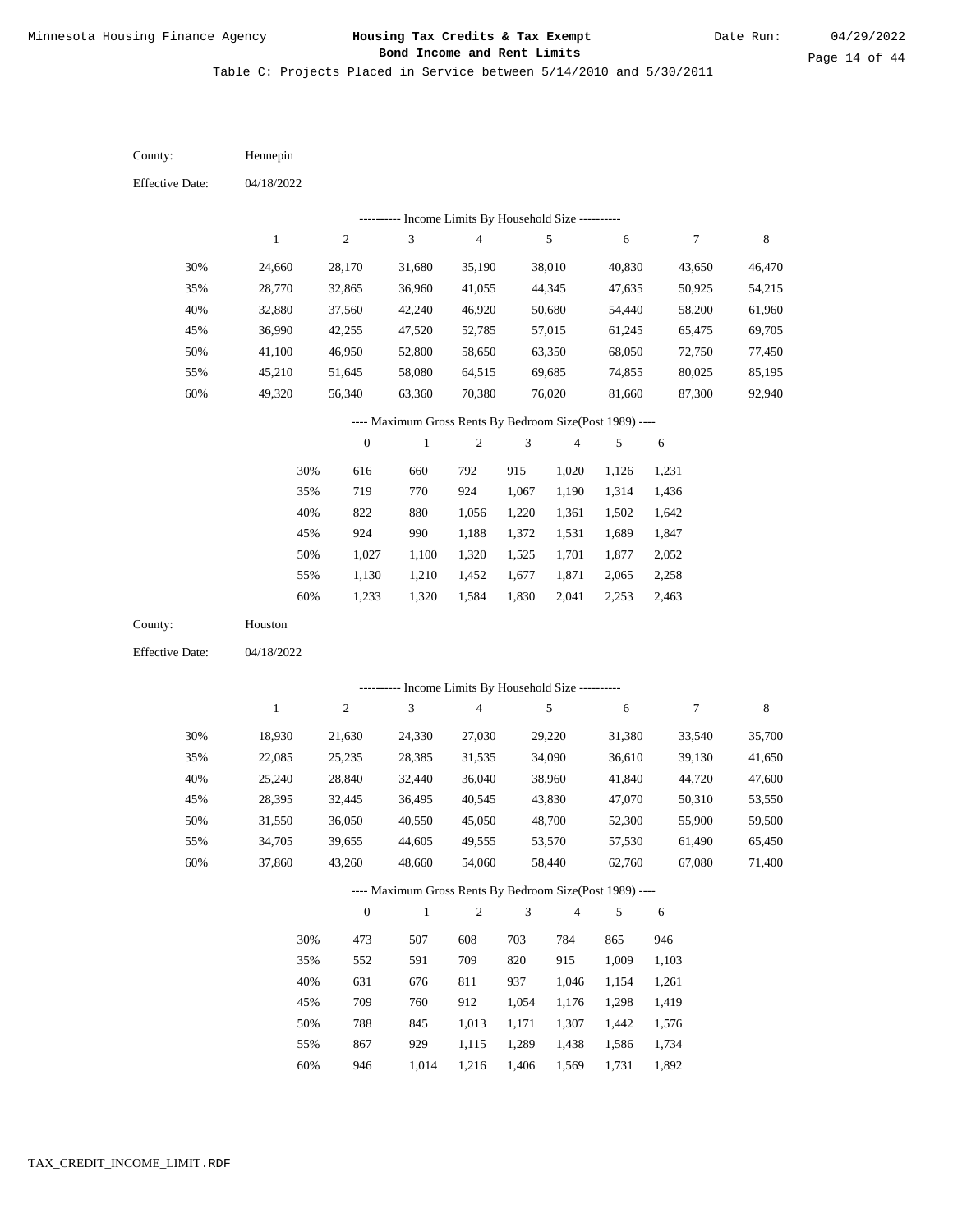Table C: Projects Placed in Service between 5/14/2010 and 5/30/2011

| County:                | Hubbard      |                  |                                                          |                                            |                |                         |            |        |             |
|------------------------|--------------|------------------|----------------------------------------------------------|--------------------------------------------|----------------|-------------------------|------------|--------|-------------|
| <b>Effective Date:</b> | 04/18/2022   |                  |                                                          |                                            |                |                         |            |        |             |
|                        |              |                  |                                                          | Income Limits By Household Size ---------- |                |                         |            |        |             |
|                        | $\mathbf{1}$ | $\sqrt{2}$       | $\mathfrak{Z}$                                           | $\overline{4}$                             |                | 5                       | $\sqrt{6}$ | 7      | $\,8\,$     |
| 30%                    | 17,520       | 20,010           | 22,500                                                   | 24,990                                     |                | 27,000                  | 29,010     | 30,990 | 33,000      |
| 35%                    | 20,440       | 23,345           | 26,250                                                   | 29,155                                     |                | 31,500                  | 33,845     | 36,155 | 38,500      |
| 40%                    | 23,360       | 26,680           | 30,000                                                   | 33,320                                     |                | 36,000                  | 38,680     | 41,320 | 44,000      |
| 45%                    | 26,280       | 30,015           | 33,750                                                   | 37,485                                     |                | 40,500                  | 43,515     | 46,485 | 49,500      |
| 50%                    | 29,200       | 33,350           | 37,500                                                   | 41,650                                     |                | 45,000                  | 48,350     | 51,650 | 55,000      |
| 55%                    | 32,120       | 36,685           | 41,250                                                   | 45,815                                     |                | 49,500                  | 53,185     | 56,815 | 60,500      |
| 60%                    | 35,040       | 40,020           | 45,000                                                   | 49,980                                     |                | 54,000                  | 58,020     | 61,980 | 66,000      |
|                        |              |                  | ---- Maximum Gross Rents By Bedroom Size(Post 1989) ---- |                                            |                |                         |            |        |             |
|                        |              | $\boldsymbol{0}$ | $\,1$                                                    | $\boldsymbol{2}$                           | 3              | $\overline{\mathbf{4}}$ | 5          | 6      |             |
|                        | 30%          | 438              | 469                                                      | 562                                        | 649            | 725                     | 799        | 874    |             |
|                        | 35%          | 511              | 547                                                      | 656                                        | 758            | 846                     | 933        | 1,020  |             |
|                        | 40%          | 584              | 625                                                      | 750                                        | 866            | 967                     | 1,066      | 1,166  |             |
|                        | 45%          | 657              | 703                                                      | 843                                        | 974            | 1,087                   | 1,199      | 1,311  |             |
|                        | 50%          | 730              | 781                                                      | 937                                        | 1,083          | 1,208                   | 1,333      | 1,457  |             |
|                        | 55%          | 803              | 860                                                      | 1,031                                      | 1,191          | 1,329                   | 1,466      | 1,603  |             |
|                        | $60\%$       | 876              | 938                                                      | 1,125                                      | 1,299          | 1,450                   | 1,599      | 1,749  |             |
| County:                | Isanti       |                  |                                                          |                                            |                |                         |            |        |             |
| <b>Effective Date:</b> | 04/18/2022   |                  |                                                          |                                            |                |                         |            |        |             |
|                        |              |                  | --------- Income Limits By Household Size ----------     |                                            |                |                         |            |        |             |
|                        | $\mathbf{1}$ | $\sqrt{2}$       | 3                                                        | $\overline{4}$                             |                | 5                       | 6          | 7      | $\,$ 8 $\,$ |
| 30%                    | 24,660       | 28,170           | 31,680                                                   | 35,190                                     |                | 38,010                  | 40,830     | 43,650 | 46,470      |
| 35%                    | 28,770       | 32,865           | 36,960                                                   | 41,055                                     |                | 44,345                  | 47,635     | 50,925 | 54,215      |
| 40%                    | 32,880       | 37,560           | 42,240                                                   | 46,920                                     |                | 50,680                  | 54,440     | 58,200 | 61,960      |
| 45%                    | 36,990       | 42,255           | 47,520                                                   | 52,785                                     |                | 57,015                  | 61,245     | 65,475 | 69,705      |
| 50%                    | 41,100       | 46,950           | 52,800                                                   | 58,650                                     |                | 63,350                  | 68,050     | 72,750 | 77,450      |
| 55%                    | 45,210       | 51,645           | 58,080                                                   | 64,515                                     |                | 69,685                  | 74,855     | 80,025 | 85,195      |
| 60%                    | 49,320       | 56,340           | 63,360                                                   | 70,380                                     |                | 76,020                  | 81,660     | 87,300 | 92,940      |
|                        |              |                  | ---- Maximum Gross Rents By Bedroom Size(Post 1989) ---- |                                            |                |                         |            |        |             |
|                        |              | $\boldsymbol{0}$ | $\mathbf{1}$                                             | $\overline{c}$                             | $\mathfrak{Z}$ | $\overline{4}$          | $\sqrt{5}$ | 6      |             |
|                        | 30%          | 616              | 660                                                      | 792                                        | 915            | 1,020                   | 1,126      | 1,231  |             |
|                        | 35%          | 719              | 770                                                      | 924                                        | 1,067          | 1,190                   | 1,314      | 1,436  |             |
|                        | 40%          | 822              | 880                                                      | 1,056                                      | 1,220          | 1,361                   | 1,502      | 1,642  |             |
|                        | 45%          | 924              | 990                                                      | 1,188                                      | 1,372          | 1,531                   | 1,689      | 1,847  |             |
|                        | 50%          | 1,027            | 1,100                                                    | 1,320                                      | 1,525          | 1,701                   | 1,877      | 2,052  |             |
|                        | 55%          | 1,130            | 1,210                                                    | 1,452                                      | 1,677          | 1,871                   | 2,065      | 2,258  |             |

1,233 1,320 1,584 1,830 2,041 2,253 2,463 60%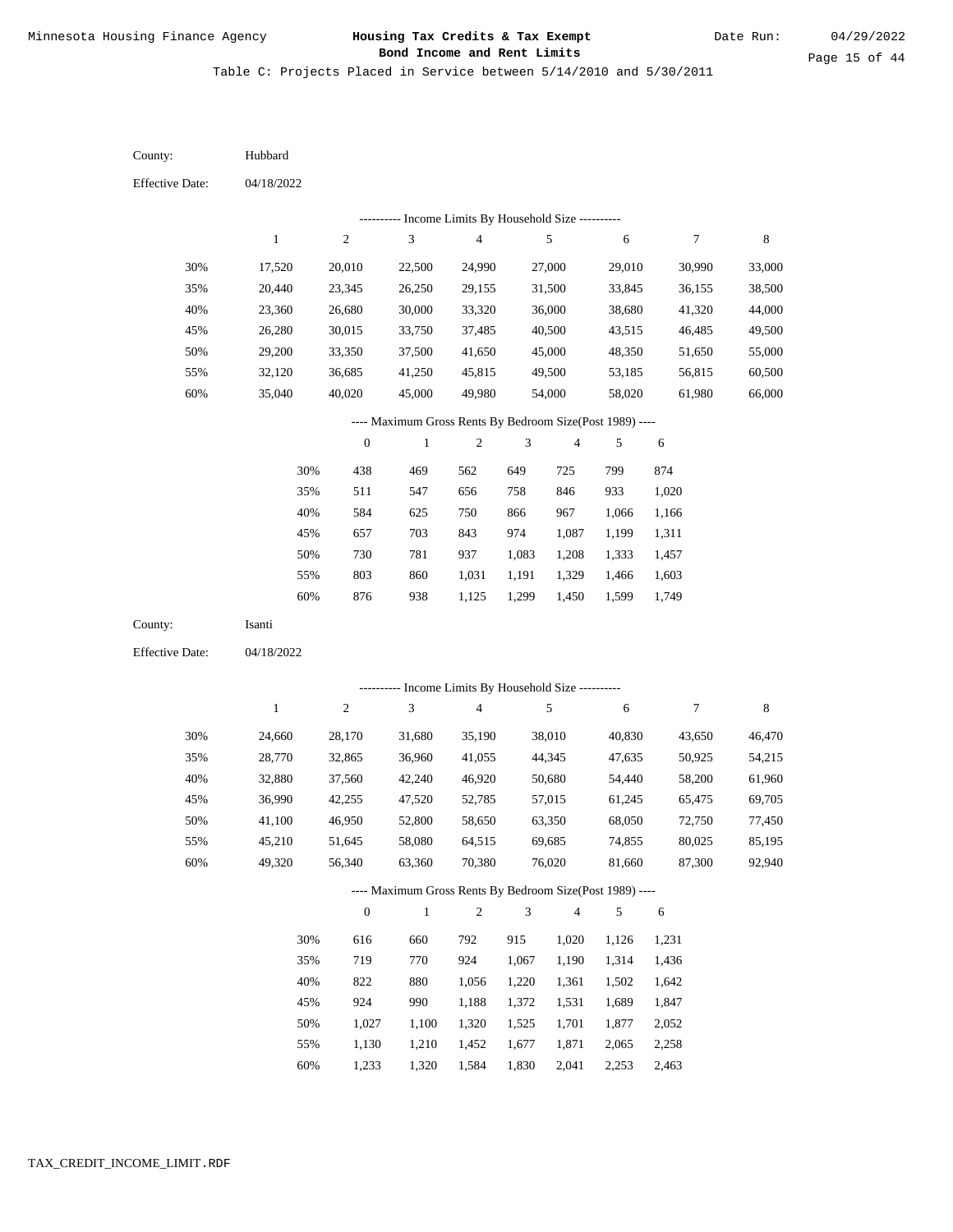Table C: Projects Placed in Service between 5/14/2010 and 5/30/2011

| County:                | Itasca       |                  |                                                          |                |                |                         |                |                |         |
|------------------------|--------------|------------------|----------------------------------------------------------|----------------|----------------|-------------------------|----------------|----------------|---------|
| <b>Effective Date:</b> | 04/18/2022   |                  |                                                          |                |                |                         |                |                |         |
|                        |              |                  | --------- Income Limits By Household Size ----------     |                |                |                         |                |                |         |
|                        | $\mathbf{1}$ | $\sqrt{2}$       | 3                                                        | 4              |                | 5                       | 6              | 7              | $\,8\,$ |
| 30%                    | 17,520       | 20,010           | 22,500                                                   | 24,990         |                | 27,000                  | 29,010         | 30,990         | 33,000  |
| 35%                    | 20,440       | 23,345           | 26,250                                                   | 29,155         |                | 31,500                  | 33,845         | 36,155         | 38,500  |
| 40%                    | 23,360       | 26,680           | 30,000                                                   | 33,320         |                | 36,000                  | 38,680         | 41,320         | 44,000  |
| 45%                    | 26,280       | 30,015           | 33,750                                                   | 37,485         |                | 40,500                  | 43,515         | 46,485         | 49,500  |
| 50%                    | 29,200       | 33,350           | 37,500                                                   | 41,650         |                | 45,000                  | 48,350         | 51,650         | 55,000  |
| 55%                    | 32,120       | 36,685           | 41,250                                                   | 45,815         |                | 49,500                  | 53,185         | 56,815         | 60,500  |
| 60%                    | 35,040       | 40,020           | 45,000                                                   | 49,980         |                | 54,000                  | 58,020         | 61,980         | 66,000  |
|                        |              |                  | ---- Maximum Gross Rents By Bedroom Size(Post 1989) ---- |                |                |                         |                |                |         |
|                        |              | $\boldsymbol{0}$ | $\mathbf{1}$                                             | $\mathfrak{2}$ | 3              | 4                       | 5              | 6              |         |
|                        | 30%          | 438              | 469                                                      | 562            | 649            | 725                     | 799            | 874            |         |
|                        | 35%          | 511              | 547                                                      | 656            | 758            | 846                     | 933            | 1,020          |         |
|                        | 40%          | 584              | 625                                                      | 750            | 866            | 967                     | 1,066          | 1,166          |         |
|                        | 45%          | 657              | 703                                                      | 843            | 974            | 1,087                   | 1,199          | 1,311          |         |
|                        | 50%          | 730              | 781                                                      | 937            | 1,083          | 1,208                   | 1,333          | 1,457          |         |
|                        | 55%          | 803              | 860                                                      | 1,031          | 1,191          | 1,329                   | 1,466          | 1,603          |         |
|                        | 60%          | 876              | 938                                                      | 1,125          | 1,299          | 1,450                   | 1,599          | 1,749          |         |
| County:                | Jackson      |                  |                                                          |                |                |                         |                |                |         |
| <b>Effective Date:</b> | 04/18/2022   |                  |                                                          |                |                |                         |                |                |         |
|                        |              |                  | --------- Income Limits By Household Size ----------     |                |                |                         |                |                |         |
|                        | $\mathbf{1}$ | $\sqrt{2}$       | 3                                                        | $\overline{4}$ |                | $\sqrt{5}$              | 6              | 7              | $\,8\,$ |
| 30%                    | 17,580       | 20,070           | 22,590                                                   | 25,080         |                | 27,090                  | 29,100         | 31,110         | 33,120  |
| 35%                    | 20,510       | 23,415           | 26,355                                                   | 29,260         |                | 31,605                  | 33,950         | 36,295         | 38,640  |
| 40%                    | 23,440       | 26,760           | 30,120                                                   | 33,440         |                | 36,120                  | 38,800         | 41,480         | 44,160  |
| 45%                    | 26,370       | 30,105           | 33,885                                                   | 37,620         |                | 40,635                  | 43,650         | 46,665         | 49,680  |
| 50%                    | 29,300       | 33,450           | 37,650                                                   | 41,800         |                | 45,150                  | 48,500         | 51,850         | 55,200  |
| 55%                    | 32,230       | 36,795           | 41,415                                                   | 45,980         |                | 49,665                  | 53,350         | 57,035         | 60,720  |
| 60%                    | 35,160       | 40,140           | 45,180                                                   | 50,160         |                | 54,180                  | 58,200         | 62,220         | 66,240  |
|                        |              |                  | ---- Maximum Gross Rents By Bedroom Size(Post 1989) ---- |                |                |                         |                |                |         |
|                        |              | $\boldsymbol{0}$ | $\,1$                                                    | $\sqrt{2}$     | $\mathfrak{Z}$ | $\overline{\mathbf{4}}$ | 5              | 6              |         |
|                        | 30%          | 439              | 470                                                      | 564            | 652            | 727                     | 802            | 877            |         |
|                        |              |                  | 549                                                      | 658            | 760            | 848                     | 936            | 1,024          |         |
|                        | 35%          | 512              |                                                          |                |                |                         |                |                |         |
|                        |              |                  | 627                                                      | 753            |                | 970                     |                |                |         |
|                        | 40%<br>45%   | 586<br>659       | 705                                                      | 847            | 869<br>978     | 1,091                   | 1,070<br>1,204 | 1,170<br>1,316 |         |
|                        | 50%          | 732              | 784                                                      | 941            | 1,086          | 1,212                   | 1,338          | 1,463          |         |

879 941 1,129 1,304 1,455 1,605 1,755 60%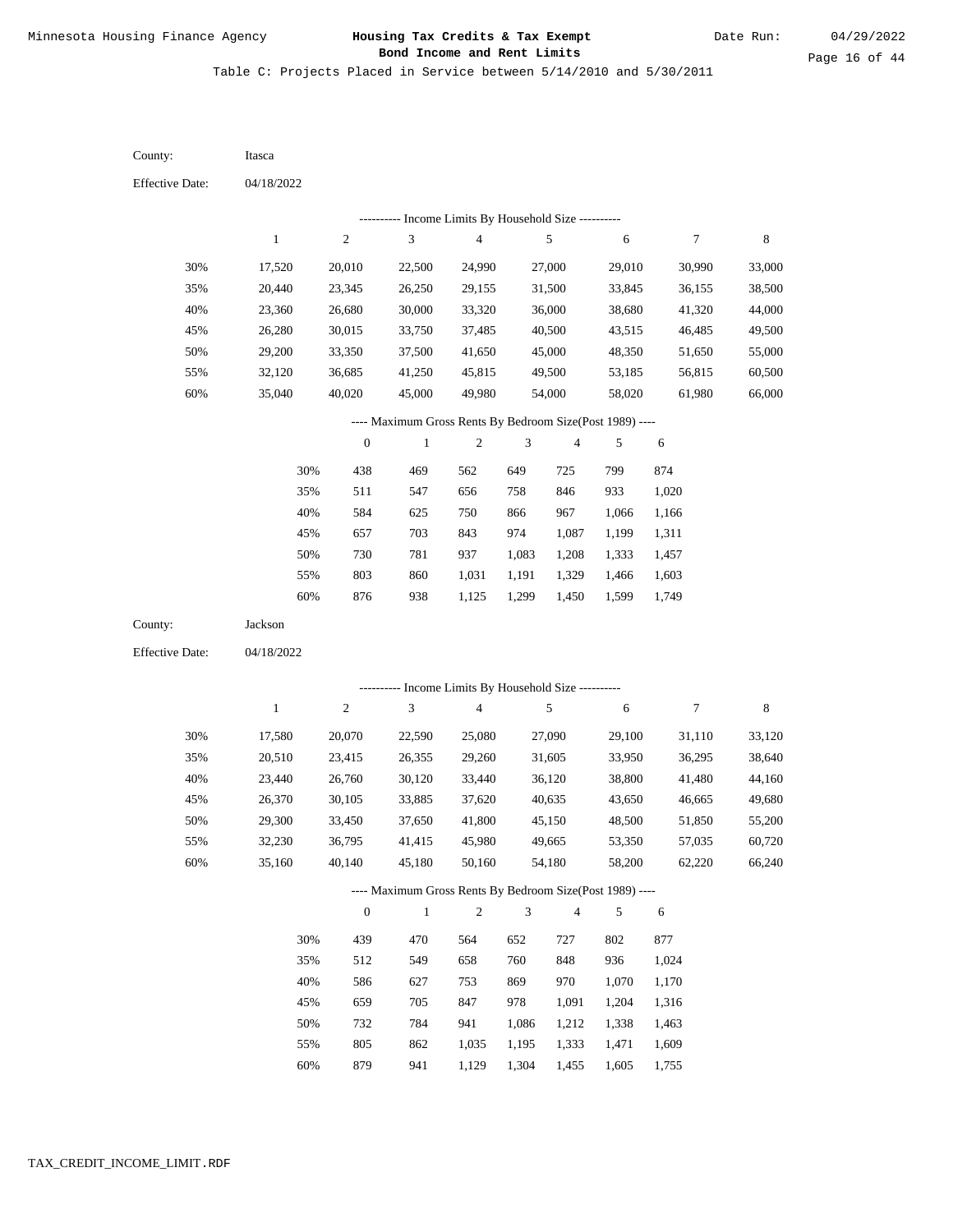Table C: Projects Placed in Service between 5/14/2010 and 5/30/2011

04/18/2022 04/18/2022 Kanabec Kandiyohi 30% 35% 40% 45% 50% 55% 60% 30% 35% 40% 45% 50% 55% 60% 17,520 20,440 23,360 26,280 29,200 32,120 35,040 17,580 20,510 23,440 26,370 29,300 32,230 35,160 20,010 23,345 26,680 30,015 33,350 36,685 40,020 20,070 23,415 26,760 30,105 33,450 36,795 40,140 22,500 26,250 30,000 33,750 37,500 41,250 45,000 22,590 26,355 30,120 33,885 37,650 41,415 45,180 24,990 29,155 33,320 37,485 41,650 45,815 49,980 25,080 29,260 33,440 37,620 41,800 45,980 50,160 27,000 31,500 36,000 40,500 45,000 49,500 54,000 27,090 31,605 36,120 40,635 45,150 49,665 54,180 29,010 33,845 38,680 43,515 48,350 53,185 58,020 29,100 33,950 38,800 43,650 48,500 53,350 58,200 30,990 36,155 41,320 46,485 51,650 56,815 61,980 31,110 36,295 41,480 46,665 51,850 57,035 62,220 33,000 38,500 44,000 49,500 55,000 60,500 66,000 33,120 38,640 44,160 49,680 55,200 60,720 66,240 438 511 584 657 730 803 876 439 512 586 659 732 805 469 547 625 703 781 860 938 470 549 627 705 784 862 562 656 750 843 937 1,031 1,125 564 658 753 847 941 1,035 649 758 866 974 1,083 1,191 1,299 652 760 869 978 1,086 1,195 725 846 967 1,087 1,208 1,329 1,450 727 848 970 1,091 1,212 1,333 799 933 1,066 1,199 1,333 1,466 1,599 802 936 1,070 1,204 1,338 1,471 874 1,020 1,166 1,311 1,457 1,603 1,749 877 1,024 1,170 1,316 1,463 1,609 County: County: Effective Date: Effective Date: 1 1 2 2 3 3 4 4 5 5 6 6 7 7 8 8 0 0 1 1 2 2 3 3 4 4 5 5 6 6 ---------- Income Limits By Household Size ---------- ---------- Income Limits By Household Size ---------- ---- Maximum Gross Rents By Bedroom Size(Post 1989) ---- ---- Maximum Gross Rents By Bedroom Size(Post 1989) ---- 30% 35% 40% 45% 50% 55% 60% 30% 35% 40% 45% 50% 55%

879

60%

941

1,129

1,304

1,455

1,605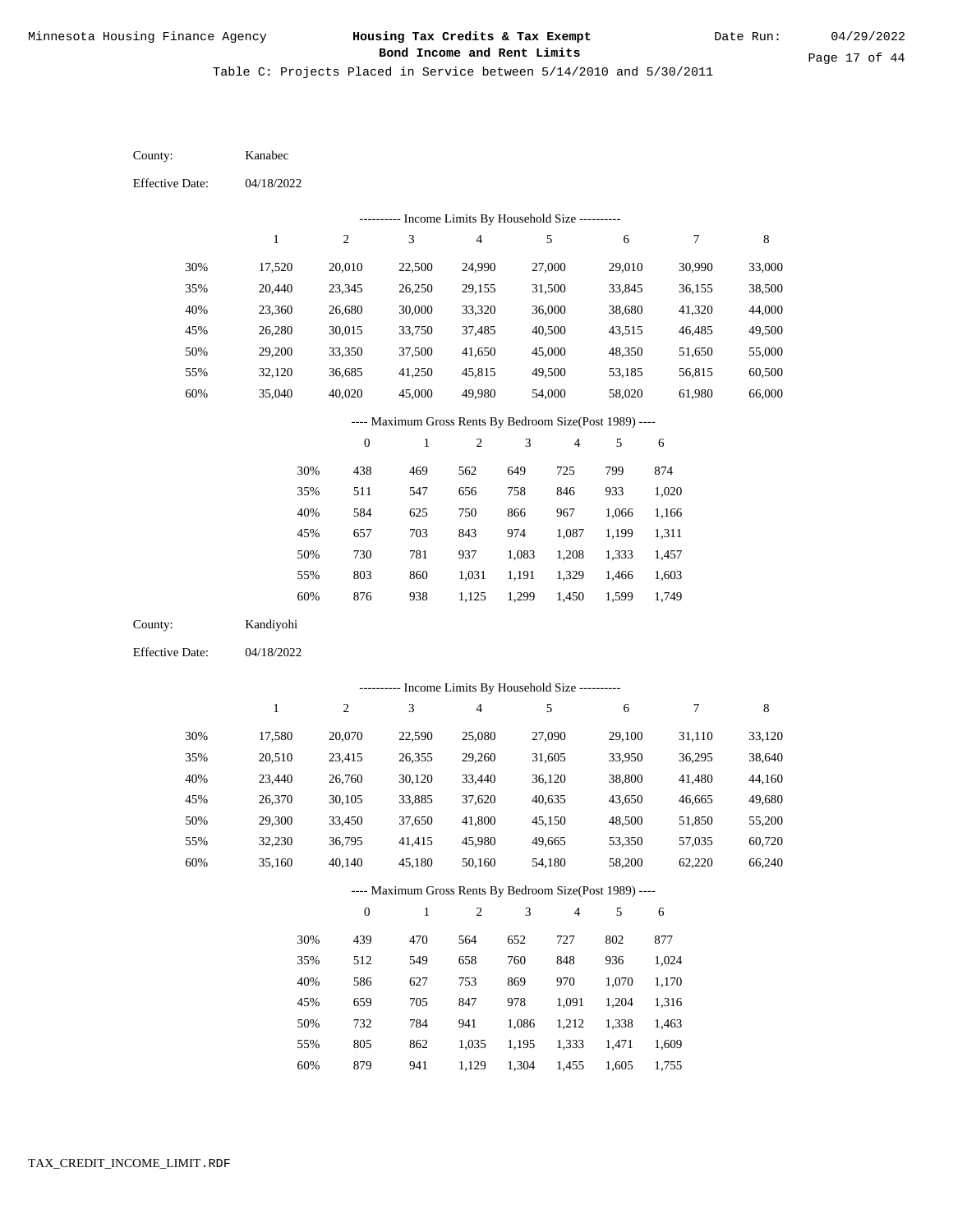Table C: Projects Placed in Service between 5/14/2010 and 5/30/2011

| <b>Effective Date:</b><br>04/18/2022<br>--------- Income Limits By Household Size ----------<br>$\sqrt{3}$<br>$\sqrt{2}$<br>$\overline{\mathbf{4}}$<br>5<br>$\boldsymbol{7}$<br>$\,$ 8 $\,$<br>$\,1$<br>6<br>30%<br>27,060<br>29,070<br>33,090<br>17,550<br>20,040<br>22,560<br>25,050<br>31,080<br>35%<br>20,475<br>23,380<br>26,320<br>29,225<br>31,570<br>33,915<br>36,260<br>38,605<br>40%<br>23,400<br>30,080<br>33,400<br>36,080<br>44,120<br>26,720<br>38,760<br>41,440<br>45%<br>30,060<br>33,840<br>37,575<br>40,590<br>43,605<br>46,620<br>49,635<br>26,325<br>50%<br>33,400<br>29,250<br>37,600<br>41,750<br>45,100<br>48,450<br>51,800<br>55,150<br>55%<br>32,175<br>36,740<br>41,360<br>45,925<br>49,610<br>53,295<br>56,980<br>60,665<br>60%<br>35,100<br>40,080<br>50,100<br>54,120<br>58,140<br>62,160<br>66,180<br>45,120<br>---- Maximum Gross Rents By Bedroom Size(Post 1989) ----<br>$\boldsymbol{0}$<br>$\sqrt{2}$<br>$\ensuremath{\mathfrak{Z}}$<br>$\,1$<br>$\overline{4}$<br>5<br>6<br>30%<br>438<br>469<br>564<br>651<br>802<br>876<br>726<br>35%<br>511<br>759<br>847<br>935<br>1,022<br>548<br>658<br>40%<br>585<br>626<br>752<br>868<br>969<br>1,069<br>1,169<br>704<br>45%<br>658<br>846<br>977<br>1,090<br>1,203<br>1,315<br>731<br>50%<br>783<br>940<br>1,211<br>1,461<br>1,085<br>1,336<br>804<br>861<br>1,034<br>1,332<br>1,607<br>55%<br>1,194<br>1,470 |
|--------------------------------------------------------------------------------------------------------------------------------------------------------------------------------------------------------------------------------------------------------------------------------------------------------------------------------------------------------------------------------------------------------------------------------------------------------------------------------------------------------------------------------------------------------------------------------------------------------------------------------------------------------------------------------------------------------------------------------------------------------------------------------------------------------------------------------------------------------------------------------------------------------------------------------------------------------------------------------------------------------------------------------------------------------------------------------------------------------------------------------------------------------------------------------------------------------------------------------------------------------------------------------------------------------------------------------------------------------------------------------------------|
|                                                                                                                                                                                                                                                                                                                                                                                                                                                                                                                                                                                                                                                                                                                                                                                                                                                                                                                                                                                                                                                                                                                                                                                                                                                                                                                                                                                            |
|                                                                                                                                                                                                                                                                                                                                                                                                                                                                                                                                                                                                                                                                                                                                                                                                                                                                                                                                                                                                                                                                                                                                                                                                                                                                                                                                                                                            |
|                                                                                                                                                                                                                                                                                                                                                                                                                                                                                                                                                                                                                                                                                                                                                                                                                                                                                                                                                                                                                                                                                                                                                                                                                                                                                                                                                                                            |
|                                                                                                                                                                                                                                                                                                                                                                                                                                                                                                                                                                                                                                                                                                                                                                                                                                                                                                                                                                                                                                                                                                                                                                                                                                                                                                                                                                                            |
|                                                                                                                                                                                                                                                                                                                                                                                                                                                                                                                                                                                                                                                                                                                                                                                                                                                                                                                                                                                                                                                                                                                                                                                                                                                                                                                                                                                            |
|                                                                                                                                                                                                                                                                                                                                                                                                                                                                                                                                                                                                                                                                                                                                                                                                                                                                                                                                                                                                                                                                                                                                                                                                                                                                                                                                                                                            |
|                                                                                                                                                                                                                                                                                                                                                                                                                                                                                                                                                                                                                                                                                                                                                                                                                                                                                                                                                                                                                                                                                                                                                                                                                                                                                                                                                                                            |
|                                                                                                                                                                                                                                                                                                                                                                                                                                                                                                                                                                                                                                                                                                                                                                                                                                                                                                                                                                                                                                                                                                                                                                                                                                                                                                                                                                                            |
|                                                                                                                                                                                                                                                                                                                                                                                                                                                                                                                                                                                                                                                                                                                                                                                                                                                                                                                                                                                                                                                                                                                                                                                                                                                                                                                                                                                            |
|                                                                                                                                                                                                                                                                                                                                                                                                                                                                                                                                                                                                                                                                                                                                                                                                                                                                                                                                                                                                                                                                                                                                                                                                                                                                                                                                                                                            |
|                                                                                                                                                                                                                                                                                                                                                                                                                                                                                                                                                                                                                                                                                                                                                                                                                                                                                                                                                                                                                                                                                                                                                                                                                                                                                                                                                                                            |
|                                                                                                                                                                                                                                                                                                                                                                                                                                                                                                                                                                                                                                                                                                                                                                                                                                                                                                                                                                                                                                                                                                                                                                                                                                                                                                                                                                                            |
|                                                                                                                                                                                                                                                                                                                                                                                                                                                                                                                                                                                                                                                                                                                                                                                                                                                                                                                                                                                                                                                                                                                                                                                                                                                                                                                                                                                            |
|                                                                                                                                                                                                                                                                                                                                                                                                                                                                                                                                                                                                                                                                                                                                                                                                                                                                                                                                                                                                                                                                                                                                                                                                                                                                                                                                                                                            |
|                                                                                                                                                                                                                                                                                                                                                                                                                                                                                                                                                                                                                                                                                                                                                                                                                                                                                                                                                                                                                                                                                                                                                                                                                                                                                                                                                                                            |
|                                                                                                                                                                                                                                                                                                                                                                                                                                                                                                                                                                                                                                                                                                                                                                                                                                                                                                                                                                                                                                                                                                                                                                                                                                                                                                                                                                                            |
|                                                                                                                                                                                                                                                                                                                                                                                                                                                                                                                                                                                                                                                                                                                                                                                                                                                                                                                                                                                                                                                                                                                                                                                                                                                                                                                                                                                            |
|                                                                                                                                                                                                                                                                                                                                                                                                                                                                                                                                                                                                                                                                                                                                                                                                                                                                                                                                                                                                                                                                                                                                                                                                                                                                                                                                                                                            |
| 60%<br>877<br>939<br>1,604<br>1,128<br>1,302<br>1,453<br>1,753                                                                                                                                                                                                                                                                                                                                                                                                                                                                                                                                                                                                                                                                                                                                                                                                                                                                                                                                                                                                                                                                                                                                                                                                                                                                                                                             |
| Koochiching<br>County:                                                                                                                                                                                                                                                                                                                                                                                                                                                                                                                                                                                                                                                                                                                                                                                                                                                                                                                                                                                                                                                                                                                                                                                                                                                                                                                                                                     |
| <b>Effective Date:</b><br>04/18/2022                                                                                                                                                                                                                                                                                                                                                                                                                                                                                                                                                                                                                                                                                                                                                                                                                                                                                                                                                                                                                                                                                                                                                                                                                                                                                                                                                       |
| --------- Income Limits By Household Size ----------                                                                                                                                                                                                                                                                                                                                                                                                                                                                                                                                                                                                                                                                                                                                                                                                                                                                                                                                                                                                                                                                                                                                                                                                                                                                                                                                       |
| $\sqrt{2}$<br>3<br>$\overline{4}$<br>5<br>$\tau$<br>$\,$ 8 $\,$<br>$\mathbf{1}$<br>6                                                                                                                                                                                                                                                                                                                                                                                                                                                                                                                                                                                                                                                                                                                                                                                                                                                                                                                                                                                                                                                                                                                                                                                                                                                                                                       |
| 30%<br>17,520<br>27,000<br>33,000<br>20,010<br>22,500<br>24,990<br>29,010<br>30,990                                                                                                                                                                                                                                                                                                                                                                                                                                                                                                                                                                                                                                                                                                                                                                                                                                                                                                                                                                                                                                                                                                                                                                                                                                                                                                        |
| 35%<br>26,250<br>29,155<br>31,500<br>33,845<br>38,500<br>20,440<br>23,345<br>36,155                                                                                                                                                                                                                                                                                                                                                                                                                                                                                                                                                                                                                                                                                                                                                                                                                                                                                                                                                                                                                                                                                                                                                                                                                                                                                                        |
| 40%<br>26,680<br>30,000<br>36,000<br>44,000<br>23,360<br>33,320<br>38,680<br>41,320                                                                                                                                                                                                                                                                                                                                                                                                                                                                                                                                                                                                                                                                                                                                                                                                                                                                                                                                                                                                                                                                                                                                                                                                                                                                                                        |
| 49,500<br>45%<br>26,280<br>30,015<br>33,750<br>37,485<br>40,500<br>43,515<br>46,485                                                                                                                                                                                                                                                                                                                                                                                                                                                                                                                                                                                                                                                                                                                                                                                                                                                                                                                                                                                                                                                                                                                                                                                                                                                                                                        |
| 50%<br>29,200<br>33,350<br>37,500<br>41,650<br>45,000<br>48,350<br>51,650<br>55,000                                                                                                                                                                                                                                                                                                                                                                                                                                                                                                                                                                                                                                                                                                                                                                                                                                                                                                                                                                                                                                                                                                                                                                                                                                                                                                        |
| 55%<br>32,120<br>36,685<br>41,250<br>45,815<br>49,500<br>53,185<br>56,815<br>60,500                                                                                                                                                                                                                                                                                                                                                                                                                                                                                                                                                                                                                                                                                                                                                                                                                                                                                                                                                                                                                                                                                                                                                                                                                                                                                                        |
| 60%<br>35,040<br>40,020<br>45,000<br>49,980<br>66,000<br>54,000<br>58,020<br>61,980                                                                                                                                                                                                                                                                                                                                                                                                                                                                                                                                                                                                                                                                                                                                                                                                                                                                                                                                                                                                                                                                                                                                                                                                                                                                                                        |
| ---- Maximum Gross Rents By Bedroom Size(Post 1989) ----                                                                                                                                                                                                                                                                                                                                                                                                                                                                                                                                                                                                                                                                                                                                                                                                                                                                                                                                                                                                                                                                                                                                                                                                                                                                                                                                   |
| $\,1\,$<br>$\sqrt{2}$<br>$\mathfrak{Z}$<br>$\boldsymbol{0}$<br>$\overline{4}$<br>5<br>6                                                                                                                                                                                                                                                                                                                                                                                                                                                                                                                                                                                                                                                                                                                                                                                                                                                                                                                                                                                                                                                                                                                                                                                                                                                                                                    |
| 438<br>469<br>649<br>799<br>30%<br>562<br>725<br>874                                                                                                                                                                                                                                                                                                                                                                                                                                                                                                                                                                                                                                                                                                                                                                                                                                                                                                                                                                                                                                                                                                                                                                                                                                                                                                                                       |
| 511<br>758<br>933<br>35%<br>547<br>656<br>846<br>1,020                                                                                                                                                                                                                                                                                                                                                                                                                                                                                                                                                                                                                                                                                                                                                                                                                                                                                                                                                                                                                                                                                                                                                                                                                                                                                                                                     |
| 40%<br>584<br>625<br>866<br>967<br>1,066<br>750<br>1,166                                                                                                                                                                                                                                                                                                                                                                                                                                                                                                                                                                                                                                                                                                                                                                                                                                                                                                                                                                                                                                                                                                                                                                                                                                                                                                                                   |
| 657<br>703<br>974<br>45%<br>843<br>1,087<br>1,199<br>1,311                                                                                                                                                                                                                                                                                                                                                                                                                                                                                                                                                                                                                                                                                                                                                                                                                                                                                                                                                                                                                                                                                                                                                                                                                                                                                                                                 |
| 730<br>781<br>50%<br>937<br>1,083<br>1,208<br>1,333<br>1,457                                                                                                                                                                                                                                                                                                                                                                                                                                                                                                                                                                                                                                                                                                                                                                                                                                                                                                                                                                                                                                                                                                                                                                                                                                                                                                                               |
| 803<br>55%<br>860<br>1,031<br>1,191<br>1,329<br>1,466<br>1,603                                                                                                                                                                                                                                                                                                                                                                                                                                                                                                                                                                                                                                                                                                                                                                                                                                                                                                                                                                                                                                                                                                                                                                                                                                                                                                                             |

876 938 1,125 1,299 1,450 1,599 1,749 60%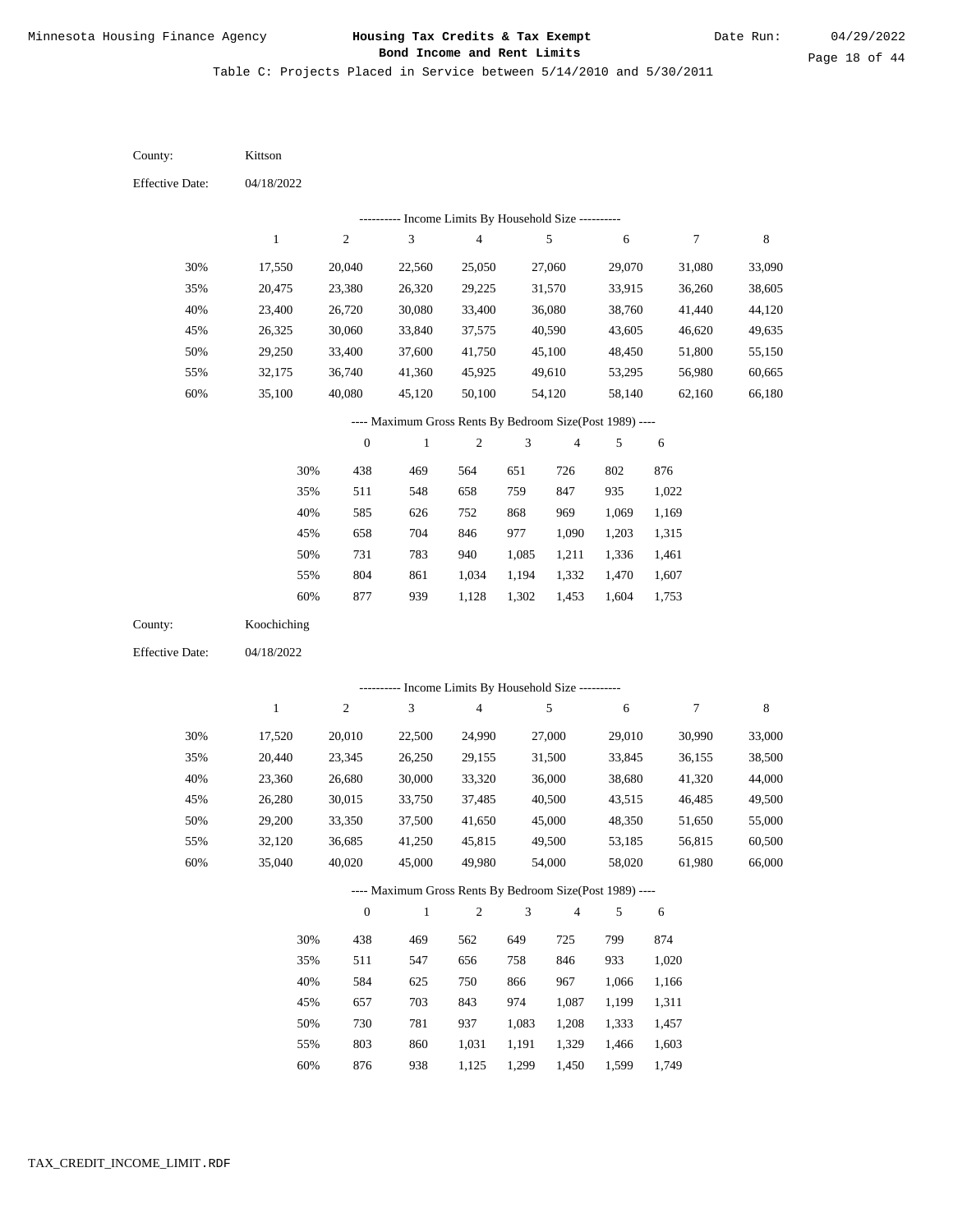Table C: Projects Placed in Service between 5/14/2010 and 5/30/2011

| County:                | Lac Qui Parle    |                  |                                                                          |                                            |                |                         |                  |                  |                  |
|------------------------|------------------|------------------|--------------------------------------------------------------------------|--------------------------------------------|----------------|-------------------------|------------------|------------------|------------------|
| <b>Effective Date:</b> | 04/18/2022       |                  |                                                                          |                                            |                |                         |                  |                  |                  |
|                        |                  |                  |                                                                          | Income Limits By Household Size ---------- |                |                         |                  |                  |                  |
|                        | $\mathbf{1}$     | $\sqrt{2}$       | $\mathfrak{Z}$                                                           | $\overline{\mathbf{4}}$                    |                | $\sqrt{5}$              | $\sqrt{6}$       | $\tau$           | $\,$ 8 $\,$      |
| 30%                    | 17,520           | 20,010           | 22,500                                                                   | 24,990                                     |                | 27,000                  | 29,010           | 30,990           | 33,000           |
| 35%                    | 20,440           | 23,345           | 26,250                                                                   | 29,155                                     |                | 31,500                  | 33,845           | 36,155           | 38,500           |
| 40%                    | 23,360           | 26,680           | 30,000                                                                   | 33,320                                     |                | 36,000                  | 38,680           | 41,320           | 44,000           |
| 45%                    | 26,280           | 30,015           | 33,750                                                                   | 37,485                                     |                | 40,500                  | 43,515           | 46,485           | 49,500           |
| 50%                    | 29,200           | 33,350           | 37,500                                                                   | 41,650                                     |                | 45,000                  | 48,350           | 51,650           | 55,000           |
| 55%                    | 32,120           | 36,685           | 41,250                                                                   | 45,815                                     |                | 49,500                  | 53,185           | 56,815           | 60,500           |
| 60%                    | 35,040           | 40,020           | 45,000                                                                   | 49,980                                     |                | 54,000                  | 58,020           | 61,980           | 66,000           |
|                        |                  |                  | ---- Maximum Gross Rents By Bedroom Size(Post 1989) ----                 |                                            |                |                         |                  |                  |                  |
|                        |                  | $\boldsymbol{0}$ | $\mathbf{1}$                                                             | 2                                          | 3              | $\overline{\mathbf{4}}$ | 5                | 6                |                  |
|                        | 30%              | 438              | 469                                                                      | 562                                        | 649            | 725                     | 799              | 874              |                  |
|                        | 35%              | 511              | 547                                                                      | 656                                        | 758            | 846                     | 933              | 1,020            |                  |
|                        | 40%              | 584              | 625                                                                      | 750                                        | 866            | 967                     | 1,066            | 1,166            |                  |
|                        | 45%              | 657              | 703                                                                      | 843                                        | 974            | 1,087                   | 1,199            | 1,311            |                  |
|                        | 50%              | 730              | 781                                                                      | 937                                        | 1,083          | 1,208                   | 1,333            | 1,457            |                  |
|                        | 55%              | 803              | 860                                                                      | 1,031                                      | 1,191          | 1,329                   | 1,466            | 1,603            |                  |
|                        | $60\%$           | 876              | 938                                                                      | 1,125                                      | 1,299          | 1,450                   | 1,599            | 1,749            |                  |
| County:                | Lake             |                  |                                                                          |                                            |                |                         |                  |                  |                  |
| <b>Effective Date:</b> | 04/18/2022       |                  |                                                                          |                                            |                |                         |                  |                  |                  |
|                        |                  |                  |                                                                          |                                            |                |                         |                  |                  |                  |
|                        | $\mathbf{1}$     | $\sqrt{2}$       | --------- Income Limits By Household Size ----------<br>3                | $\overline{\mathbf{4}}$                    |                | 5                       | 6                | 7                | $\,$ 8 $\,$      |
|                        |                  |                  |                                                                          |                                            |                |                         |                  |                  |                  |
| 30%                    | 17,520           | 20,010           | 22,500                                                                   | 24,990                                     |                | 27,000                  | 29,010           | 30,990           | 33,000           |
| 35%                    | 20,440           | 23,345           | 26,250                                                                   | 29,155                                     |                | 31,500                  | 33,845           | 36,155           | 38,500           |
| 40%                    | 23,360           | 26,680           | 30,000                                                                   | 33,320                                     |                | 36,000                  | 38,680           | 41,320           | 44,000           |
| 45%<br>50%             | 26,280<br>29,200 | 30,015<br>33,350 | 33,750<br>37,500                                                         | 37,485<br>41,650                           |                | 40,500<br>45,000        | 43,515<br>48,350 | 46,485<br>51,650 | 49,500<br>55,000 |
| 55%                    | 32,120           | 36,685           | 41,250                                                                   | 45,815                                     |                | 49,500                  | 53,185           | 56,815           | 60,500           |
| $60\%$                 | 35,040           | 40,020           | 45,000                                                                   | 49,980                                     |                | 54,000                  | 58,020           | 61,980           | 66,000           |
|                        |                  |                  |                                                                          |                                            |                |                         |                  |                  |                  |
|                        |                  | $\mathbf{0}$     | ---- Maximum Gross Rents By Bedroom Size(Post 1989) ----<br>$\mathbf{1}$ | $\overline{c}$                             | $\mathfrak{Z}$ | $\overline{4}$          | 5                | 6                |                  |
|                        |                  |                  |                                                                          |                                            |                |                         |                  |                  |                  |
|                        | 30%              | 438              | 469                                                                      | 562                                        | 649            | 725                     | 799              | 874              |                  |
|                        | 35%              | 511              | 547                                                                      | 656                                        | 758            | 846                     | 933              | 1,020            |                  |
|                        | 40%              | 584              | 625                                                                      | 750                                        | 866            | 967                     | 1,066            | 1,166            |                  |
|                        | 45%              | 657              | 703                                                                      | 843                                        | 974            | 1,087                   | 1,199            | 1,311            |                  |
|                        | 50%              | 730              | 781                                                                      | 937                                        | 1,083          | 1,208                   | 1,333            | 1,457            |                  |
|                        | 55%              | 803              | 860                                                                      | 1,031                                      | 1,191          | 1,329                   | 1,466            | 1,603            |                  |

876 938 1,125 1,299 1,450 1,599 1,749 60%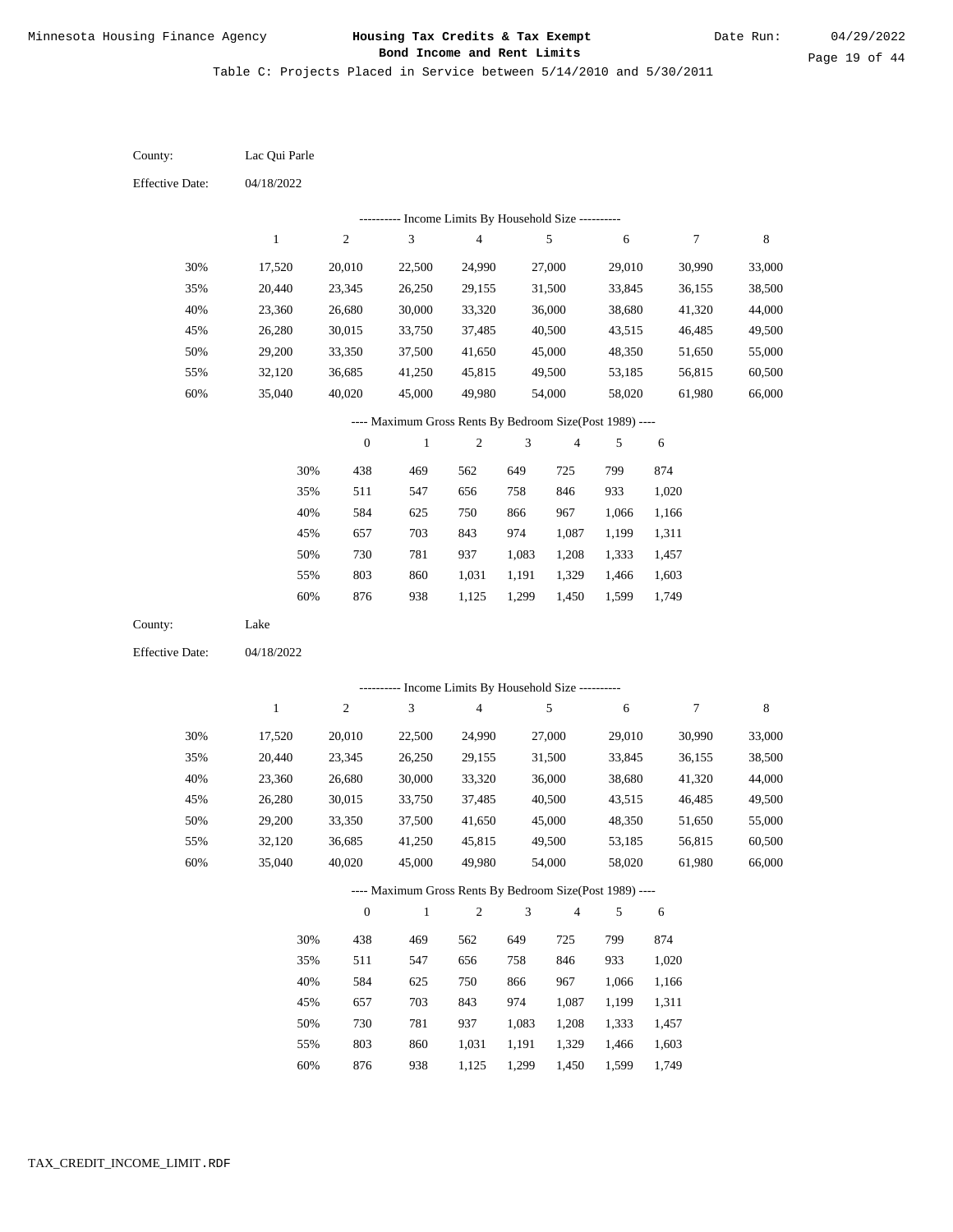Page 20 of 44

Table C: Projects Placed in Service between 5/14/2010 and 5/30/2011

| County:                | Lake of the Woods |                  |                                                            |                                            |               |                          |        |            |                                                                    |
|------------------------|-------------------|------------------|------------------------------------------------------------|--------------------------------------------|---------------|--------------------------|--------|------------|--------------------------------------------------------------------|
| <b>Effective Date:</b> | 04/18/2022        |                  |                                                            |                                            |               |                          |        |            |                                                                    |
|                        |                   |                  |                                                            | Income Limits By Household Size ---------- |               |                          |        |            |                                                                    |
|                        | $\mathbf{1}$      | $\sqrt{2}$       | $\ensuremath{\mathfrak{Z}}$                                | $\overline{4}$                             |               | $\sqrt{5}$               | 6      | 7          | 8                                                                  |
| 30%                    | 17,520            | 20,010           | 22,500                                                     | 24,990                                     |               | 27,000                   | 29,010 | 30,990     | 33,000                                                             |
| 35%                    | 20,440            | 23,345           | 26,250                                                     | 29,155                                     |               | 31,500                   | 33,845 | 36,155     | 38,500                                                             |
| 40%                    | 23,360            | 26,680           | 30,000                                                     | 33,320                                     |               | 36,000                   | 38,680 | 41,320     | 44,000                                                             |
| 45%                    | 26,280            | 30,015           | 33,750                                                     | 37,485                                     |               | 40,500                   | 43,515 | 46,485     | 49,500                                                             |
| 50%                    | 29,200            | 33,350           | 37,500                                                     | 41,650                                     |               | 45,000                   | 48,350 | 51,650     | 55,000                                                             |
| 55%                    | 32,120            | 36,685           | 41,250                                                     | 45,815                                     |               | 49,500                   | 53,185 | 56,815     | 60,500                                                             |
| 60%                    | 35,040            | 40,020           | 45,000                                                     | 49,980                                     |               | 54,000                   | 58,020 | 61,980     | 66,000                                                             |
|                        |                   |                  | ---- Maximum Gross Rents By Bedroom Size(Post 1989) ----   |                                            |               |                          |        |            |                                                                    |
|                        |                   | $\boldsymbol{0}$ | $\mathbf{1}$                                               | $\sqrt{2}$                                 | 3             | $\overline{\mathcal{A}}$ | 5      | 6          |                                                                    |
|                        | 30%               | 438              | 469                                                        | 562                                        | 649           | 725                      | 799    | 874        |                                                                    |
|                        | 35%               | 511              | 547                                                        | 656                                        | 758           | 846                      | 933    | 1,020      |                                                                    |
|                        | 40%               | 584              | 625                                                        | 750                                        | 866           | 967                      | 1,066  | 1,166      |                                                                    |
|                        | 45%               | 657              | 703                                                        | 843                                        | 974           | 1,087                    | 1,199  | 1,311      |                                                                    |
|                        | 50%               | 730              | 781                                                        | 937                                        | 1,083         | 1,208                    | 1,333  | 1,457      |                                                                    |
|                        | 55%               | 803              | 860                                                        | 1,031                                      | 1,191         | 1,329                    | 1,466  | 1,603      |                                                                    |
|                        | 60%               | 876              | 938                                                        | 1,125                                      | 1,299         | 1,450                    | 1,599  | 1,749      |                                                                    |
| County:                | Le Sueur          |                  |                                                            |                                            |               |                          |        |            |                                                                    |
| <b>Effective Date:</b> |                   |                  |                                                            |                                            |               |                          |        |            |                                                                    |
|                        | 04/18/2022        |                  |                                                            |                                            |               |                          |        |            |                                                                    |
|                        |                   |                  |                                                            |                                            |               |                          |        |            |                                                                    |
|                        | $\mathbf{1}$      | $\sqrt{2}$       | ---------- Income Limits By Household Size ----------<br>3 | $\overline{4}$                             |               | 5                        | 6      | 7          | $\,8\,$                                                            |
| 30%                    | 20,370            | 23,280           | 26,190                                                     | 29,100                                     |               | 31,440                   | 33,780 | 36,090     |                                                                    |
| 35%                    | 23,765            | 27,160           | 30,555                                                     | 33,950                                     |               | 36,680                   | 39,410 | 42,105     |                                                                    |
| 40%                    | 27,160            | 31,040           | 34,920                                                     | 38,800                                     |               | 41,920                   | 45,040 | 48,120     |                                                                    |
| 45%                    | 30,555            | 34,920           | 39,285                                                     | 43,650                                     |               | 47,160                   | 50,670 | 54,135     |                                                                    |
| 50%                    | 33,950            | 38,800           | 43,650                                                     | 48,500                                     |               | 52,400                   | 56,300 | 60,150     |                                                                    |
| 55%                    | 37,345            | 42,680           | 48,015                                                     | 53,350                                     |               | 57,640                   | 61,930 | 66,165     |                                                                    |
| 60%                    | 40,740            | 46,560           | 52,380                                                     | 58,200                                     |               | 62,880                   | 67,560 | 72,180     |                                                                    |
|                        |                   |                  | ---- Maximum Gross Rents By Bedroom Size(Post 1989) ----   |                                            |               |                          |        |            |                                                                    |
|                        |                   | $\boldsymbol{0}$ | $\mathbf{1}$                                               | $\overline{c}$                             | $\mathfrak z$ | $\overline{4}$           | 5      | $\sqrt{6}$ |                                                                    |
|                        | 30%               | 509              | 545                                                        | 654                                        | 756           | 844                      | 931    | 1,018      |                                                                    |
|                        | 35%               | 594              | 636                                                        | 763                                        | 882           | 985                      | 1,086  | 1,188      |                                                                    |
|                        | 40%               | 679              | 727                                                        | 873                                        | 1,009         | 1,126                    | 1,242  | 1,358      |                                                                    |
|                        | 45%               | 763              | 818                                                        | 982                                        | 1,135         | 1,266                    | 1,397  | 1,527      | 38,430<br>44,835<br>51,240<br>57,645<br>64,050<br>70,455<br>76,860 |
|                        | 50%               | 848              | 909                                                        | 1,091                                      | 1,261         | 1,407                    | 1,552  | 1,697      |                                                                    |

1,018 1,091 1,309 1,513 1,689 1,863 2,037 60%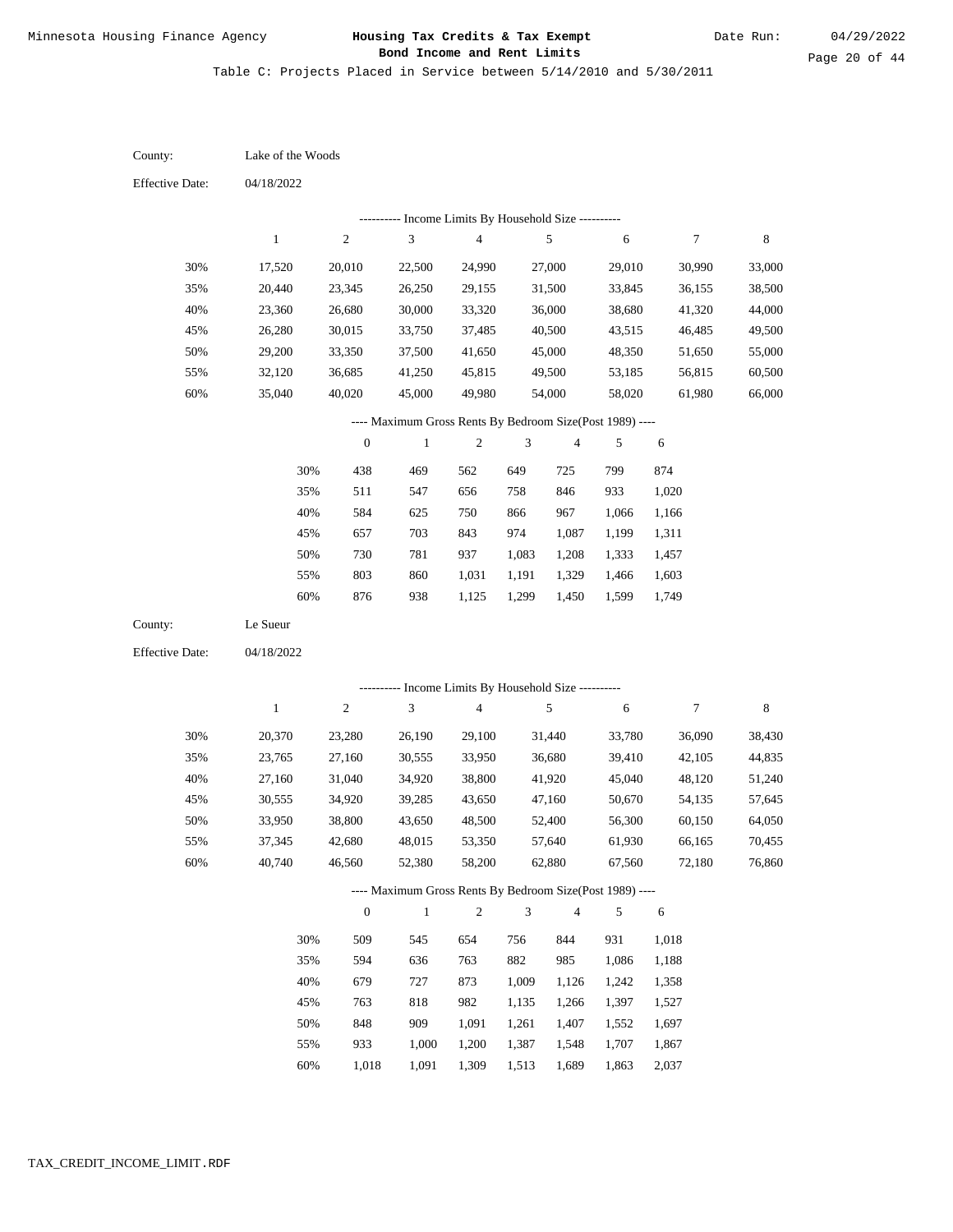Table C: Projects Placed in Service between 5/14/2010 and 5/30/2011

| County:                | Lincoln      |                  |                                                          |                         |                |                |            |                |             |
|------------------------|--------------|------------------|----------------------------------------------------------|-------------------------|----------------|----------------|------------|----------------|-------------|
| <b>Effective Date:</b> | 04/18/2022   |                  |                                                          |                         |                |                |            |                |             |
|                        |              |                  | --------- Income Limits By Household Size ----------     |                         |                |                |            |                |             |
|                        | $\mathbf{1}$ | $\sqrt{2}$       | 3                                                        | $\overline{\mathbf{4}}$ |                | $\sqrt{5}$     | 6          | $\overline{7}$ | $\,$ 8 $\,$ |
| 30%                    | 17,520       | 20,010           | 22,500                                                   | 24,990                  |                | 27,000         | 29,010     | 30,990         | 33,000      |
| 35%                    | 20,440       | 23,345           | 26,250                                                   | 29,155                  |                | 31,500         | 33,845     | 36,155         | 38,500      |
| 40%                    | 23,360       | 26,680           | 30,000                                                   | 33,320                  |                | 36,000         | 38,680     | 41,320         | 44,000      |
| 45%                    | 26,280       | 30,015           | 33,750                                                   | 37,485                  |                | 40,500         | 43,515     | 46,485         | 49,500      |
| 50%                    | 29,200       | 33,350           | 37,500                                                   | 41,650                  |                | 45,000         | 48,350     | 51,650         | 55,000      |
| 55%                    | 32,120       | 36,685           | 41,250                                                   | 45,815                  |                | 49,500         | 53,185     | 56,815         | 60,500      |
| $60\%$                 | 35,040       | 40,020           | 45,000                                                   | 49,980                  |                | 54,000         | 58,020     | 61,980         | 66,000      |
|                        |              |                  | ---- Maximum Gross Rents By Bedroom Size(Post 1989) ---- |                         |                |                |            |                |             |
|                        |              | $\boldsymbol{0}$ | $\mathbf{1}$                                             | $\sqrt{2}$              | 3              | 4              | 5          | 6              |             |
|                        | 30%          | 438              | 469                                                      | 562                     | 649            | 725            | 799        | 874            |             |
|                        | 35%          | 511              | 547                                                      | 656                     | 758            | 846            | 933        | 1,020          |             |
|                        | 40%          | 584              | 625                                                      | 750                     | 866            | 967            | 1,066      | 1,166          |             |
|                        | 45%          | 657              | 703                                                      | 843                     | 974            | 1,087          | 1,199      | 1,311          |             |
|                        | 50%          | 730              | 781                                                      | 937                     | 1,083          | 1,208          | 1,333      | 1,457          |             |
|                        | 55%          | 803              | 860                                                      | 1,031                   | 1,191          | 1,329          | 1,466      | 1,603          |             |
|                        | 60%          | 876              | 938                                                      | 1,125                   | 1,299          | 1,450          | 1,599      | 1,749          |             |
| County:                | Lyon         |                  |                                                          |                         |                |                |            |                |             |
| <b>Effective Date:</b> | 04/18/2022   |                  |                                                          |                         |                |                |            |                |             |
|                        |              |                  |                                                          |                         |                |                |            |                |             |
|                        |              |                  | --------- Income Limits By Household Size ----------     |                         |                |                |            |                |             |
|                        | $\,1$        | $\sqrt{2}$       | 3                                                        | $\overline{\mathbf{4}}$ |                | $\sqrt{5}$     | $\sqrt{6}$ | $\tau$         | $\,$ 8 $\,$ |
| 30%                    | 17,580       | 20,070           | 22,590                                                   | 25,080                  |                | 27,090         | 29,100     | 31,110         | 33,120      |
| 35%                    | 20,510       | 23,415           | 26,355                                                   | 29,260                  |                | 31,605         | 33,950     | 36,295         | 38,640      |
| 40%                    | 23,440       | 26,760           | 30,120                                                   | 33,440                  |                | 36,120         | 38,800     | 41,480         | 44,160      |
| 45%                    | 26,370       | 30,105           | 33,885                                                   | 37,620                  |                | 40,635         | 43,650     | 46,665         | 49,680      |
| 50%                    | 29,300       | 33,450           | 37,650                                                   | 41,800                  |                | 45,150         | 48,500     | 51,850         | 55,200      |
| 55%                    | 32,230       | 36,795           | 41,415                                                   | 45,980                  |                | 49,665         | 53,350     | 57,035         | 60,720      |
| 60%                    | 35,160       | 40,140           | 45,180                                                   | 50,160                  |                | 54,180         | 58,200     | 62,220         | 66,240      |
|                        |              |                  | ---- Maximum Gross Rents By Bedroom Size(Post 1989) ---- |                         |                |                |            |                |             |
|                        |              | $\boldsymbol{0}$ | $\,1\,$                                                  | $\sqrt{2}$              | $\mathfrak{Z}$ | $\overline{4}$ | 5          | 6              |             |
|                        | 30%          | 439              | 470                                                      | 564                     | 652            | 727            | 802        | 877            |             |
|                        | 35%          | 512              | 549                                                      | 658                     | 760            | 848            | 936        | 1,024          |             |
|                        | 40%          | 586              | 627                                                      | 753                     | 869            | 970            | 1,070      | 1,170          |             |
|                        | 45%          | 659              | 705                                                      | 847                     | 978            | 1,091          | 1,204      | 1,316          |             |
|                        | 50%          | 732              | 784                                                      | 941                     | 1,086          | 1,212          | 1,338      | 1,463          |             |
|                        | 55%          | 805              | 862                                                      | 1,035                   | 1,195          | 1,333          | 1,471      | 1,609          |             |

879 941 1,129 1,304 1,455 1,605 1,755 60%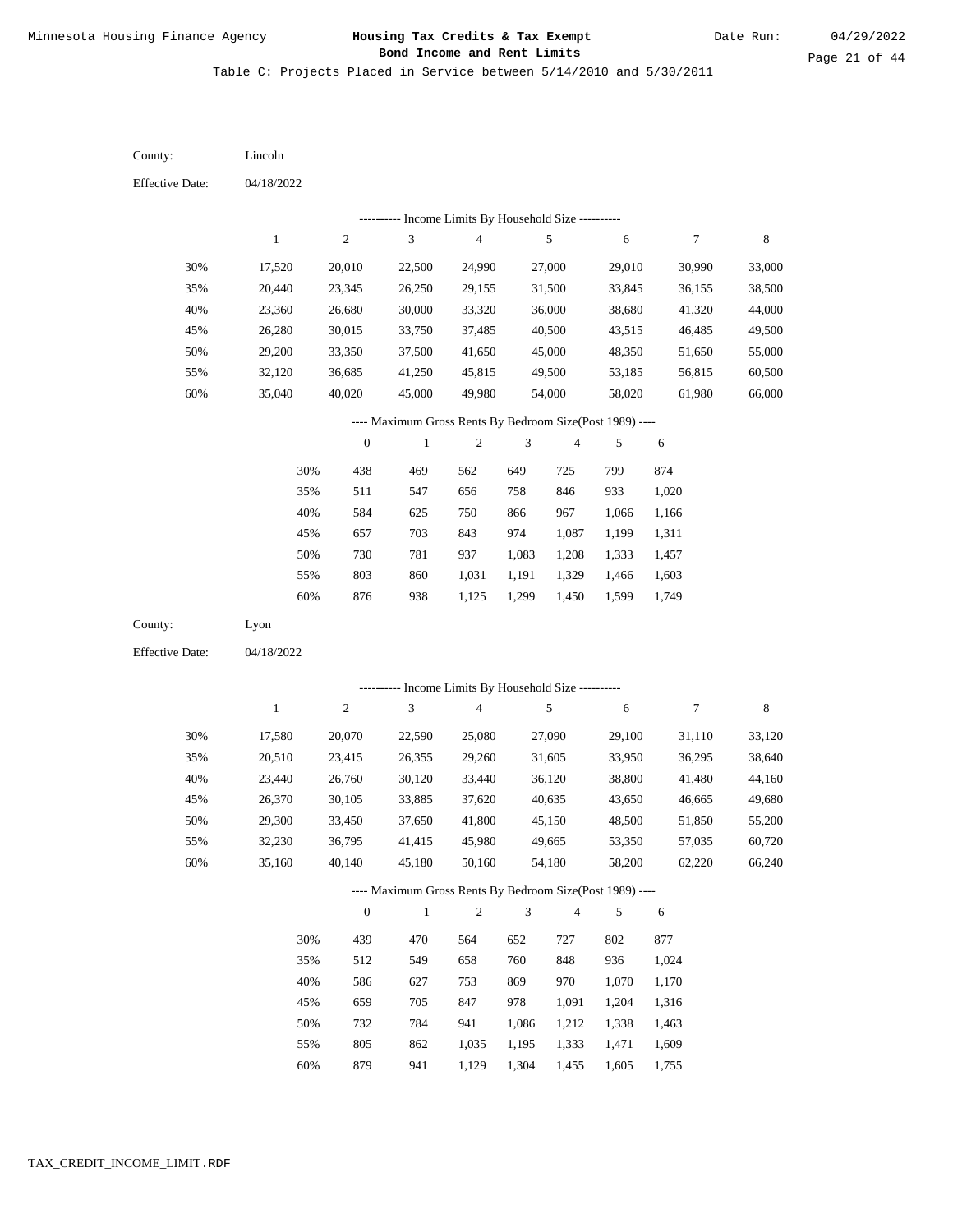Table C: Projects Placed in Service between 5/14/2010 and 5/30/2011

04/18/2022 04/18/2022 Mahnomen Marshall 30% 35% 40% 45% 50% 55% 60% 30% 35% 40% 45% 50% 55% 60% 17,520 20,440 23,360 26,280 29,200 32,120 35,040 17,790 20,755 23,720 26,685 29,650 32,615 35,580 20,010 23,345 26,680 30,015 33,350 36,685 40,020 20,340 23,730 27,120 30,510 33,900 37,290 40,680 22,500 26,250 30,000 33,750 37,500 41,250 45,000 22,890 26,705 30,520 34,335 38,150 41,965 45,780 24,990 29,155 33,320 37,485 41,650 45,815 49,980 25,410 29,645 33,880 38,115 42,350 46,585 50,820 27,000 31,500 36,000 40,500 45,000 49,500 54,000 27,450 32,025 36,600 41,175 45,750 50,325 54,900 29,010 33,845 38,680 43,515 48,350 53,185 58,020 29,490 34,405 39,320 44,235 49,150 54,065 58,980 30,990 36,155 41,320 46,485 51,650 56,815 61,980 31,530 36,785 42,040 47,295 52,550 57,805 63,060 33,000 38,500 44,000 49,500 55,000 60,500 66,000 33,570 39,165 44,760 50,355 55,950 61,545 67,140 438 511 584 657 730 803 876 444 518 593 667 741 815 469 547 625 703 781 860 938 476 556 635 714 794 873 562 656 750 843 937 1,031 1,125 572 667 763 858 953 1,049 649 758 866 974 1,083 1,191 1,299 660 770 881 991 1,101 1,211 725 846 967 1,087 1,208 1,329 1,450 737 860 983 1,105 1,228 1,351 799 933 1,066 1,199 1,333 1,466 1,599 813 949 1,085 1,220 1,356 1,491 874 1,020 1,166 1,311 1,457 1,603 1,749 889 1,037 1,185 1,334 1,482 1,630 County: County: Effective Date: Effective Date: 1 1 2 2 3 3 4 4 5 5 6 6 7 7 8 8 0 0 1 1 2 2 3 3 4 4 5 5 6 6 ---------- Income Limits By Household Size ---------- ---------- Income Limits By Household Size ---------- ---- Maximum Gross Rents By Bedroom Size(Post 1989) ---- ---- Maximum Gross Rents By Bedroom Size(Post 1989) ---- 30% 35% 40% 45% 50% 55% 60% 30% 35% 40% 45% 50% 55%

889

60%

953

1,144

1,321

1,474

1,627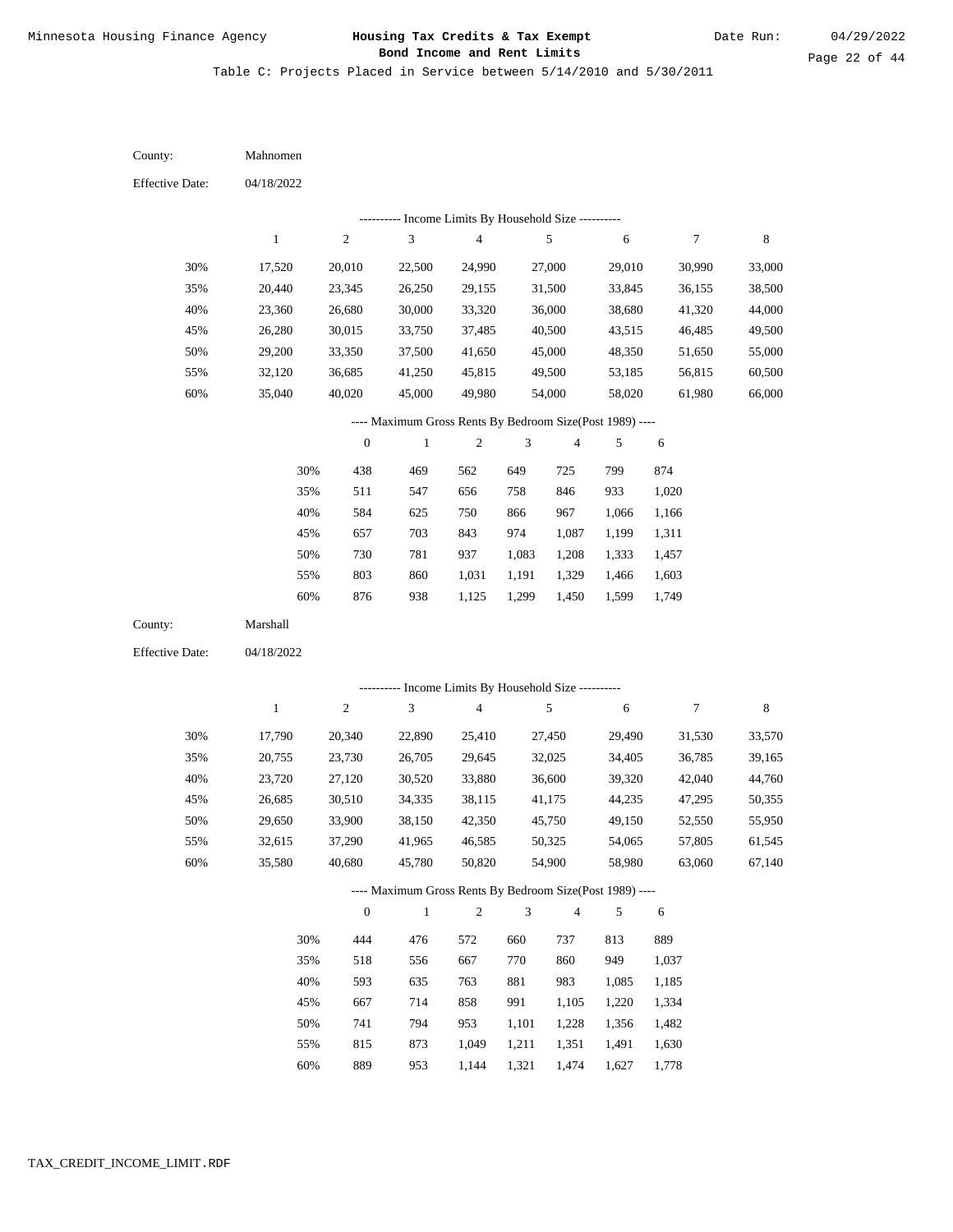Table C: Projects Placed in Service between 5/14/2010 and 5/30/2011

04/18/2022 04/18/2022 Martin McLeod 30% 35% 40% 45% 50% 55% 60% 30% 35% 40% 45% 50% 55% 60% 17,520 20,440 23,360 26,280 29,200 32,120 35,040 18,660 21,770 24,880 27,990 31,100 34,210 37,320 20,010 23,345 26,680 30,015 33,350 36,685 40,020 21,330 24,885 28,440 31,995 35,550 39,105 42,660 22,500 26,250 30,000 33,750 37,500 41,250 45,000 24,000 28,000 32,000 36,000 40,000 44,000 48,000 24,990 29,155 33,320 37,485 41,650 45,815 49,980 26,640 31,080 35,520 39,960 44,400 48,840 53,280 27,000 31,500 36,000 40,500 45,000 49,500 54,000 28,800 33,600 38,400 43,200 48,000 52,800 57,600 29,010 33,845 38,680 43,515 48,350 53,185 58,020 30,930 36,085 41,240 46,395 51,550 56,705 61,860 30,990 36,155 41,320 46,485 51,650 56,815 61,980 33,060 38,570 44,080 49,590 55,100 60,610 66,120 33,000 38,500 44,000 49,500 55,000 60,500 66,000 35,190 41,055 46,920 52,785 58,650 64,515 70,380 438 511 584 657 730 803 876 466 544 622 699 777 855 469 547 625 703 781 860 938 499 583 666 749 833 916 562 656 750 843 937 1,031 1,125 600 700 800 900 1,000 1,100 649 758 866 974 1,083 1,191 1,299 693 808 924 1,039 1,155 1,270 725 846 967 1,087 1,208 1,329 1,450 773 902 1,031 1,159 1,288 1,417 799 933 1,066 1,199 1,333 1,466 1,599 853 995 1,137 1,279 1,421 1,564 874 1,020 1,166 1,311 1,457 1,603 1,749 932 1,087 1,243 1,398 1,554 1,709 County: County: Effective Date: Effective Date: 1 1 2 2 3 3 4 4 5 5 6 6 7 7 8 8 0 0 1 1 2 2 3 3 4 4 5 5 6 6 ---------- Income Limits By Household Size ---------- ---------- Income Limits By Household Size ---------- ---- Maximum Gross Rents By Bedroom Size(Post 1989) ---- ---- Maximum Gross Rents By Bedroom Size(Post 1989) ---- 30% 35% 40% 45% 50% 55% 60% 30% 35% 40% 45% 50% 55%

933

60%

999

1,200

1,386

1,546

1,706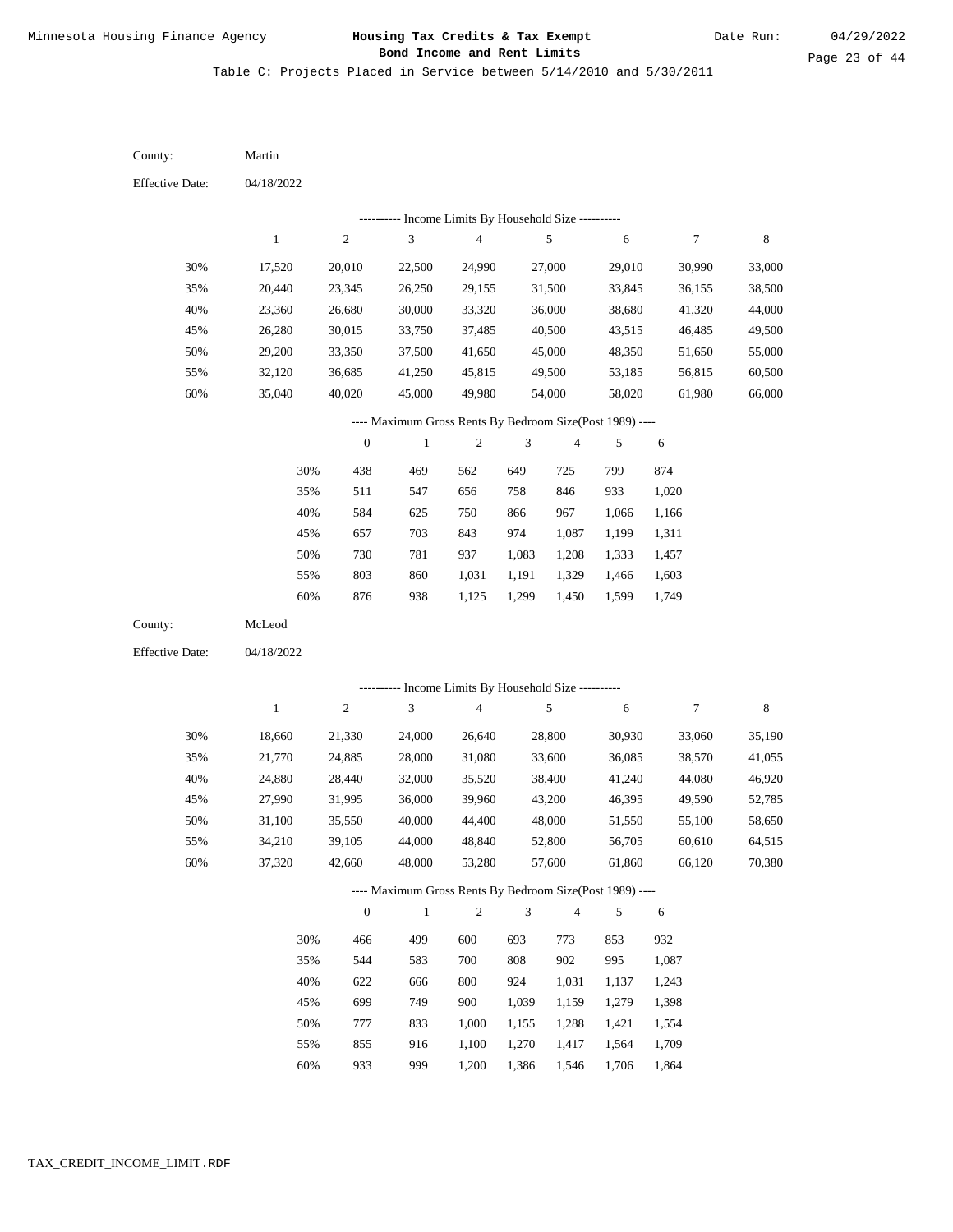Table C: Projects Placed in Service between 5/14/2010 and 5/30/2011

| County:                | Meeker     |                  |                                                          |                |                             |                |            |                  |             |
|------------------------|------------|------------------|----------------------------------------------------------|----------------|-----------------------------|----------------|------------|------------------|-------------|
| <b>Effective Date:</b> | 04/18/2022 |                  |                                                          |                |                             |                |            |                  |             |
|                        |            |                  | --------- Income Limits By Household Size ----------     |                |                             |                |            |                  |             |
|                        | $\,1$      | $\sqrt{2}$       | $\sqrt{3}$                                               | $\overline{4}$ |                             | 5              | $\sqrt{6}$ | $\boldsymbol{7}$ | $\,$ 8 $\,$ |
| 30%                    | 18,300     | 20,910           | 23,520                                                   | 26,130         |                             | 28,230         | 30,330     | 32,430           | 34,500      |
| 35%                    | 21,350     | 24,395           | 27,440                                                   | 30,485         |                             | 32,935         | 35,385     | 37,835           | 40,250      |
| 40%                    | 24,400     | 27,880           | 31,360                                                   | 34,840         |                             | 37,640         | 40,440     | 43,240           | 46,000      |
| 45%                    | 27,450     | 31,365           | 35,280                                                   | 39,195         |                             | 42,345         | 45,495     | 48,645           | 51,750      |
| 50%                    | 30,500     | 34,850           | 39,200                                                   | 43,550         |                             | 47,050         | 50,550     | 54,050           | 57,500      |
| 55%                    | 33,550     | 38,335           | 43,120                                                   | 47,905         |                             | 51,755         | 55,605     | 59,455           | 63,250      |
| 60%                    | 36,600     | 41,820           | 47,040                                                   | 52,260         |                             | 56,460         | 60,660     | 64,860           | 69,000      |
|                        |            |                  | ---- Maximum Gross Rents By Bedroom Size(Post 1989) ---- |                |                             |                |            |                  |             |
|                        |            | $\boldsymbol{0}$ | $\,1$                                                    | $\sqrt{2}$     | $\ensuremath{\mathfrak{Z}}$ | $\overline{4}$ | 5          | 6                |             |
|                        | 30%        | 457              | 490                                                      | 588            | 679                         | 758            | 836        | 914              |             |
|                        | 35%        | 533              | 571                                                      | 686            | 792                         | 884            | 976        | 1,066            |             |
|                        | 40%        | 610              | 653                                                      | 784            | 906                         | 1,011          | 1,115      | 1,219            |             |
|                        | 45%        | 686              | 735                                                      | 882            | 1,019                       | 1,137          | 1,254      | 1,371            |             |
|                        | 50%        | 762              | 816                                                      | 980            | 1,132                       | 1,263          | 1,394      | 1,524            |             |
|                        | 55%        | 838              | 898                                                      | 1,078          | 1,245                       | 1,390          | 1,533      | 1,676            |             |
|                        | 60%        | 915              | 980                                                      | 1,176          | 1,359                       | 1,516          | 1,673      | 1,829            |             |
| County:                | Mille Lacs |                  |                                                          |                |                             |                |            |                  |             |
| <b>Effective Date:</b> | 04/18/2022 |                  |                                                          |                |                             |                |            |                  |             |
|                        |            |                  | --------- Income Limits By Household Size ----------     |                |                             |                |            |                  |             |
|                        | $\,1$      | $\sqrt{2}$       | 3                                                        | $\overline{4}$ |                             | 5              | 6          | $\tau$           | $\,$ 8 $\,$ |
| 30%                    | 17,520     | 20,010           | 22,500                                                   | 24,990         |                             | 27,000         | 29,010     | 30,990           | 33,000      |
| 35%                    | 20,440     | 23,345           | 26,250                                                   | 29,155         |                             | 31,500         | 33,845     | 36,155           | 38,500      |
| 40%                    | 23,360     | 26,680           | 30,000                                                   | 33,320         |                             | 36,000         | 38,680     | 41,320           | 44,000      |
| 45%                    | 26,280     | 30,015           | 33,750                                                   | 37,485         |                             | 40,500         | 43,515     | 46,485           | 49,500      |
| 50%                    | 29,200     | 33,350           | 37,500                                                   | 41,650         |                             | 45,000         | 48,350     | 51,650           | 55,000      |
| 55%                    | 32,120     | 36,685           | 41,250                                                   | 45,815         |                             | 49,500         | 53,185     | 56,815           | 60,500      |
| 60%                    | 35,040     | 40,020           | 45,000                                                   | 49,980         |                             | 54,000         | 58,020     | 61,980           | 66,000      |
|                        |            |                  | ---- Maximum Gross Rents By Bedroom Size(Post 1989) ---- |                |                             |                |            |                  |             |
|                        |            | $\boldsymbol{0}$ | $\,1\,$                                                  | $\sqrt{2}$     | $\mathfrak{Z}$              | $\overline{4}$ | 5          | 6                |             |
|                        | 30%        | 438              | 469                                                      | 562            | 649                         | 725            | 799        | 874              |             |
|                        | 35%        | 511              | 547                                                      | 656            | 758                         | 846            | 933        | 1,020            |             |
|                        | 40%        | 584              | 625                                                      | 750            | 866                         | 967            | 1,066      | 1,166            |             |
|                        | 45%        | 657              | 703                                                      | 843            | 974                         | 1,087          | 1,199      | 1,311            |             |
|                        | 50%        | 730              | 781                                                      | 937            | 1,083                       | 1,208          | 1,333      | 1,457            |             |
|                        | 55%        | 803              | 860                                                      | 1,031          | 1,191                       | 1,329          | 1,466      | 1,603            |             |

876 938 1,125 1,299 1,450 1,599 1,749 60%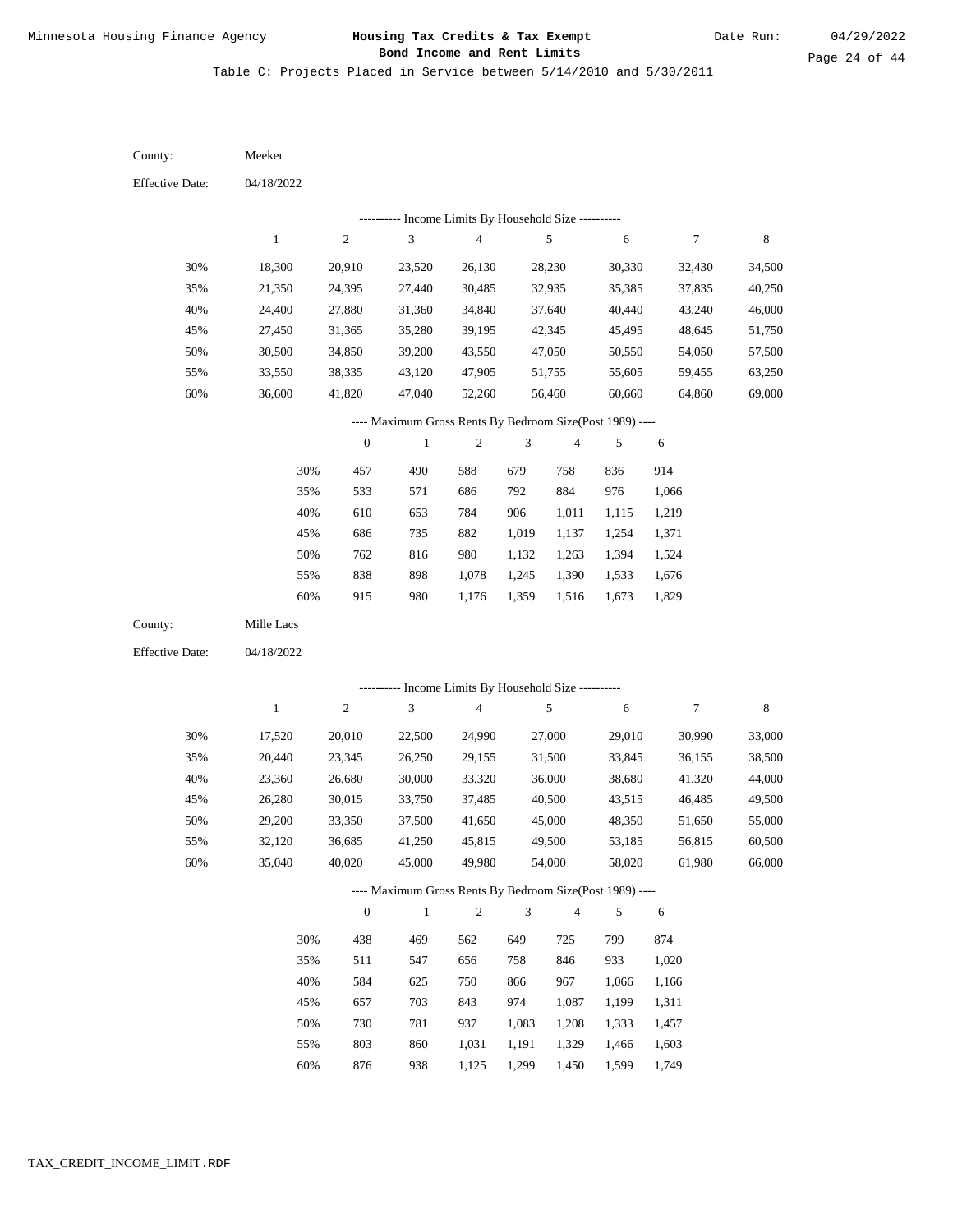Table C: Projects Placed in Service between 5/14/2010 and 5/30/2011

04/18/2022 04/18/2022 Morrison Mower 30% 35% 40% 45% 50% 55% 60% 30% 35% 40% 45% 50% 55% 60% 17,520 20,440 23,360 26,280 29,200 32,120 35,040 17,520 20,440 23,360 26,280 29,200 32,120 35,040 20,010 23,345 26,680 30,015 33,350 36,685 40,020 20,010 23,345 26,680 30,015 33,350 36,685 40,020 22,500 26,250 30,000 33,750 37,500 41,250 45,000 22,500 26,250 30,000 33,750 37,500 41,250 45,000 24,990 29,155 33,320 37,485 41,650 45,815 49,980 24,990 29,155 33,320 37,485 41,650 45,815 49,980 27,000 31,500 36,000 40,500 45,000 49,500 54,000 27,000 31,500 36,000 40,500 45,000 49,500 54,000 29,010 33,845 38,680 43,515 48,350 53,185 58,020 29,010 33,845 38,680 43,515 48,350 53,185 58,020 30,990 36,155 41,320 46,485 51,650 56,815 61,980 30,990 36,155 41,320 46,485 51,650 56,815 61,980 33,000 38,500 44,000 49,500 55,000 60,500 66,000 33,000 38,500 44,000 49,500 55,000 60,500 66,000 438 511 584 657 730 803 876 438 511 584 657 730 803 469 547 625 703 781 860 938 469 547 625 703 781 860 562 656 750 843 937 1,031 1,125 562 656 750 843 937 1,031 649 758 866 974 1,083 1,191 1,299 649 758 866 974 1,083 1,191 725 846 967 1,087 1,208 1,329 1,450 725 846 967 1,087 1,208 1,329 799 933 1,066 1,199 1,333 1,466 1,599 799 933 1,066 1,199 1,333 1,466 874 1,020 1,166 1,311 1,457 1,603 1,749 874 1,020 1,166 1,311 1,457 1,603 County: County: Effective Date: Effective Date: 1 1 2 2 3 3 4 4 5 5 6 6 7 7 8 8 0 0 1 1 2 2 3 3 4 4 5 5 6 6 ---------- Income Limits By Household Size ---------- ---------- Income Limits By Household Size ---------- ---- Maximum Gross Rents By Bedroom Size(Post 1989) ---- ---- Maximum Gross Rents By Bedroom Size(Post 1989) ---- 30% 35% 40% 45% 50% 55% 60% 30% 35% 40% 45% 50% 55%

876

60%

938

1,125

1,299

1,450

1,599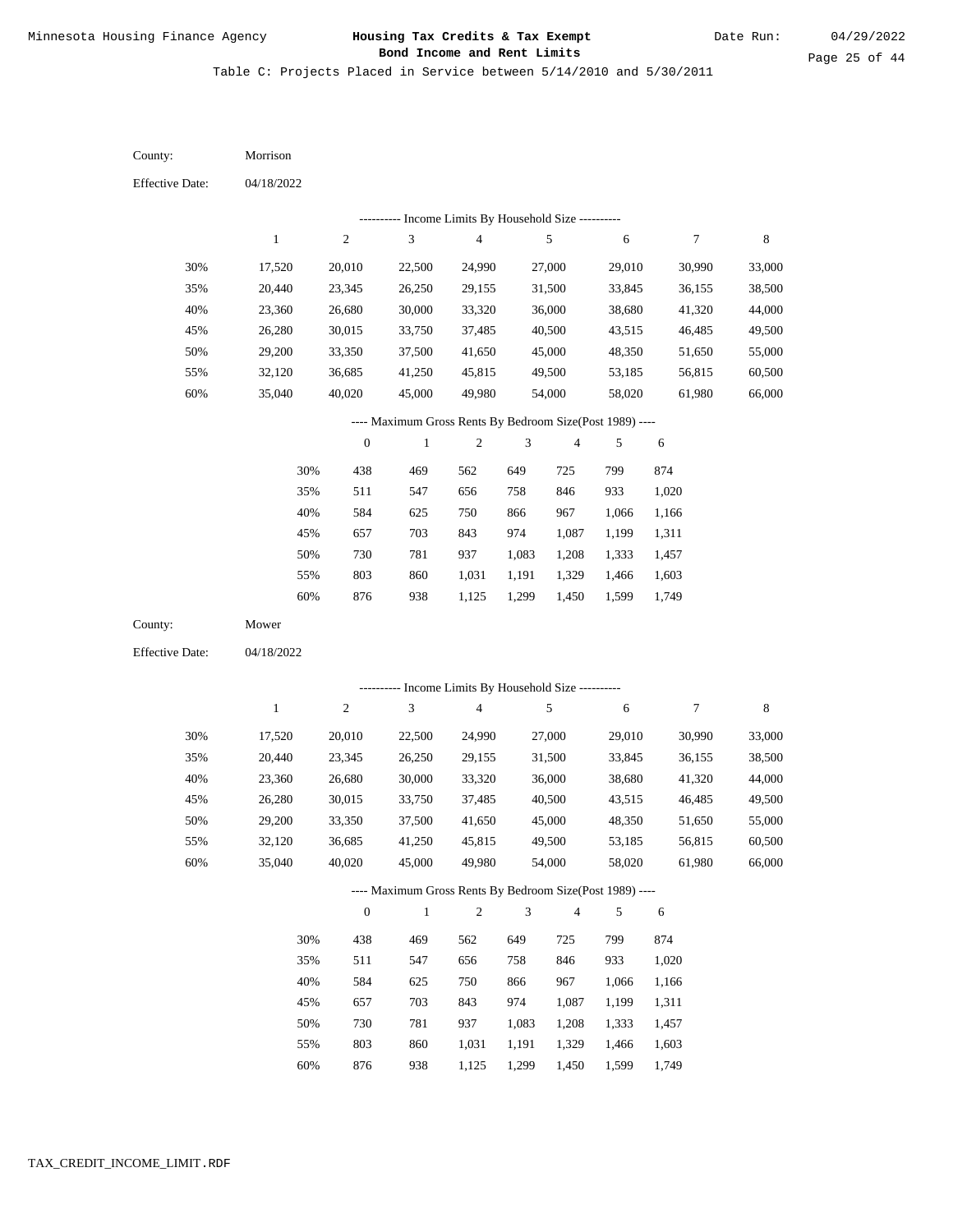Table C: Projects Placed in Service between 5/14/2010 and 5/30/2011

| County:                | Murray           |                  |                                                           |                  |                             |                  |                  |                  |                  |
|------------------------|------------------|------------------|-----------------------------------------------------------|------------------|-----------------------------|------------------|------------------|------------------|------------------|
| <b>Effective Date:</b> | 04/18/2022       |                  |                                                           |                  |                             |                  |                  |                  |                  |
|                        |                  |                  | --------- Income Limits By Household Size ----------      |                  |                             |                  |                  |                  |                  |
|                        | $\,1$            | $\sqrt{2}$       | $\sqrt{3}$                                                | $\overline{4}$   |                             | 5                | 6                | $\boldsymbol{7}$ | $\,$ 8 $\,$      |
| 30%                    | 17,970           | 20,520           | 23,100                                                    | 25,650           |                             | 27,720           | 29,760           | 31,830           | 33,870           |
| 35%                    | 20,965           | 23,940           | 26,950                                                    | 29,925           |                             | 32,340           | 34,720           | 37,135           | 39,515           |
| 40%                    | 23,960           | 27,360           | 30,800                                                    | 34,200           |                             | 36,960           | 39,680           | 42,440           | 45,160           |
| 45%                    | 26,955           | 30,780           | 34,650                                                    | 38,475           |                             | 41,580           | 44,640           | 47,745           | 50,805           |
| 50%                    | 29,950           | 34,200           | 38,500                                                    | 42,750           |                             | 46,200           | 49,600           | 53,050           | 56,450           |
| 55%                    | 32,945           | 37,620           | 42,350                                                    | 47,025           |                             | 50,820           | 54,560           | 58,355           | 62,095           |
| 60%                    | 35,940           | 41,040           | 46,200                                                    | 51,300           |                             | 55,440           | 59,520           | 63,660           | 67,740           |
|                        |                  |                  | ---- Maximum Gross Rents By Bedroom Size(Post 1989) ----  |                  |                             |                  |                  |                  |                  |
|                        |                  | $\boldsymbol{0}$ | $\,1$                                                     | $\sqrt{2}$       | $\ensuremath{\mathfrak{Z}}$ | $\overline{4}$   | 5                | 6                |                  |
|                        | 30%              | 449              | 481                                                       | 577              | 667                         | 744              | 821              | 897              |                  |
|                        | 35%              | 524              | 561                                                       | 673              | 778                         | 868              | 958              | 1,047            |                  |
|                        | 40%              | 599              | 641                                                       | 770              | 889                         | 992              | 1,095            | 1,197            |                  |
|                        | 45%              | 673              | 721                                                       | 866              | 1,000                       | 1,116            | 1,231            | 1,346            |                  |
|                        | 50%              | 748              | 801                                                       | 962              | 1,111                       | 1,240            | 1,368            | 1,496            |                  |
|                        | 55%              | 823              | 882                                                       | 1,058            | 1,223                       | 1,364            | 1,505            | 1,645            |                  |
|                        | 60%              | 898              | 962                                                       | 1,155            | 1,334                       | 1,488            | 1,642            | 1,795            |                  |
| County:                | Nicollet         |                  |                                                           |                  |                             |                  |                  |                  |                  |
| <b>Effective Date:</b> | 04/18/2022       |                  |                                                           |                  |                             |                  |                  |                  |                  |
|                        |                  |                  |                                                           |                  |                             |                  |                  |                  |                  |
|                        | $\mathbf{1}$     | $\sqrt{2}$       | --------- Income Limits By Household Size ----------<br>3 | $\overline{4}$   |                             | 5                | 6                | $\tau$           | $\,$ 8 $\,$      |
|                        |                  |                  |                                                           |                  |                             |                  |                  |                  |                  |
| 30%                    | 18,900           | 21,600           | 24,300                                                    | 27,000           |                             | 29,160           | 31,320           | 33,480           | 35,640           |
| 35%                    | 22,050           | 25,200           | 28,350                                                    | 31,500           |                             | 34,020           | 36,540           | 39,060           | 41,580           |
| 40%                    | 25,200           | 28,800           | 32,400                                                    | 36,000           |                             | 38,880           | 41,760           | 44,640           | 47,520           |
| 45%<br>50%             | 28,350<br>31,500 | 32,400<br>36,000 | 36,450<br>40,500                                          | 40,500<br>45,000 |                             | 43,740<br>48,600 | 46,980<br>52,200 | 50,220<br>55,800 | 53,460<br>59,400 |
|                        |                  |                  |                                                           |                  |                             |                  |                  |                  |                  |
| 55%<br>60%             | 34,650<br>37,800 | 39,600<br>43,200 | 44,550<br>48,600                                          | 49,500<br>54,000 |                             | 53,460<br>58,320 | 57,420<br>62,640 | 61,380<br>66,960 | 65,340<br>71,280 |
|                        |                  |                  |                                                           |                  |                             |                  |                  |                  |                  |
|                        |                  |                  | ---- Maximum Gross Rents By Bedroom Size(Post 1989) ----  |                  |                             |                  |                  |                  |                  |
|                        |                  | $\boldsymbol{0}$ | $\,1\,$                                                   | $\sqrt{2}$       | $\mathfrak{Z}$              | $\overline{4}$   | 5                | 6                |                  |
|                        | 30%              | 472              | 506                                                       | 607              | 702                         | 783              | 864              | 945              |                  |
|                        | 35%              | 551              | 590                                                       | 708              | 819                         | 913              | 1,008            | 1,102            |                  |
|                        | 40%              | 630              | 675                                                       | 810              | 936                         | 1,044            | 1,152            | 1,260            |                  |
|                        | 45%              | 708              | 759                                                       | 911              | 1,053                       | 1,174            | 1,296            | 1,417            |                  |
|                        | 50%              | 787              | 843                                                       | 1,012            | 1,170                       | 1,305            | 1,440            | 1,575            |                  |
|                        | 55%              | 866              | 928                                                       | 1,113            | 1,287                       | 1,435            | 1,584            | 1,732            |                  |

60% 945 1,012 1,215 1,404 1,566 1,728 1,890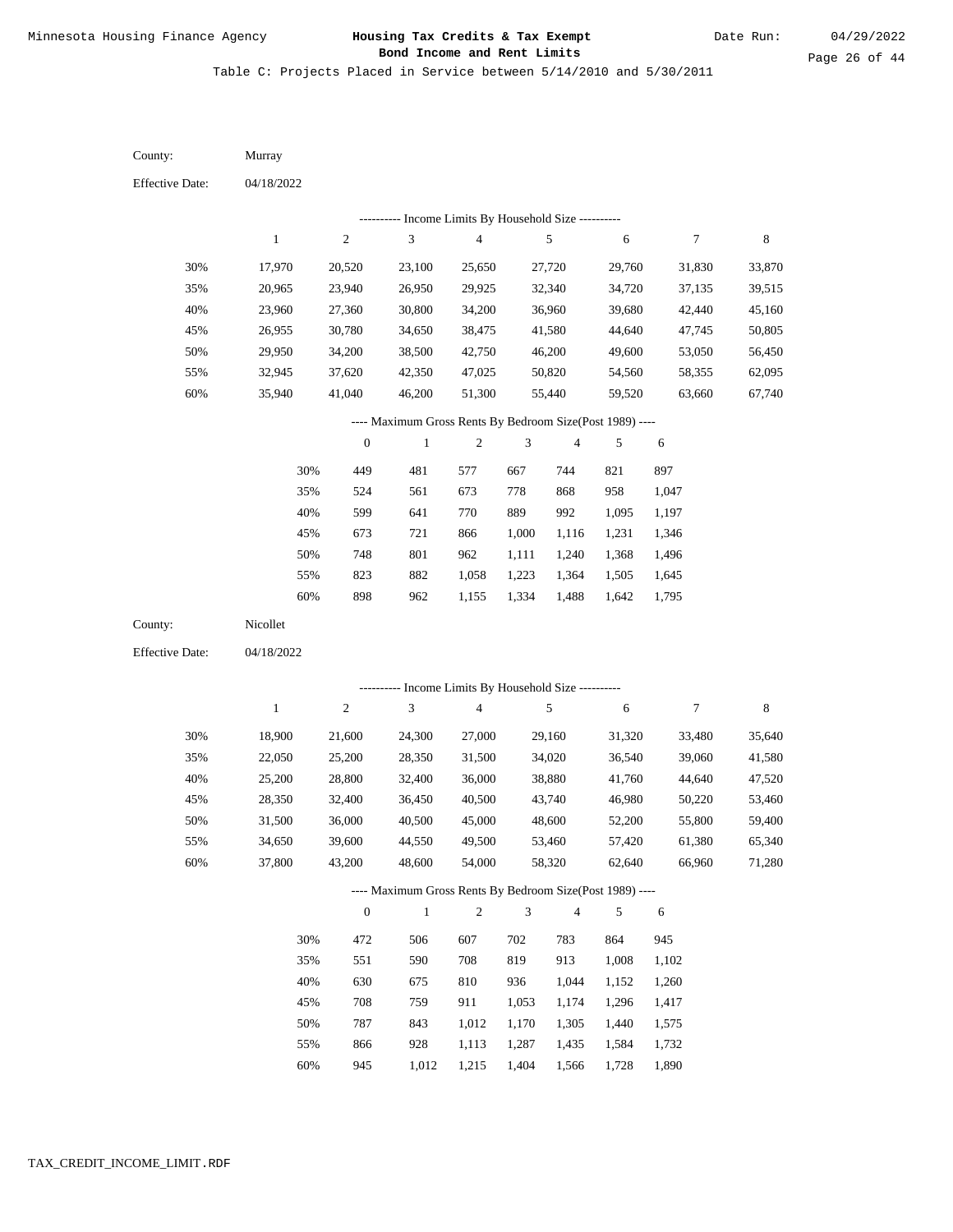Table C: Projects Placed in Service between 5/14/2010 and 5/30/2011

| County:                | Nobles           |                  |                                                          |                                            |                |                         |                  |                  |                  |
|------------------------|------------------|------------------|----------------------------------------------------------|--------------------------------------------|----------------|-------------------------|------------------|------------------|------------------|
| <b>Effective Date:</b> | 04/18/2022       |                  |                                                          |                                            |                |                         |                  |                  |                  |
|                        |                  |                  |                                                          | Income Limits By Household Size ---------- |                |                         |                  |                  |                  |
|                        | $\mathbf{1}$     | $\sqrt{2}$       | $\mathfrak{Z}$                                           | $\overline{\mathbf{4}}$                    |                | $\sqrt{5}$              | $\sqrt{6}$       | $\tau$           | $\,$ 8 $\,$      |
| 30%                    | 17,520           | 20,010           | 22,500                                                   | 24,990                                     |                | 27,000                  | 29,010           | 30,990           | 33,000           |
| 35%                    | 20,440           | 23,345           | 26,250                                                   | 29,155                                     |                | 31,500                  | 33,845           | 36,155           | 38,500           |
| 40%                    | 23,360           | 26,680           | 30,000                                                   | 33,320                                     |                | 36,000                  | 38,680           | 41,320           | 44,000           |
| 45%                    | 26,280           | 30,015           | 33,750                                                   | 37,485                                     |                | 40,500                  | 43,515           | 46,485           | 49,500           |
| 50%                    | 29,200           | 33,350           | 37,500                                                   | 41,650                                     |                | 45,000                  | 48,350           | 51,650           | 55,000           |
| 55%                    | 32,120           | 36,685           | 41,250                                                   | 45,815                                     |                | 49,500                  | 53,185           | 56,815           | 60,500           |
| 60%                    | 35,040           | 40,020           | 45,000                                                   | 49,980                                     |                | 54,000                  | 58,020           | 61,980           | 66,000           |
|                        |                  |                  | ---- Maximum Gross Rents By Bedroom Size(Post 1989) ---- |                                            |                |                         |                  |                  |                  |
|                        |                  | $\boldsymbol{0}$ | $\mathbf{1}$                                             | 2                                          | 3              | $\overline{\mathbf{4}}$ | 5                | 6                |                  |
|                        | 30%              | 438              | 469                                                      | 562                                        | 649            | 725                     | 799              | 874              |                  |
|                        | 35%              | 511              | 547                                                      | 656                                        | 758            | 846                     | 933              | 1,020            |                  |
|                        | 40%              | 584              | 625                                                      | 750                                        | 866            | 967                     | 1,066            | 1,166            |                  |
|                        | 45%              | 657              | 703                                                      | 843                                        | 974            | 1,087                   | 1,199            | 1,311            |                  |
|                        | 50%              | 730              | 781                                                      | 937                                        | 1,083          | 1,208                   | 1,333            | 1,457            |                  |
|                        | 55%              | 803              | 860                                                      | 1,031                                      | 1,191          | 1,329                   | 1,466            | 1,603            |                  |
|                        | 60%              | 876              | 938                                                      | 1,125                                      | 1,299          | 1,450                   | 1,599            | 1,749            |                  |
| County:                | Norman           |                  |                                                          |                                            |                |                         |                  |                  |                  |
| <b>Effective Date:</b> | 04/18/2022       |                  |                                                          |                                            |                |                         |                  |                  |                  |
|                        |                  |                  | --------- Income Limits By Household Size ----------     |                                            |                |                         |                  |                  |                  |
|                        | $\mathbf{1}$     | $\sqrt{2}$       | 3                                                        | $\overline{\mathbf{4}}$                    |                | 5                       | 6                | 7                | $\,$ 8 $\,$      |
|                        |                  |                  |                                                          |                                            |                |                         |                  |                  |                  |
| 30%                    | 17,520           | 20,010           | 22,500                                                   | 24,990                                     |                | 27,000                  | 29,010           | 30,990           | 33,000           |
| 35%<br>40%             | 20,440<br>23,360 | 23,345<br>26,680 | 26,250<br>30,000                                         | 29,155<br>33,320                           |                | 31,500<br>36,000        | 33,845<br>38,680 | 36,155<br>41,320 | 38,500<br>44,000 |
| 45%                    | 26,280           | 30,015           | 33,750                                                   | 37,485                                     |                | 40,500                  | 43,515           | 46,485           | 49,500           |
| 50%                    | 29,200           | 33,350           | 37,500                                                   | 41,650                                     |                | 45,000                  | 48,350           | 51,650           | 55,000           |
| 55%                    | 32,120           | 36,685           | 41,250                                                   | 45,815                                     |                | 49,500                  | 53,185           | 56,815           | 60,500           |
| $60\%$                 | 35,040           | 40,020           | 45,000                                                   | 49,980                                     |                | 54,000                  | 58,020           | 61,980           | 66,000           |
|                        |                  |                  | ---- Maximum Gross Rents By Bedroom Size(Post 1989) ---- |                                            |                |                         |                  |                  |                  |
|                        |                  | $\boldsymbol{0}$ | $\mathbf{1}$                                             | $\overline{c}$                             | $\mathfrak{Z}$ | $\overline{4}$          | 5                | 6                |                  |
|                        |                  |                  | 469                                                      |                                            | 649            |                         | 799              |                  |                  |
|                        | 30%<br>35%       | 438<br>511       | 547                                                      | 562<br>656                                 | 758            | 725<br>846              | 933              | 874<br>1,020     |                  |
|                        | 40%              | 584              | 625                                                      | 750                                        | 866            | 967                     | 1,066            | 1,166            |                  |
|                        | 45%              | 657              | 703                                                      | 843                                        | 974            | 1,087                   | 1,199            | 1,311            |                  |
|                        | 50%              | 730              | 781                                                      | 937                                        | 1,083          | 1,208                   | 1,333            | 1,457            |                  |
|                        | 55%              | 803              | 860                                                      | 1,031                                      | 1,191          | 1,329                   | 1,466            | 1,603            |                  |
|                        |                  |                  |                                                          |                                            |                |                         |                  |                  |                  |

876 938 1,125 1,299 1,450 1,599 1,749 60%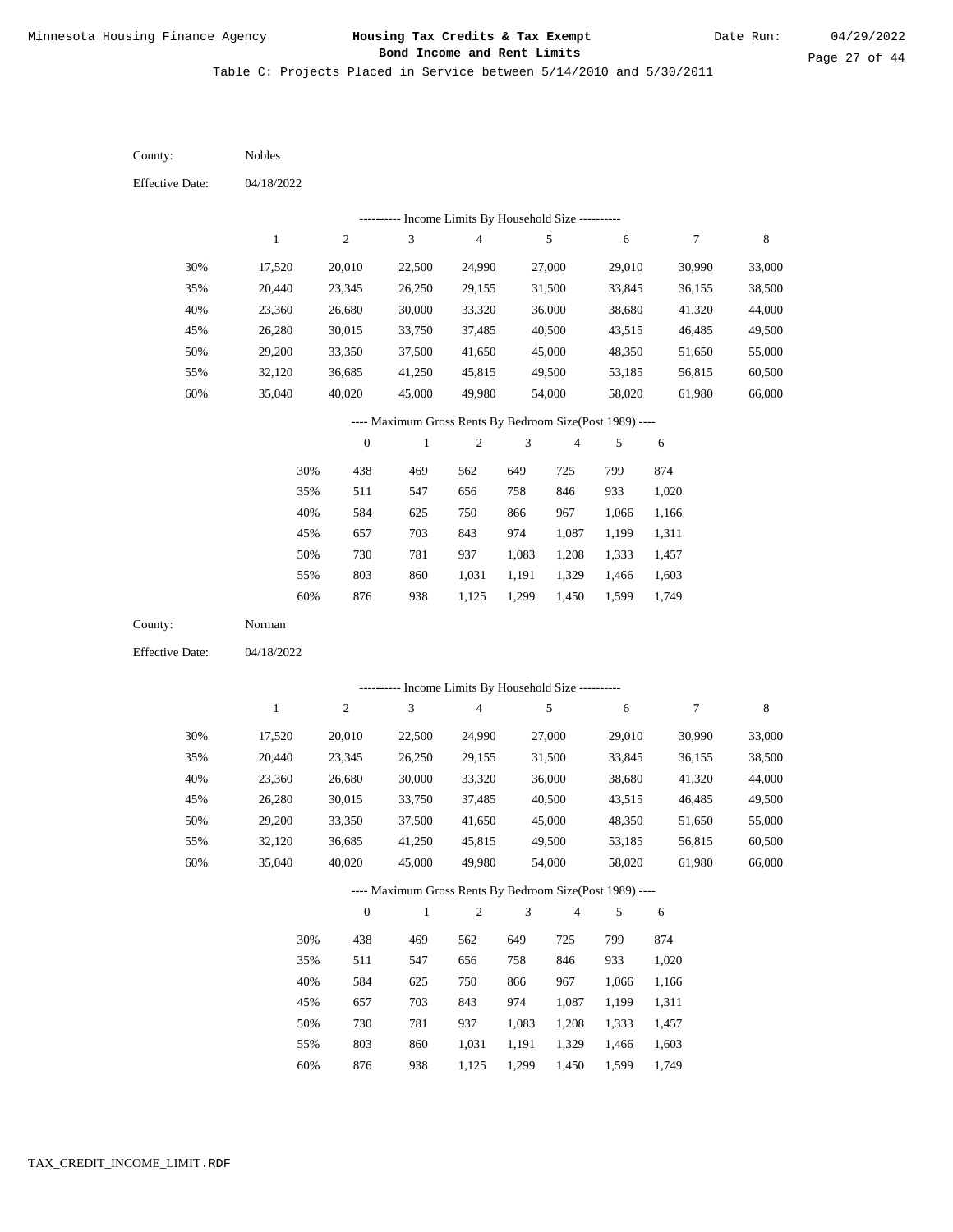Table C: Projects Placed in Service between 5/14/2010 and 5/30/2011

04/18/2022 04/18/2022 Olmsted Otter Tail 30% 35% 40% 45% 50% 55% 60% 30% 35% 40% 45% 50% 55% 60% 23,430 27,335 31,240 35,145 39,050 42,955 46,860 17,520 20,440 23,360 26,280 29,200 32,120 35,040 26,760 31,220 35,680 40,140 44,600 49,060 53,520 20,010 23,345 26,680 30,015 33,350 36,685 40,020 30,120 35,140 40,160 45,180 50,200 55,220 60,240 22,500 26,250 30,000 33,750 37,500 41,250 45,000 33,450 39,025 44,600 50,175 55,750 61,325 66,900 24,990 29,155 33,320 37,485 41,650 45,815 49,980 36,150 42,175 48,200 54,225 60,250 66,275 72,300 27,000 31,500 36,000 40,500 45,000 49,500 54,000 38,820 45,290 51,760 58,230 64,700 71,170 77,640 29,010 33,845 38,680 43,515 48,350 53,185 58,020 41,490 48,405 55,320 62,235 69,150 76,065 82,980 30,990 36,155 41,320 46,485 51,650 56,815 61,980 44,160 51,520 58,880 66,240 73,600 80,960 88,320 33,000 38,500 44,000 49,500 55,000 60,500 66,000 585 683 781 878 976 1,073 1,171 438 511 584 657 730 803 876 627 731 836 941 1,045 1,150 1,254 469 547 625 703 781 860 753 878 1,004 1,129 1,255 1,380 1,506 562 656 750 843 937 1,031 870 1,015 1,160 1,305 1,450 1,595 1,740 649 758 866 974 1,083 1,191 970 1,132 1,294 1,455 1,617 1,779 1,941 725 846 967 1,087 1,208 1,329 1,070 1,249 1,427 1,605 1,784 1,962 2,141 799 933 1,066 1,199 1,333 1,466 1,599 1,170 1,365 1,561 1,756 1,951 2,146 2,341 874 1,020 1,166 1,311 1,457 1,603 County: County: Effective Date: Effective Date: 1 1 2 2 3 3 4 4 5 5 6 6 7 7 8 8 0 0 1 1 2 2 3 3 4 4 5 5 6 6 ---------- Income Limits By Household Size ---------- ---------- Income Limits By Household Size ---------- ---- Maximum Gross Rents By Bedroom Size(Post 1989) ---- ---- Maximum Gross Rents By Bedroom Size(Post 1989) ---- 30% 35% 40% 45% 50% 55% 60% 30% 35% 40% 45% 50% 55% 60%

938

1,125

1,299

1,450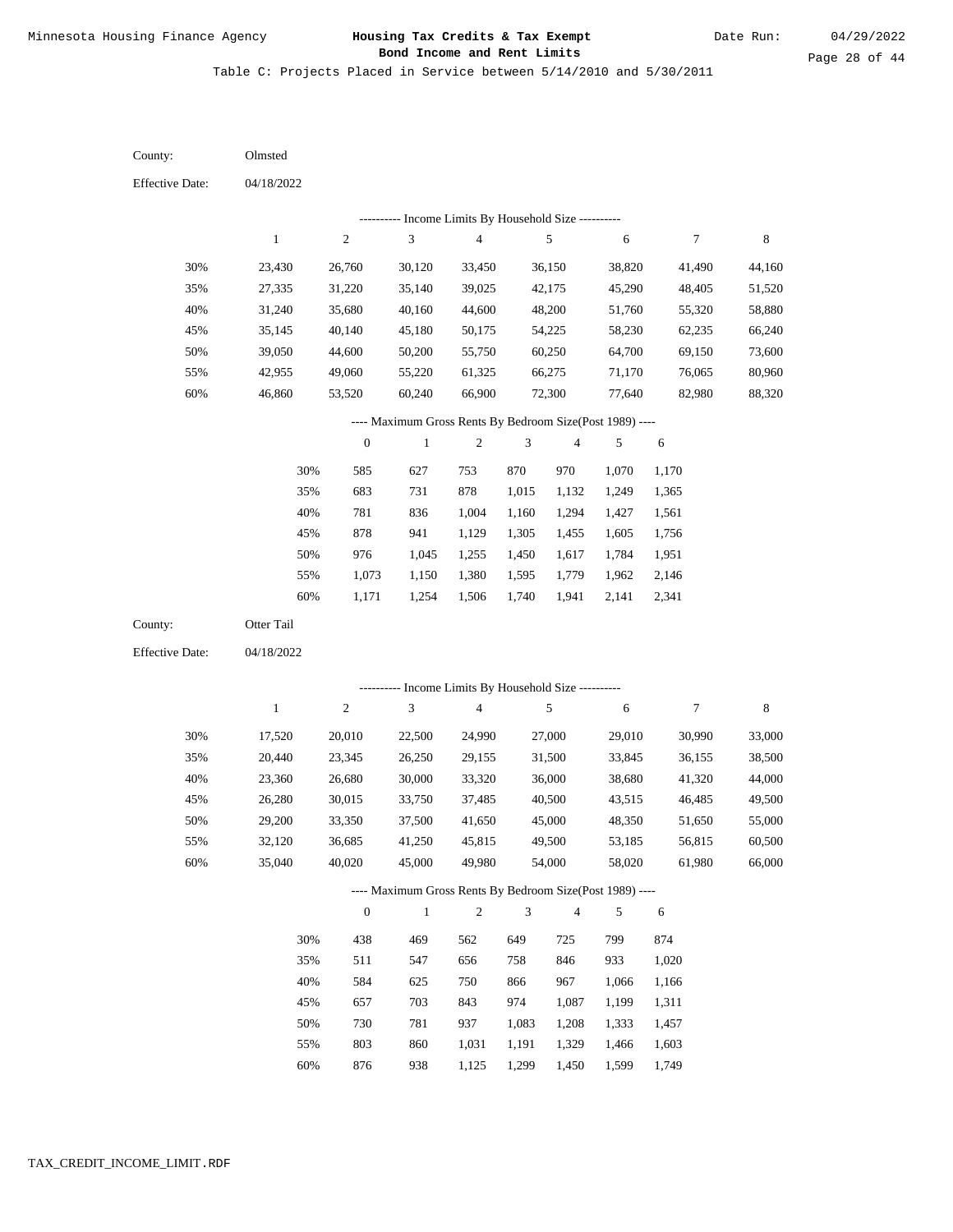Table C: Projects Placed in Service between 5/14/2010 and 5/30/2011

04/18/2022 04/18/2022 Pennington Pine 30% 35% 40% 45% 50% 55% 60% 30% 35% 40% 45% 50% 55% 60% 17,580 20,510 23,440 26,370 29,300 32,230 35,160 17,520 20,440 23,360 26,280 29,200 32,120 35,040 20,070 23,415 26,760 30,105 33,450 36,795 40,140 20,010 23,345 26,680 30,015 33,350 36,685 40,020 22,590 26,355 30,120 33,885 37,650 41,415 45,180 22,500 26,250 30,000 33,750 37,500 41,250 45,000 25,080 29,260 33,440 37,620 41,800 45,980 50,160 24,990 29,155 33,320 37,485 41,650 45,815 49,980 27,090 31,605 36,120 40,635 45,150 49,665 54,180 27,000 31,500 36,000 40,500 45,000 49,500 54,000 29,100 33,950 38,800 43,650 48,500 53,350 58,200 29,010 33,845 38,680 43,515 48,350 53,185 58,020 31,110 36,295 41,480 46,665 51,850 57,035 62,220 30,990 36,155 41,320 46,485 51,650 56,815 61,980 33,120 38,640 44,160 49,680 55,200 60,720 66,240 33,000 38,500 44,000 49,500 55,000 60,500 66,000 439 512 586 659 732 805 879 438 511 584 657 730 803 470 549 627 705 784 862 941 469 547 625 703 781 860 564 658 753 847 941 1,035 1,129 562 656 750 843 937 1,031 652 760 869 978 1,086 1,195 1,304 649 758 866 974 1,083 1,191 727 848 970 1,091 1,212 1,333 1,455 725 846 967 1,087 1,208 1,329 802 936 1,070 1,204 1,338 1,471 1,605 799 933 1,066 1,199 1,333 1,466 877 1,024 1,170 1,316 1,463 1,609 1,755 874 1,020 1,166 1,311 1,457 1,603 County: County: Effective Date: Effective Date: 1 1 2 2 3 3 4 4 5 5 6 6 7 7 8 8 0 0 1 1 2 2 3 3 4 4 5 5 6 6 ---------- Income Limits By Household Size ---------- ---------- Income Limits By Household Size ---------- ---- Maximum Gross Rents By Bedroom Size(Post 1989) ---- ---- Maximum Gross Rents By Bedroom Size(Post 1989) ---- 30% 35% 40% 45% 50% 55% 60% 30% 35% 40% 45% 50% 55%

876

60%

938

1,125

1,299

1,450

1,599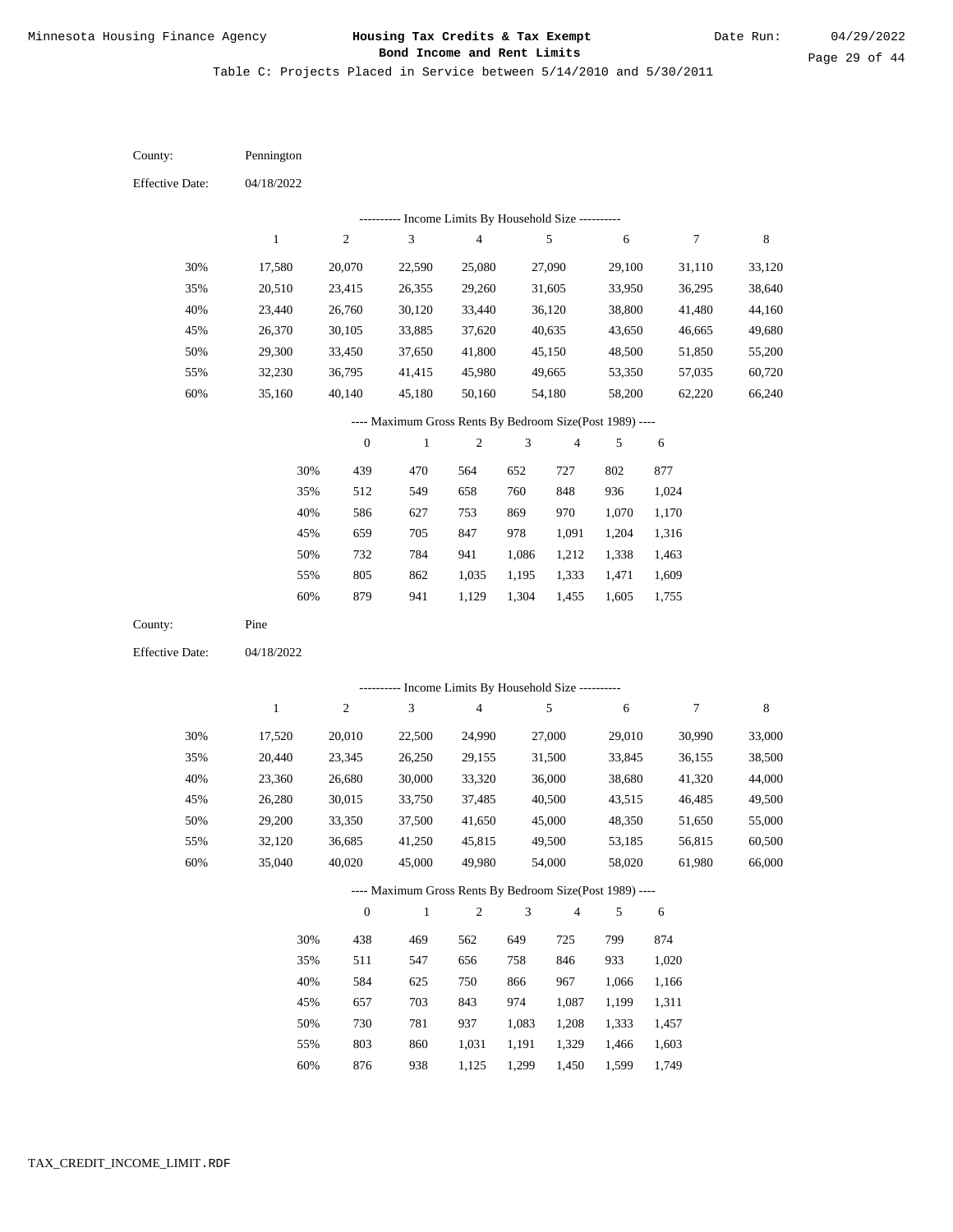Table C: Projects Placed in Service between 5/14/2010 and 5/30/2011

| County:                | Pipestone        |                  |                                                                          |                                            |                |                  |                  |                  |                  |
|------------------------|------------------|------------------|--------------------------------------------------------------------------|--------------------------------------------|----------------|------------------|------------------|------------------|------------------|
| <b>Effective Date:</b> | 04/18/2022       |                  |                                                                          |                                            |                |                  |                  |                  |                  |
|                        |                  | ----------       |                                                                          | Income Limits By Household Size ---------- |                |                  |                  |                  |                  |
|                        | $\mathbf{1}$     | $\boldsymbol{2}$ | $\ensuremath{\mathfrak{Z}}$                                              | $\overline{\mathbf{4}}$                    |                | 5                | 6                | $\tau$           | 8                |
| 30%                    | 17,520           | 20,010           | 22,500                                                                   | 24,990                                     |                | 27,000           | 29,010           | 30,990           | 33,000           |
| 35%                    | 20,440           | 23,345           | 26,250                                                                   | 29,155                                     |                | 31,500           | 33,845           | 36,155           | 38,500           |
| 40%                    | 23,360           | 26,680           | 30,000                                                                   | 33,320                                     |                | 36,000           | 38,680           | 41,320           | 44,000           |
| 45%                    | 26,280           | 30,015           | 33,750                                                                   | 37,485                                     |                | 40,500           | 43,515           | 46,485           | 49,500           |
| 50%                    | 29,200           | 33,350           | 37,500                                                                   | 41,650                                     |                | 45,000           | 48,350           | 51,650           | 55,000           |
| 55%                    | 32,120           | 36,685           | 41,250                                                                   | 45,815                                     |                | 49,500           | 53,185           | 56,815           | 60,500           |
| 60%                    | 35,040           | 40,020           | 45,000                                                                   | 49,980                                     |                | 54,000           | 58,020           | 61,980           | 66,000           |
|                        |                  |                  | ---- Maximum Gross Rents By Bedroom Size(Post 1989) ----                 |                                            |                |                  |                  |                  |                  |
|                        |                  | $\boldsymbol{0}$ | $\mathbf{1}$                                                             | $\sqrt{2}$                                 | 3              | $\sqrt{4}$       | 5                | 6                |                  |
|                        |                  |                  |                                                                          |                                            |                |                  |                  |                  |                  |
|                        | 30%              | 438              | 469                                                                      | 562                                        | 649            | 725              | 799              | 874              |                  |
|                        | 35%              | 511              | 547                                                                      | 656                                        | 758            | 846              | 933              | 1,020            |                  |
|                        | 40%              | 584              | 625                                                                      | 750                                        | 866            | 967<br>1,087     | 1,066            | 1,166            |                  |
|                        | 45%              | 657              | 703                                                                      | 843                                        | 974            |                  | 1,199            | 1,311            |                  |
|                        | 50%              | 730              | 781                                                                      | 937                                        | 1,083          | 1,208            | 1,333            | 1,457            |                  |
|                        | 55%              | 803              | 860                                                                      | 1,031                                      | 1,191          | 1,329            | 1,466            | 1,603            |                  |
|                        | 60%              | 876              | 938                                                                      | 1,125                                      | 1,299          | 1,450            | 1,599            | 1,749            |                  |
| County:                | Polk             |                  |                                                                          |                                            |                |                  |                  |                  |                  |
| <b>Effective Date:</b> | 04/18/2022       |                  |                                                                          |                                            |                |                  |                  |                  |                  |
|                        |                  |                  |                                                                          | Income Limits By Household Size ---------- |                |                  |                  |                  |                  |
|                        | $\mathbf{1}$     |                  |                                                                          |                                            |                |                  |                  |                  |                  |
| 30%                    |                  | $\boldsymbol{2}$ | 3                                                                        | $\overline{\mathbf{4}}$                    |                | 5                | 6                | 7                | 8                |
|                        |                  |                  |                                                                          |                                            |                |                  |                  |                  |                  |
|                        | 19,560           | 22,350           | 25,140                                                                   | 27,930                                     |                | 30,180           | 32,400           | 34,650           | 36,870           |
| 35%                    | 22,820           | 26,075           | 29,330                                                                   | 32,585                                     |                | 35,210           | 37,800           | 40,425           | 43,015           |
| 40%                    | 26,080           | 29,800           | 33,520                                                                   | 37,240                                     |                | 40,240           | 43,200           | 46,200           | 49,160           |
| 45%                    | 29,340           | 33,525           | 37,710                                                                   | 41,895                                     |                | 45,270           | 48,600           | 51,975           | 55,305           |
| 50%                    | 32,600           | 37,250           | 41,900                                                                   | 46,550                                     |                | 50,300           | 54,000           | 57,750           | 61,450           |
| 55%<br>60%             | 35,860<br>39,120 | 40,975<br>44,700 | 46,090<br>50,280                                                         | 51,205<br>55,860                           |                | 55,330<br>60,360 | 59,400<br>64,800 | 63,525<br>69,300 | 67,595<br>73,740 |
|                        |                  |                  |                                                                          |                                            |                |                  |                  |                  |                  |
|                        |                  | $\boldsymbol{0}$ | ---- Maximum Gross Rents By Bedroom Size(Post 1989) ----<br>$\mathbf{1}$ | $\mathbf{2}$                               | $\mathfrak{Z}$ | $\overline{4}$   | 5                | 6                |                  |
|                        |                  |                  |                                                                          |                                            |                |                  |                  |                  |                  |
|                        | 30%              | 489              | 523                                                                      | 628                                        | 726            | 810              | 894              | 977              |                  |
|                        | 35%              | 570              | 611                                                                      | 733                                        | 847            | 945              | 1,043            | 1,140            |                  |
|                        | 40%              | 652              | 698                                                                      | 838                                        | 968            | 1,080            | 1,192            | 1,303            |                  |
|                        | 45%              | 733              | 785                                                                      | 942                                        | 1,089          | 1,215            | 1,341            | 1,466            |                  |
|                        | 50%<br>55%       | 815<br>896       | 873<br>960                                                               | 1,047<br>1,152                             | 1,210<br>1,331 | 1,350<br>1,485   | 1,490<br>1,639   | 1,629<br>1,792   |                  |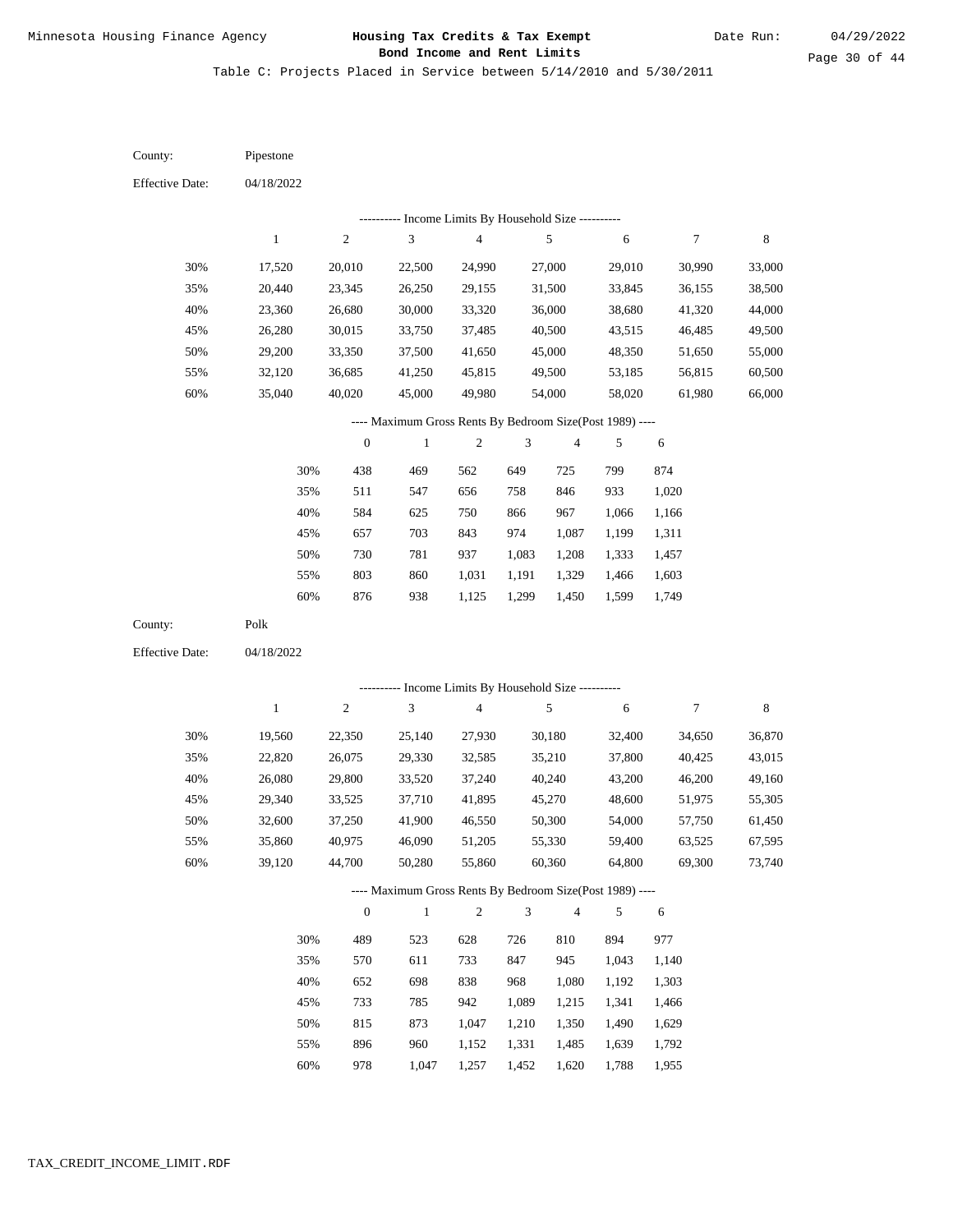Table C: Projects Placed in Service between 5/14/2010 and 5/30/2011

| County:                | Pope         |                  |                                                          |                                            |                |                |        |                |        |
|------------------------|--------------|------------------|----------------------------------------------------------|--------------------------------------------|----------------|----------------|--------|----------------|--------|
| <b>Effective Date:</b> | 04/18/2022   |                  |                                                          |                                            |                |                |        |                |        |
|                        |              |                  |                                                          | Income Limits By Household Size ---------- |                |                |        |                |        |
|                        | $\mathbf{1}$ | $\sqrt{2}$       | 3                                                        | $\overline{\mathcal{L}}$                   |                | 5              | 6      | 7              | 8      |
| 30%                    | 18,210       | 20,820           | 23,430                                                   | 26,010                                     |                | 28,110         | 30,180 | 32,280         | 34,350 |
| 35%                    | 21,245       | 24,290           | 27,335                                                   | 30,345                                     |                | 32,795         | 35,210 | 37,660         | 40,075 |
| 40%                    | 24,280       | 27,760           | 31,240                                                   | 34,680                                     |                | 37,480         | 40,240 | 43,040         | 45,800 |
| 45%                    | 27,315       | 31,230           | 35,145                                                   | 39,015                                     |                | 42,165         | 45,270 | 48,420         | 51,525 |
| 50%                    | 30,350       | 34,700           | 39,050                                                   | 43,350                                     |                | 46,850         | 50,300 | 53,800         | 57,250 |
| 55%                    | 33,385       | 38,170           | 42,955                                                   | 47,685                                     |                | 51,535         | 55,330 | 59,180         | 62,975 |
| 60%                    | 36,420       | 41,640           | 46,860                                                   | 52,020                                     |                | 56,220         | 60,360 | 64,560         | 68,700 |
|                        |              |                  | ---- Maximum Gross Rents By Bedroom Size(Post 1989) ---- |                                            |                |                |        |                |        |
|                        |              | $\boldsymbol{0}$ | 1                                                        | $\sqrt{2}$                                 | 3              | $\overline{4}$ | 5      | 6              |        |
|                        | 30%          | 455              | 487                                                      | 585                                        | 676            | 754            | 832    | 910            |        |
|                        | 35%          | 531              | 569                                                      | 683                                        | 789            | 880            | 971    | 1,062          |        |
|                        | 40%          | 607              | 650                                                      | 781                                        | 902            | 1,006          | 1,110  | 1,213          |        |
|                        | 45%          | 682              | 731                                                      | 878                                        | 1,014          | 1,131          | 1,249  | 1,365          |        |
|                        | 50%          | 758              | 813                                                      | 976                                        | 1,127          | 1,257          | 1,388  | 1,517          |        |
|                        | 55%          | 834              | 894                                                      | 1,073                                      | 1,240          | 1,383          | 1,526  | 1,668          |        |
|                        | 60%          | 910              | 975                                                      | 1,171                                      | 1,353          | 1,509          | 1,665  | 1,820          |        |
| County:                | Ramsey       |                  |                                                          |                                            |                |                |        |                |        |
| <b>Effective Date:</b> | 04/18/2022   |                  |                                                          |                                            |                |                |        |                |        |
|                        |              |                  | --------- Income Limits By Household Size ----------     |                                            |                |                |        |                |        |
|                        | $\mathbf{1}$ | $\sqrt{2}$       | 3                                                        | $\overline{4}$                             |                | $\sqrt{5}$     | 6      | $\overline{7}$ | 8      |
| 30%                    | 24,660       | 28,170           | 31,680                                                   | 35,190                                     |                | 38,010         | 40,830 | 43,650         | 46,470 |
| 35%                    | 28,770       | 32,865           | 36,960                                                   | 41,055                                     |                | 44,345         | 47,635 | 50,925         | 54,215 |
| 40%                    | 32,880       | 37,560           | 42,240                                                   | 46,920                                     |                | 50,680         | 54,440 | 58,200         | 61,960 |
| 45%                    | 36,990       | 42,255           | 47,520                                                   | 52,785                                     |                | 57,015         | 61,245 | 65,475         | 69,705 |
| 50%                    | 41,100       | 46,950           | 52,800                                                   | 58,650                                     |                | 63,350         | 68,050 | 72,750         | 77,450 |
| 55%                    | 45,210       | 51,645           | 58,080                                                   | 64,515                                     |                | 69,685         | 74,855 | 80,025         | 85,195 |
| 60%                    | 49,320       | 56,340           | 63,360                                                   | 70,380                                     |                | 76,020         | 81,660 | 87,300         | 92,940 |
|                        |              |                  | ---- Maximum Gross Rents By Bedroom Size(Post 1989) ---- |                                            |                |                |        |                |        |
|                        |              | $\boldsymbol{0}$ | $\mathbf{1}$                                             | $\sqrt{2}$                                 | $\mathfrak{Z}$ | $\overline{4}$ | 5      | 6              |        |
|                        | 30%          | 616              | 660                                                      | 792                                        | 915            | 1,020          | 1,126  | 1,231          |        |
|                        | 35%          | 719              | 770                                                      | 924                                        | 1,067          | 1,190          | 1,314  | 1,436          |        |
|                        | 40%          | 822              | 880                                                      | 1,056                                      | 1,220          | 1,361          | 1,502  | 1,642          |        |
|                        | 45%          | 924              | 990                                                      | 1,188                                      | 1,372          | 1,531          | 1,689  | 1,847          |        |
|                        |              |                  |                                                          |                                            |                |                |        |                |        |
|                        | 50%          | 1,027            | 1,100                                                    | 1,320                                      | 1,525          | 1,701          | 1,877  | 2,052          |        |

1,233 1,320 1,584 1,830 2,041 2,253 2,463 60%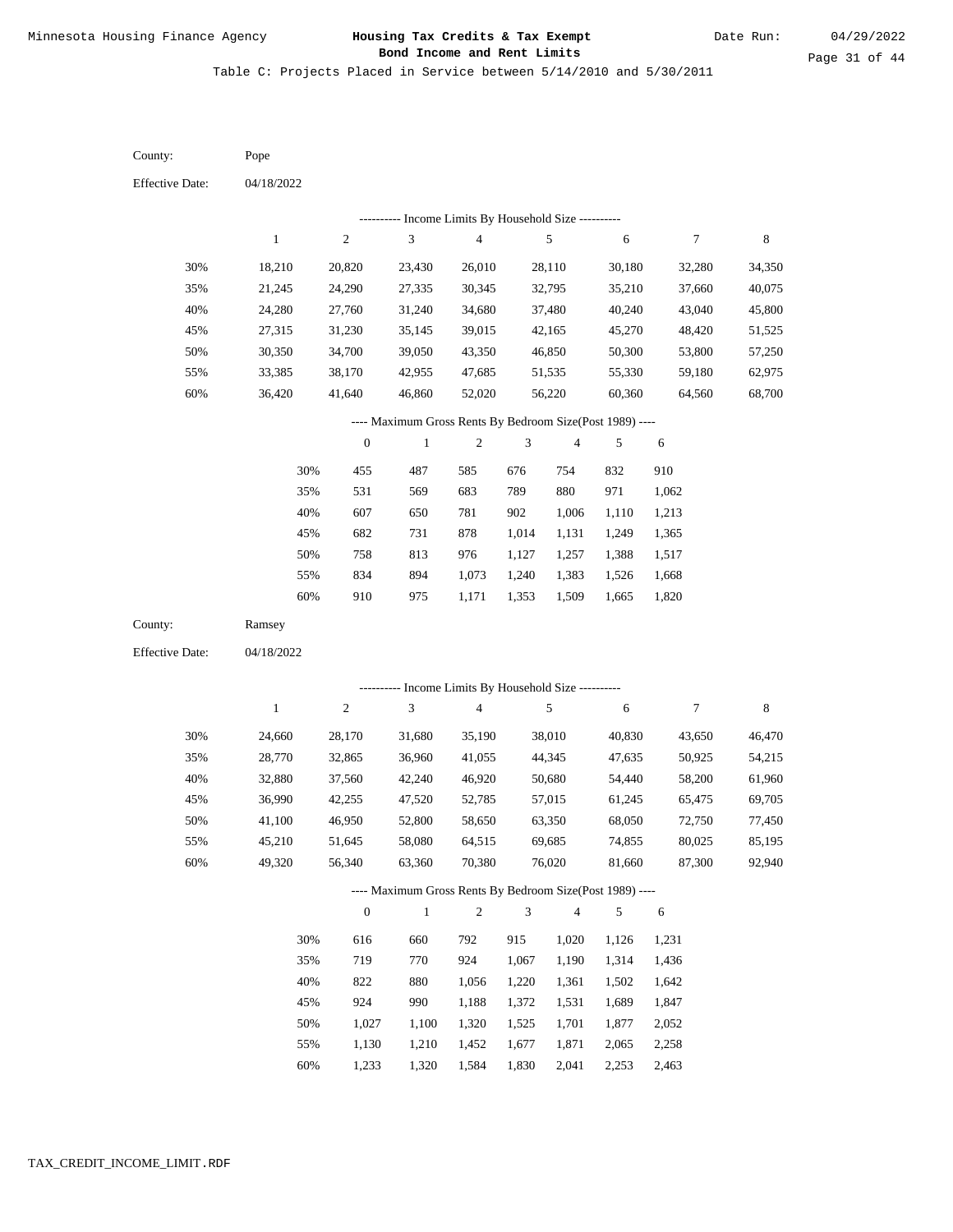Table C: Projects Placed in Service between 5/14/2010 and 5/30/2011

04/18/2022 04/18/2022 Red Lake Redwood 30% 35% 40% 45% 50% 55% 60% 30% 35% 40% 45% 50% 55% 60% 17,940 20,930 23,920 26,910 29,900 32,890 35,880 17,520 20,440 23,360 26,280 29,200 32,120 35,040 20,520 23,940 27,360 30,780 34,200 37,620 41,040 20,010 23,345 26,680 30,015 33,350 36,685 40,020 23,070 26,915 30,760 34,605 38,450 42,295 46,140 22,500 26,250 30,000 33,750 37,500 41,250 45,000 25,620 29,890 34,160 38,430 42,700 46,970 51,240 24,990 29,155 33,320 37,485 41,650 45,815 49,980 27,690 32,305 36,920 41,535 46,150 50,765 55,380 27,000 31,500 36,000 40,500 45,000 49,500 54,000 29,730 34,685 39,640 44,595 49,550 54,505 59,460 29,010 33,845 38,680 43,515 48,350 53,185 58,020 31,770 37,065 42,360 47,655 52,950 58,245 63,540 30,990 36,155 41,320 46,485 51,650 56,815 61,980 33,840 39,480 45,120 50,760 56,400 62,040 67,680 33,000 38,500 44,000 49,500 55,000 60,500 66,000 448 523 598 672 747 822 897 438 511 584 657 730 803 480 560 641 721 801 881 961 469 547 625 703 781 860 576 672 769 865 961 1,057 1,153 562 656 750 843 937 1,031 666 777 888 999 1,110 1,221 1,332 649 758 866 974 1,083 1,191 743 867 991 1,114 1,238 1,362 1,486 725 846 967 1,087 1,208 1,329 820 956 1,093 1,230 1,366 1,503 1,640 799 933 1,066 1,199 1,333 1,466 896 1,046 1,195 1,345 1,494 1,643 1,793 874 1,020 1,166 1,311 1,457 1,603 County: County: Effective Date: Effective Date: 1 1 2 2 3 3 4 4 5 5 6 6 7 7 8 8 0 0 1 1 2 2 3 3 4 4 5 5 6 6 ---------- Income Limits By Household Size ---------- ---------- Income Limits By Household Size ---------- ---- Maximum Gross Rents By Bedroom Size(Post 1989) ---- ---- Maximum Gross Rents By Bedroom Size(Post 1989) ---- 30% 35% 40% 45% 50% 55% 60% 30% 35% 40% 45% 50% 55%

876

60%

938

1,125

1,299

1,450

1,599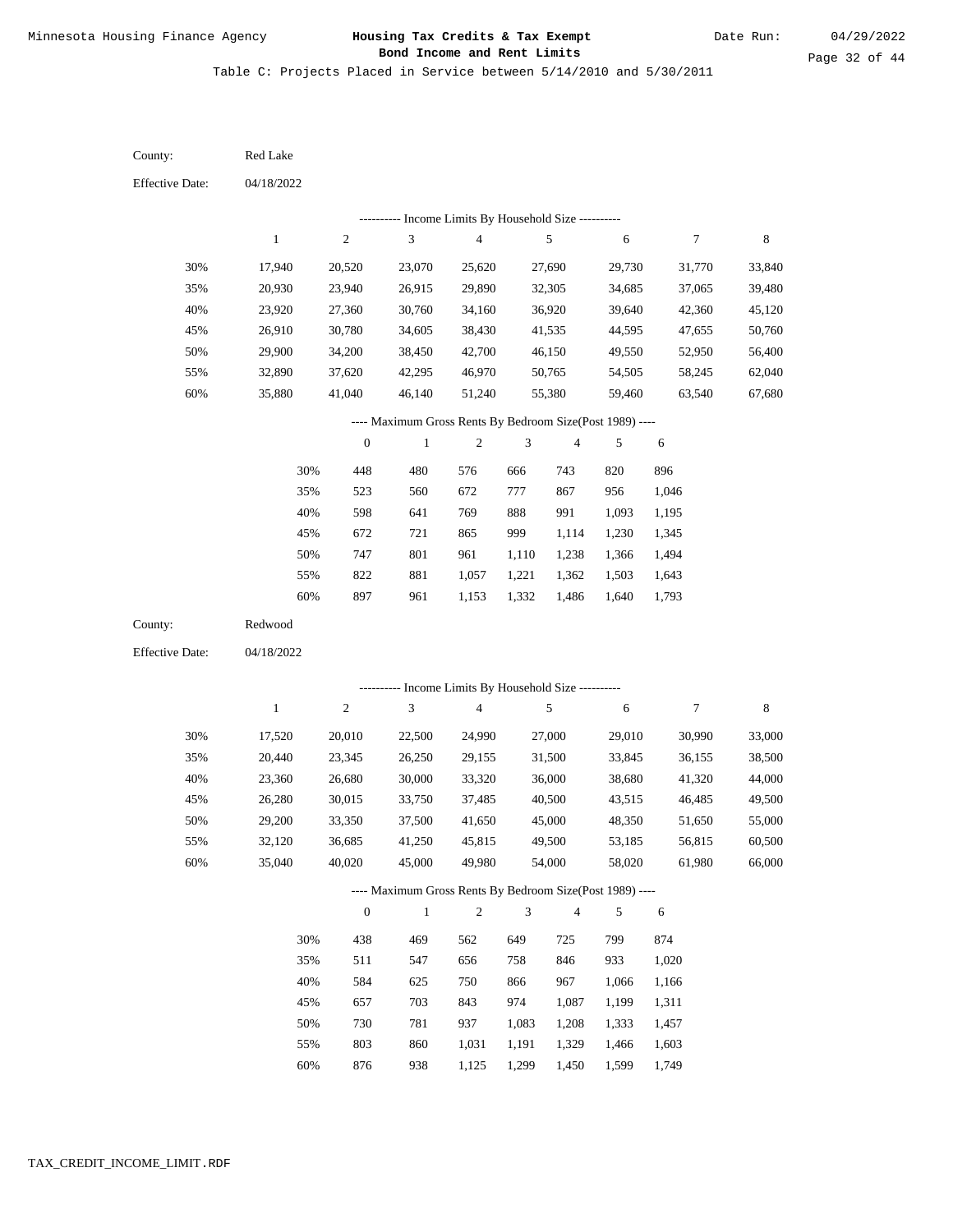Table C: Projects Placed in Service between 5/14/2010 and 5/30/2011

04/18/2022 04/18/2022 Renville Rice 30% 35% 40% 45% 50% 55% 60% 30% 35% 40% 45% 50% 55% 60% 17,580 20,510 23,440 26,370 29,300 32,230 35,160 20,310 23,695 27,080 30,465 33,850 37,235 40,620 20,070 23,415 26,760 30,105 33,450 36,795 40,140 23,220 27,090 30,960 34,830 38,700 42,570 46,440 22,590 26,355 30,120 33,885 37,650 41,415 45,180 26,130 30,485 34,840 39,195 43,550 47,905 52,260 25,080 29,260 33,440 37,620 41,800 45,980 50,160 29,010 33,845 38,680 43,515 48,350 53,185 58,020 27,090 31,605 36,120 40,635 45,150 49,665 54,180 31,350 36,575 41,800 47,025 52,250 57,475 62,700 29,100 33,950 38,800 43,650 48,500 53,350 58,200 33,660 39,270 44,880 50,490 56,100 61,710 67,320 31,110 36,295 41,480 46,665 51,850 57,035 62,220 36,000 42,000 48,000 54,000 60,000 66,000 72,000 33,120 38,640 44,160 49,680 55,200 60,720 66,240 38,310 44,695 51,080 57,465 63,850 70,235 76,620 439 512 586 659 732 805 879 507 592 677 761 846 930 470 549 627 705 784 862 941 544 634 725 816 906 997 564 658 753 847 941 1,035 1,129 653 762 871 979 1,088 1,197 652 760 869 978 1,086 1,195 1,304 754 880 1,006 1,131 1,257 1,383 727 848 970 1,091 1,212 1,333 1,455 841 981 1,122 1,262 1,402 1,542 802 936 1,070 1,204 1,338 1,471 1,605 928 1,083 1,238 1,393 1,548 1,702 877 1,024 1,170 1,316 1,463 1,609 1,755 1,015 1,184 1,353 1,523 1,692 1,861 County: County: Effective Date: Effective Date: 1 1 2 2 3 3 4 4 5 5 6 6 7 7 8 8 0 0 1 1 2 2 3 3 4 4 5 5 6 6 ---------- Income Limits By Household Size ---------- ---------- Income Limits By Household Size ---------- ---- Maximum Gross Rents By Bedroom Size(Post 1989) ---- ---- Maximum Gross Rents By Bedroom Size(Post 1989) ---- 30% 35% 40% 45% 50% 55% 60% 30% 35% 40% 45% 50% 55%

1,015

60%

1,088

1,306

1,509

1,683

1,857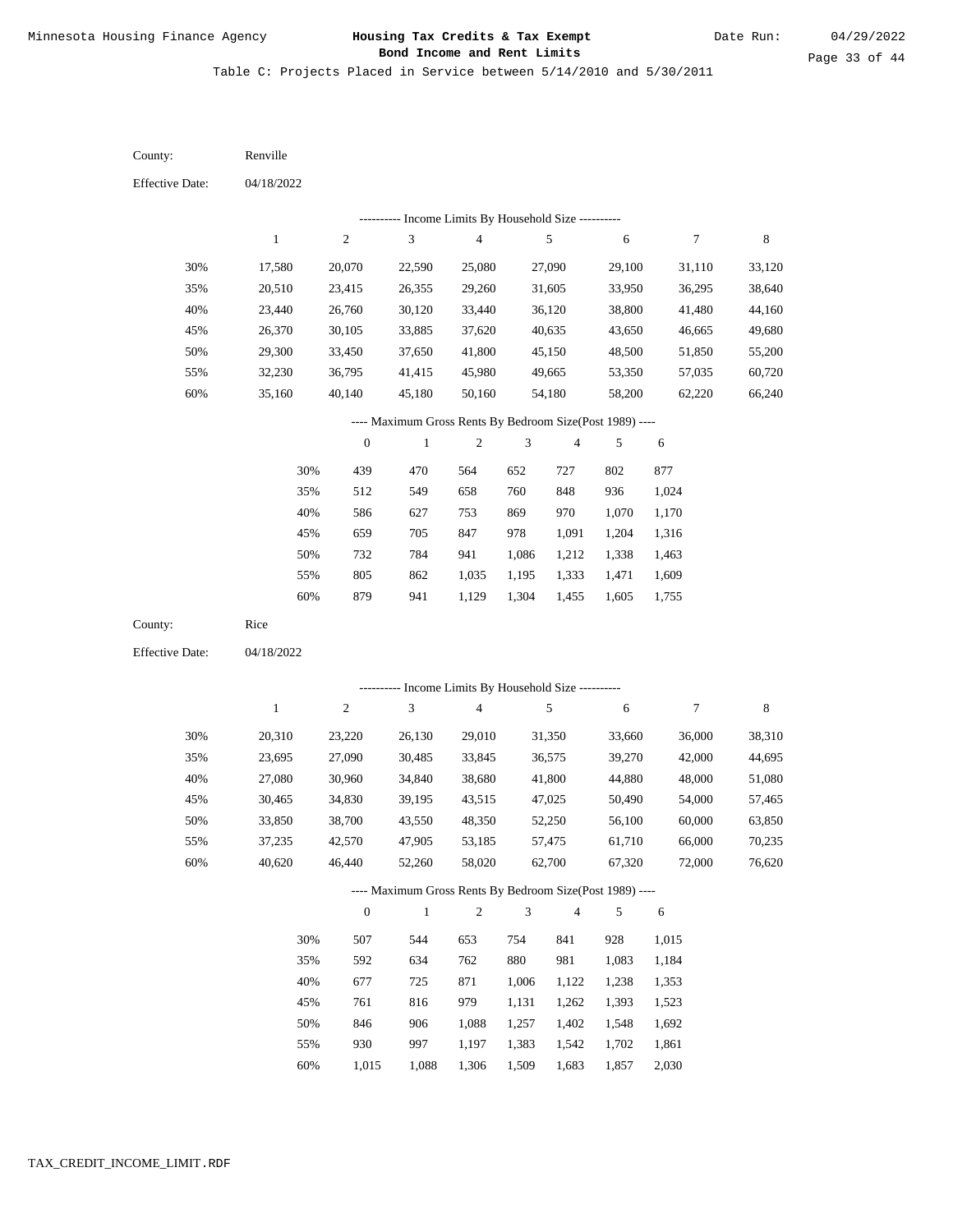Table C: Projects Placed in Service between 5/14/2010 and 5/30/2011

| County:                | Rock         |                  |                                                          |                         |                |                          |                |                  |             |
|------------------------|--------------|------------------|----------------------------------------------------------|-------------------------|----------------|--------------------------|----------------|------------------|-------------|
| <b>Effective Date:</b> | 04/18/2022   |                  |                                                          |                         |                |                          |                |                  |             |
|                        |              |                  | --------- Income Limits By Household Size ----------     |                         |                |                          |                |                  |             |
|                        | $\mathbf{1}$ | $\overline{c}$   | $\mathfrak{Z}$                                           | $\overline{\mathbf{4}}$ |                | 5                        | $\sqrt{6}$     | 7                | $\,$ 8 $\,$ |
| 30%                    | 17,520       | 20,010           | 22,500                                                   | 24,990                  |                | 27,000                   | 29,010         | 30,990           | 33,000      |
| 35%                    | 20,440       | 23,345           | 26,250                                                   | 29,155                  |                | 31,500                   | 33,845         | 36,155           | 38,500      |
| 40%                    | 23,360       | 26,680           | 30,000                                                   | 33,320                  |                | 36,000                   | 38,680         | 41,320           | 44,000      |
| 45%                    | 26,280       | 30,015           | 33,750                                                   | 37,485                  |                | 40,500                   | 43,515         | 46,485           | 49,500      |
| 50%                    | 29,200       | 33,350           | 37,500                                                   | 41,650                  |                | 45,000                   | 48,350         | 51,650           | 55,000      |
| 55%                    | 32,120       | 36,685           | 41,250                                                   | 45,815                  |                | 49,500                   | 53,185         | 56,815           | 60,500      |
| 60%                    | 35,040       | 40,020           | 45,000                                                   | 49,980                  |                | 54,000                   | 58,020         | 61,980           | 66,000      |
|                        |              |                  | ---- Maximum Gross Rents By Bedroom Size(Post 1989) ---- |                         |                |                          |                |                  |             |
|                        |              | $\boldsymbol{0}$ | $\mathbf{1}$                                             | $\sqrt{2}$              | 3              | $\overline{\mathcal{A}}$ | 5              | 6                |             |
|                        | 30%          | 438              | 469                                                      | 562                     | 649            | 725                      | 799            | 874              |             |
|                        | 35%          | 511              | 547                                                      | 656                     | 758            | 846                      | 933            | 1,020            |             |
|                        | 40%          | 584              | 625                                                      | 750                     | 866            | 967                      | 1,066          | 1,166            |             |
|                        | 45%          | 657              | 703                                                      | 843                     | 974            | 1,087                    | 1,199          | 1,311            |             |
|                        | 50%          | 730              | 781                                                      | 937                     | 1,083          | 1,208                    | 1,333          | 1,457            |             |
|                        | 55%          | 803              | 860                                                      | 1,031                   | 1,191          | 1,329                    | 1,466          | 1,603            |             |
|                        | 60%          | 876              | 938                                                      | 1,125                   | 1,299          | 1,450                    | 1,599          | 1,749            |             |
| County:                | Roseau       |                  |                                                          |                         |                |                          |                |                  |             |
| <b>Effective Date:</b> | 04/18/2022   |                  |                                                          |                         |                |                          |                |                  |             |
|                        |              |                  | --------- Income Limits By Household Size ----------     |                         |                |                          |                |                  |             |
|                        | $\mathbf{1}$ | $\mathbf{2}$     | $\mathfrak{Z}$                                           | $\overline{\mathbf{4}}$ |                | 5                        | $\sqrt{6}$     | $\boldsymbol{7}$ | $\,$ 8 $\,$ |
| 30%                    | 17,640       | 20,160           | 22,680                                                   | 25,200                  |                | 27,240                   | 29,250         | 31,260           | 33,270      |
| 35%                    | 20,580       | 23,520           | 26,460                                                   | 29,400                  |                | 31,780                   | 34,125         | 36,470           | 38,815      |
| 40%                    | 23,520       | 26,880           | 30,240                                                   | 33,600                  |                | 36,320                   | 39,000         | 41,680           | 44,360      |
| 45%                    | 26,460       | 30,240           | 34,020                                                   | 37,800                  |                | 40,860                   | 43,875         | 46,890           | 49,905      |
| 50%                    | 29,400       | 33,600           | 37,800                                                   | 42,000                  |                | 45,400                   | 48,750         | 52,100           | 55,450      |
| 55%                    | 32,340       | 36,960           | 41,580                                                   | 46,200                  |                | 49,940                   | 53,625         | 57,310           | 60,995      |
| 60%                    | 35,280       | 40,320           | 45,360                                                   | 50,400                  |                | 54,480                   | 58,500         | 62,520           | 66,540      |
|                        |              |                  | ---- Maximum Gross Rents By Bedroom Size(Post 1989) ---- |                         |                |                          |                |                  |             |
|                        |              | $\boldsymbol{0}$ | $\,1$                                                    | $\sqrt{2}$              | $\mathfrak{Z}$ | $\overline{4}$           | 5              | 6                |             |
|                        |              |                  |                                                          |                         |                |                          |                |                  |             |
|                        | 30%          | 441              | 472                                                      | 567                     | 655            | 731                      | 806            | 882              |             |
|                        | 35%          | 514              | 551<br>630                                               | 661<br>756              | 764            | 853                      | 941            | 1,029<br>1,176   |             |
|                        | 40%<br>45%   | 588              | 708                                                      |                         | 874            | 975                      | 1,075          |                  |             |
|                        | 50%          | 661<br>735       | 787                                                      | 850<br>945              | 983<br>1,092   | 1,096<br>1,218           | 1,209<br>1,344 | 1,323<br>1,470   |             |
|                        | 55%          | $808\,$          | 866                                                      | 1,039                   | 1,201          | 1,340                    | 1,478          | 1,617            |             |
|                        |              |                  |                                                          |                         |                |                          |                |                  |             |

60% 882 945 1,134 1,311 1,462 1,613 1,764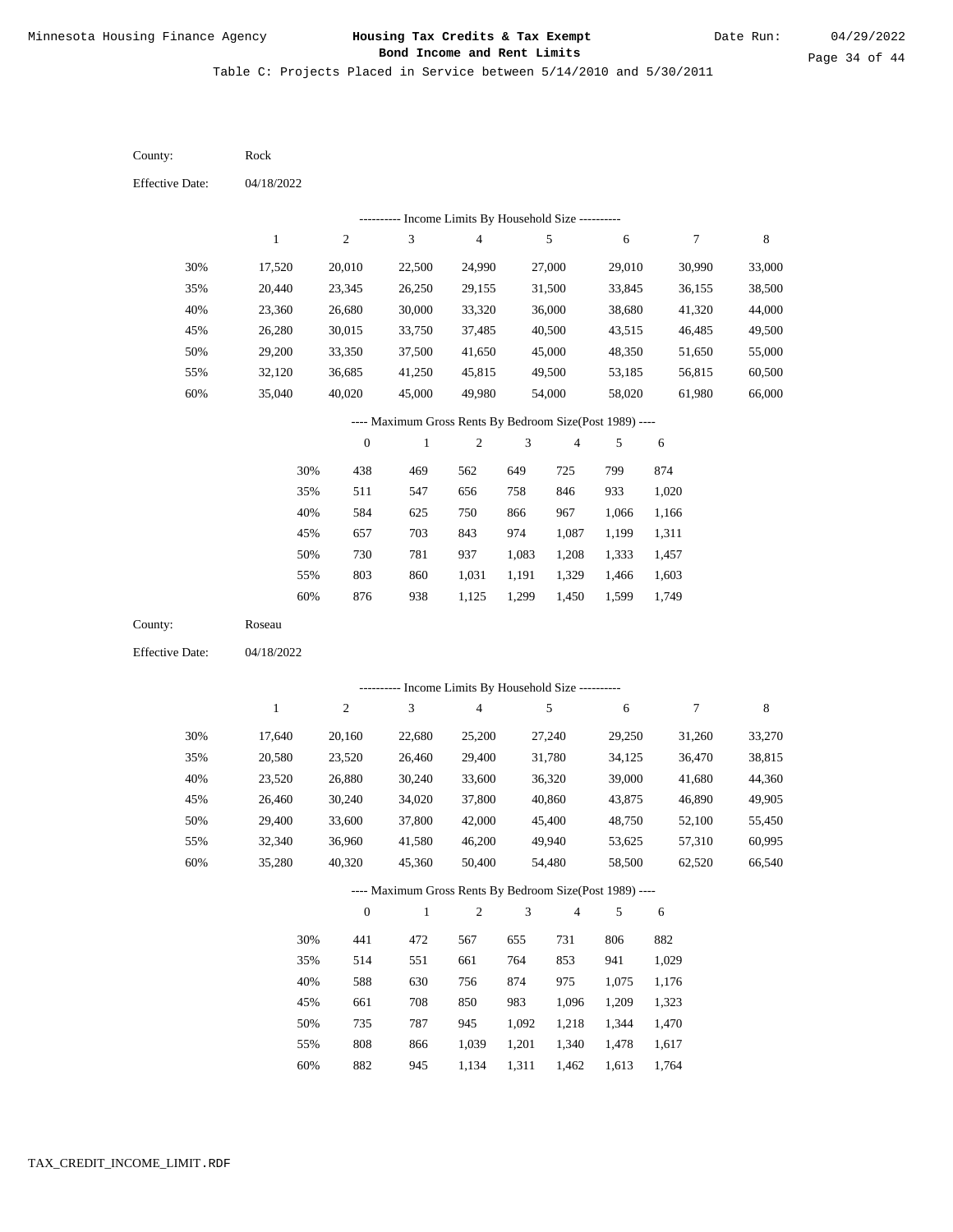Table C: Projects Placed in Service between 5/14/2010 and 5/30/2011

| County:                | Saint Louis  |                  |                                                          |                |                |                |        |            |             |
|------------------------|--------------|------------------|----------------------------------------------------------|----------------|----------------|----------------|--------|------------|-------------|
| <b>Effective Date:</b> | 04/18/2022   |                  |                                                          |                |                |                |        |            |             |
|                        |              |                  | --------- Income Limits By Household Size ----------     |                |                |                |        |            |             |
|                        | $\mathbf{1}$ | $\sqrt{2}$       | 3                                                        | $\overline{4}$ |                | 5              | 6      | 7          | $\,$ 8 $\,$ |
| 30%                    | 17,940       | 20,490           | 23,040                                                   | 25,590         |                | 27,660         | 29,700 | 31,740     | 33,780      |
| 35%                    | 20,930       | 23,905           | 26,880                                                   | 29,855         |                | 32,270         | 34,650 | 37,030     | 39,410      |
| 40%                    | 23,920       | 27,320           | 30,720                                                   | 34,120         |                | 36,880         | 39,600 | 42,320     | 45,040      |
| 45%                    | 26,910       | 30,735           | 34,560                                                   | 38,385         |                | 41,490         | 44,550 | 47,610     | 50,670      |
| 50%                    | 29,900       | 34,150           | 38,400                                                   | 42,650         |                | 46,100         | 49,500 | 52,900     | 56,300      |
| 55%                    | 32,890       | 37,565           | 42,240                                                   | 46,915         |                | 50,710         | 54,450 | 58,190     | 61,930      |
| 60%                    | 35,880       | 40,980           | 46,080                                                   | 51,180         |                | 55,320         | 59,400 | 63,480     | 67,560      |
|                        |              |                  | ---- Maximum Gross Rents By Bedroom Size(Post 1989) ---- |                |                |                |        |            |             |
|                        |              | $\boldsymbol{0}$ | $\,1$                                                    | $\sqrt{2}$     | 3              | $\overline{4}$ | 5      | 6          |             |
|                        | 30%          | 448              | 480                                                      | 576            | 665            | 742            | 819    | 895        |             |
|                        | 35%          | 523              | 560                                                      | 672            | 776            | 866            | 955    | 1,044      |             |
|                        | 40%          | 598              | 640                                                      | 768            | 887            | 990            | 1,092  | 1,194      |             |
|                        | 45%          | 672              | 720                                                      | 864            | 998            | 1,113          | 1,228  | 1,343      |             |
|                        | 50%          | 747              | $800\,$                                                  | 960            | 1,109          | 1,237          | 1,365  | 1,492      |             |
|                        | 55%          | 822              | 880                                                      | 1,056          | 1,220          | 1,361          | 1,501  | 1,642      |             |
|                        | 60%          | 897              | 960                                                      | 1,152          | 1,331          | 1,485          | 1,638  | 1,791      |             |
| County:                | Scott        |                  |                                                          |                |                |                |        |            |             |
| <b>Effective Date:</b> | 04/18/2022   |                  |                                                          |                |                |                |        |            |             |
|                        |              |                  | ---------- Income Limits By Household Size ----------    |                |                |                |        |            |             |
|                        | $\mathbf{1}$ | $\sqrt{2}$       | 3                                                        | $\sqrt{4}$     |                | 5              | 6      | 7          | $\,$ 8 $\,$ |
| 30%                    | 24,660       | 28,170           | 31,680                                                   | 35,190         |                | 38,010         | 40,830 | 43,650     | 46,470      |
| 35%                    | 28,770       | 32,865           | 36,960                                                   | 41,055         |                | 44,345         | 47,635 | 50,925     | 54,215      |
| 40%                    | 32,880       | 37,560           | 42,240                                                   | 46,920         |                | 50,680         | 54,440 | 58,200     | 61,960      |
| 45%                    | 36,990       | 42,255           | 47,520                                                   | 52,785         |                | 57,015         | 61,245 | 65,475     | 69,705      |
| 50%                    | 41,100       | 46,950           | 52,800                                                   | 58,650         |                | 63,350         | 68,050 | 72,750     | 77,450      |
| 55%                    | 45,210       | 51,645           | 58,080                                                   | 64,515         |                | 69,685         | 74,855 | 80,025     | 85,195      |
| 60%                    | 49,320       | 56,340           | 63,360                                                   | 70,380         |                | 76,020         | 81,660 | 87,300     | 92,940      |
|                        |              |                  | ---- Maximum Gross Rents By Bedroom Size(Post 1989) ---- |                |                |                |        |            |             |
|                        |              | $\boldsymbol{0}$ | $\mathbf{1}$                                             | $\overline{c}$ | $\mathfrak{Z}$ | $\overline{4}$ | 5      | $\sqrt{6}$ |             |
|                        | 30%          | 616              | 660                                                      | 792            | 915            | 1,020          | 1,126  | 1,231      |             |
|                        | 35%          | 719              | 770                                                      | 924            | 1,067          | 1,190          | 1,314  | 1,436      |             |
|                        | 40%          | 822              | 880                                                      | 1,056          | 1,220          | 1,361          | 1,502  | 1,642      |             |
|                        | 45%          | 924              | 990                                                      | 1,188          | 1,372          | 1,531          | 1,689  | 1,847      |             |
|                        | 50%          | 1,027            | 1,100                                                    | 1,320          | 1,525          | 1,701          | 1,877  | 2,052      |             |
|                        | 55%          | 1,130            | 1,210                                                    | 1,452          | 1,677          | 1,871          | 2,065  | 2,258      |             |

1,233 1,320 1,584 1,830 2,041 2,253 2,463 60%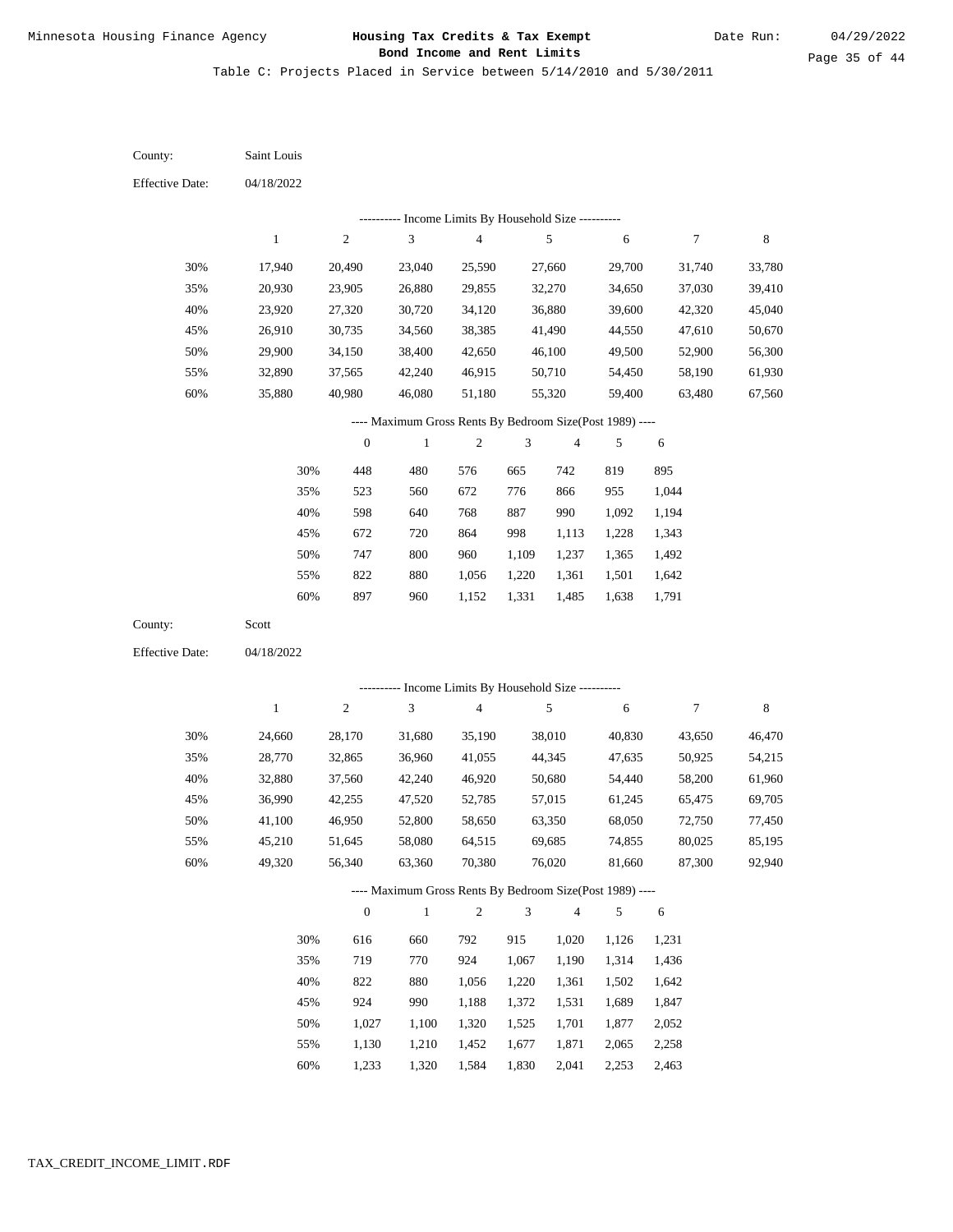Table C: Projects Placed in Service between 5/14/2010 and 5/30/2011

| County:                | Sherburne    |                  |                                                          |                         |       |                         |        |                  |        |
|------------------------|--------------|------------------|----------------------------------------------------------|-------------------------|-------|-------------------------|--------|------------------|--------|
| <b>Effective Date:</b> | 04/18/2022   |                  |                                                          |                         |       |                         |        |                  |        |
|                        |              |                  | --------- Income Limits By Household Size ----------     |                         |       |                         |        |                  |        |
|                        | $\mathbf{1}$ | $\sqrt{2}$       | 3                                                        | $\overline{\mathbf{4}}$ |       | 5                       | 6      | $\tau$           | 8      |
| 30%                    | 24,660       | 28,170           | 31,680                                                   | 35,190                  |       | 38,010                  | 40,830 | 43,650           | 46,470 |
| 35%                    | 28,770       | 32,865           | 36,960                                                   | 41,055                  |       | 44,345                  | 47,635 | 50,925           | 54,215 |
| 40%                    | 32,880       | 37,560           | 42,240                                                   | 46,920                  |       | 50,680                  | 54,440 | 58,200           | 61,960 |
| 45%                    | 36,990       | 42,255           | 47,520                                                   | 52,785                  |       | 57,015                  | 61,245 | 65,475           | 69,705 |
| 50%                    | 41,100       | 46,950           | 52,800                                                   | 58,650                  |       | 63,350                  | 68,050 | 72,750           | 77,450 |
| 55%                    | 45,210       | 51,645           | 58,080                                                   | 64,515                  |       | 69,685                  | 74,855 | 80,025           | 85,195 |
| 60%                    | 49,320       | 56,340           | 63,360                                                   | 70,380                  |       | 76,020                  | 81,660 | 87,300           | 92,940 |
|                        |              |                  | ---- Maximum Gross Rents By Bedroom Size(Post 1989) ---- |                         |       |                         |        |                  |        |
|                        |              | $\boldsymbol{0}$ | $\,1\,$                                                  | $\overline{c}$          | 3     | $\overline{\mathbf{4}}$ | 5      | $\sqrt{6}$       |        |
|                        | 30%          | 616              | 660                                                      | 792                     | 915   | 1,020                   | 1,126  | 1,231            |        |
|                        | 35%          | 719              | 770                                                      | 924                     | 1,067 | 1,190                   | 1,314  | 1,436            |        |
|                        | 40%          | 822              | 880                                                      | 1,056                   | 1,220 | 1,361                   | 1,502  | 1,642            |        |
|                        | 45%          | 924              | 990                                                      | 1,188                   | 1,372 | 1,531                   | 1,689  | 1,847            |        |
|                        | 50%          | 1,027            | 1,100                                                    | 1,320                   | 1,525 | 1,701                   | 1,877  | 2,052            |        |
|                        | 55%          | 1,130            | 1,210                                                    | 1,452                   | 1,677 | 1,871                   | 2,065  | 2,258            |        |
|                        | 60%          | 1,233            | 1,320                                                    | 1,584                   | 1,830 | 2,041                   | 2,253  | 2,463            |        |
| County:                | Sibley       |                  |                                                          |                         |       |                         |        |                  |        |
| <b>Effective Date:</b> | 04/18/2022   |                  |                                                          |                         |       |                         |        |                  |        |
|                        |              |                  |                                                          |                         |       |                         |        |                  |        |
|                        |              |                  | --------- Income Limits By Household Size ----------     |                         |       |                         |        |                  |        |
|                        | $\mathbf{1}$ | $\sqrt{2}$       | 3                                                        | 4                       |       | $\sqrt{5}$              | 6      | $\boldsymbol{7}$ | 8      |
| 30%                    | 17,850       | 20,400           | 22,950                                                   | 25,500                  |       | 27,540                  | 29,580 | 31,620           | 33,660 |
| 35%                    | 20,825       | 23,800           | 26,775                                                   | 29,750                  |       | 32,130                  | 34,510 | 36,890           | 39,270 |
| 40%                    | 23,800       | 27,200           | 30,600                                                   | 34,000                  |       | 36,720                  | 39,440 | 42,160           | 44,880 |
| 45%                    | 26,775       | 30,600           | 34,425                                                   | 38,250                  |       | 41,310                  | 44,370 | 47,430           | 50,490 |
| 50%                    | 29,750       | 34,000           | 38,250                                                   | 42,500                  |       | 45,900                  | 49,300 | 52,700           | 56,100 |
| 55%                    | 32,725       | 37,400           | 42,075                                                   | 46,750                  |       | 50,490                  | 54,230 | 57,970           | 61,710 |
| 60%                    | 35,700       | 40,800           | 45,900                                                   | 51,000                  |       | 55,080                  | 59,160 | 63,240           | 67,320 |
|                        |              |                  | ---- Maximum Gross Rents By Bedroom Size(Post 1989) ---- |                         |       |                         |        |                  |        |
|                        |              | $\boldsymbol{0}$ | $\mathbf{1}$                                             | 2                       | 3     | 4                       | 5      | 6                |        |
|                        | 30%          | 446              | 478                                                      | 573                     | 663   | 739                     | 816    | 892              |        |
|                        | 35%          | 520              | 557                                                      | 669                     | 773   | 862                     | 952    | 1,041            |        |
|                        | 40%          | 595              | 637                                                      | 765                     | 884   | 986                     | 1,088  | 1,190            |        |
|                        | 45%          | 669              | 717                                                      | 860                     | 994   | 1,109                   | 1,224  | 1,338            |        |
|                        | 50%          | 743              | 796                                                      | 956                     | 1,105 | 1,232                   | 1,360  | 1,487            |        |
|                        | 55%          | 818              | 876                                                      | 1,051                   | 1,215 | 1,355                   | 1,496  | 1,636            |        |

892 956 1,147 1,326 1,479 1,632 1,785 60%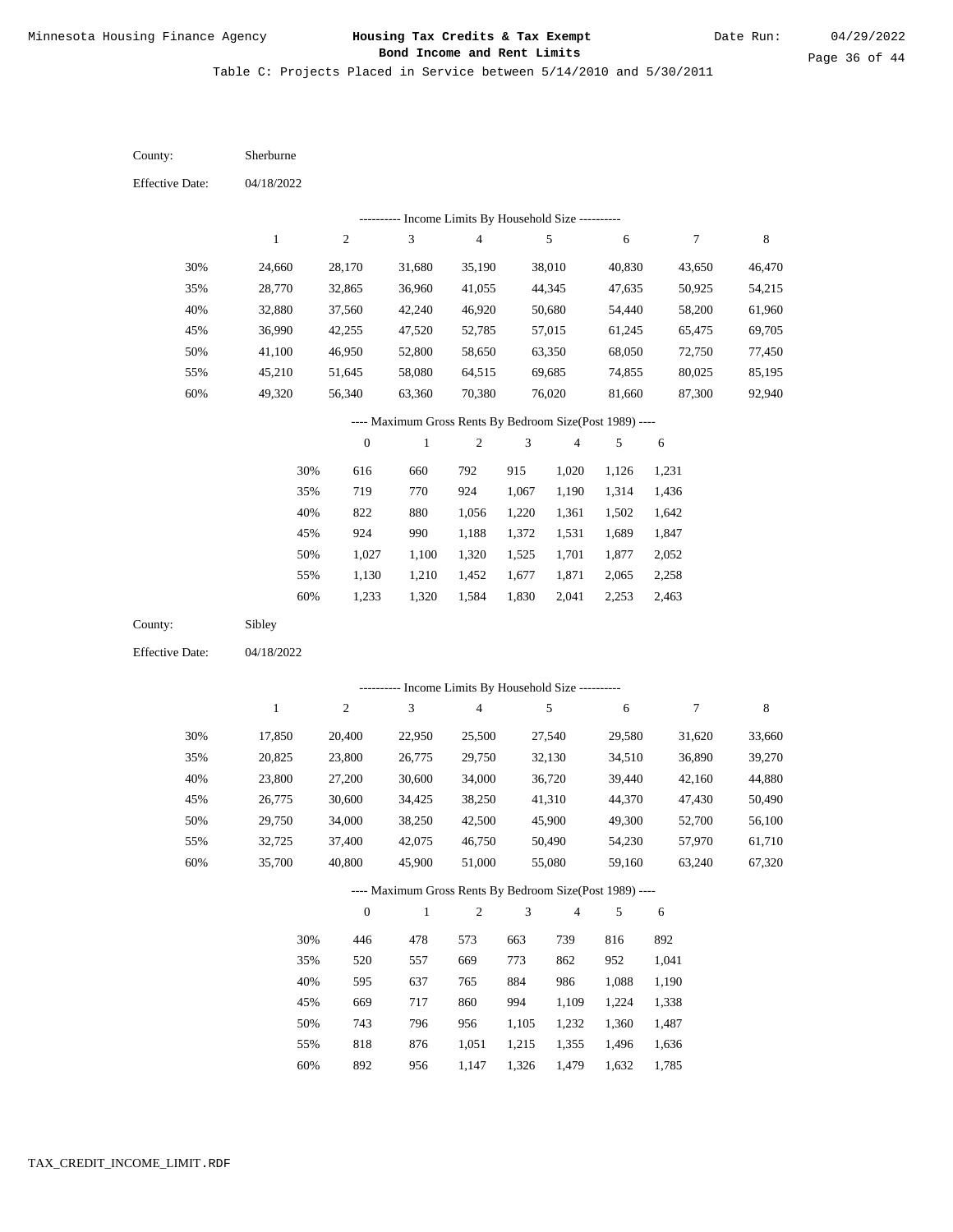Table C: Projects Placed in Service between 5/14/2010 and 5/30/2011

04/18/2022 04/18/2022 Stearns Steele 30% 35% 40% 45% 50% 55% 60% 30% 35% 40% 45% 50% 55% 60% 18,570 21,665 24,760 27,855 30,950 34,045 37,140 19,050 22,225 25,400 28,575 31,750 34,925 38,100 21,210 24,745 28,280 31,815 35,350 38,885 42,420 21,780 25,410 29,040 32,670 36,300 39,930 43,560 23,850 27,825 31,800 35,775 39,750 43,725 47,700 24,510 28,595 32,680 36,765 40,850 44,935 49,020 26,490 30,905 35,320 39,735 44,150 48,565 52,980 27,210 31,745 36,280 40,815 45,350 49,885 54,420 28,620 33,390 38,160 42,930 47,700 52,470 57,240 29,400 34,300 39,200 44,100 49,000 53,900 58,800 30,750 35,875 41,000 46,125 51,250 56,375 61,500 31,590 36,855 42,120 47,385 52,650 57,915 63,180 32,850 38,325 43,800 49,275 54,750 60,225 65,700 33,750 39,375 45,000 50,625 56,250 61,875 67,500 34,980 40,810 46,640 52,470 58,300 64,130 69,960 35,940 41,930 47,920 53,910 59,900 65,890 71,880 464 541 619 696 773 851 928 476 555 635 714 793 873 497 580 663 745 828 911 994 510 595 680 765 850 935 596 695 795 894 993 1,093 1,192 612 714 817 919 1,021 1,123 688 803 918 1,033 1,148 1,262 1,377 707 825 943 1,061 1,179 1,297 768 896 1,025 1,153 1,281 1,409 1,537 789 921 1,053 1,184 1,316 1,447 847 989 1,130 1,271 1,413 1,554 1,695 871 1,016 1,161 1,306 1,451 1,597 927 1,081 1,236 1,390 1,545 1,699 1,854 952 1,111 1,269 1,428 1,587 1,745 County: County: Effective Date: Effective Date: 1 1 2 2 3 3 4 4 5 5 6 6 7 7 8 8 0 0 1 1 2 2 3 3 4 4 5 5 6 6 ---------- Income Limits By Household Size ---------- ---------- Income Limits By Household Size ---------- ---- Maximum Gross Rents By Bedroom Size(Post 1989) ---- ---- Maximum Gross Rents By Bedroom Size(Post 1989) ---- 30% 35% 40% 45% 50% 55% 60% 30% 35% 40% 45% 50% 55%

952

60%

1,020

1,225

1,415

1,579

1,742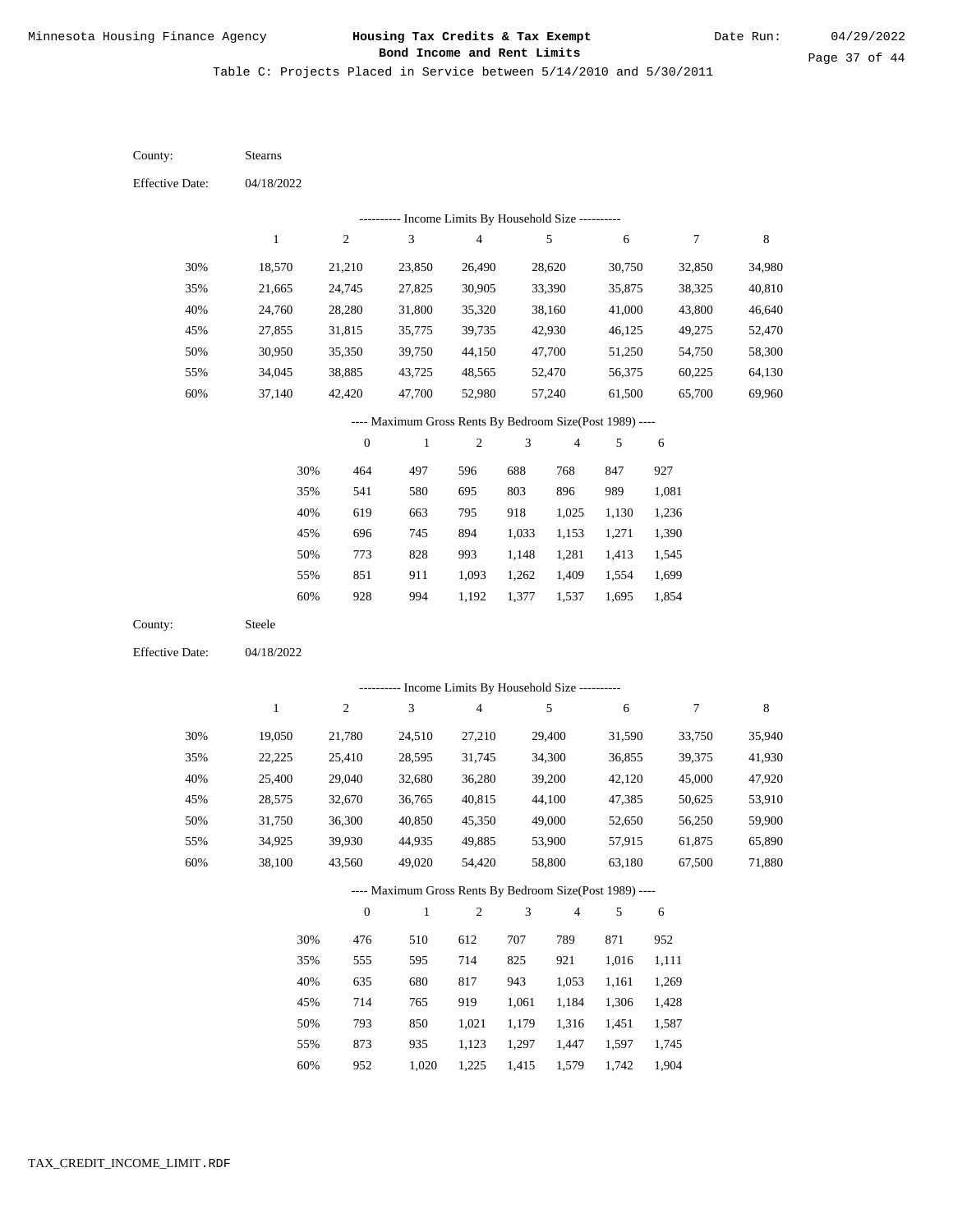Table C: Projects Placed in Service between 5/14/2010 and 5/30/2011

| County:                | Stevens      |                  |                                                          |                         |                |                |        |                  |             |
|------------------------|--------------|------------------|----------------------------------------------------------|-------------------------|----------------|----------------|--------|------------------|-------------|
| <b>Effective Date:</b> | 04/18/2022   |                  |                                                          |                         |                |                |        |                  |             |
|                        |              |                  | --------- Income Limits By Household Size ---------      |                         |                |                |        |                  |             |
|                        | $\,1$        | $\sqrt{2}$       | $\ensuremath{\mathfrak{Z}}$                              | $\overline{\mathbf{4}}$ |                | $\sqrt{5}$     | 6      | $\boldsymbol{7}$ | $\,$ 8 $\,$ |
| 30%                    | 19,620       | 22,410           | 25,200                                                   | 27,990                  |                | 30,240         | 32,490 | 34,710           | 36,960      |
| 35%                    | 22,890       | 26,145           | 29,400                                                   | 32,655                  |                | 35,280         | 37,905 | 40,495           | 43,120      |
| 40%                    | 26,160       | 29,880           | 33,600                                                   | 37,320                  |                | 40,320         | 43,320 | 46,280           | 49,280      |
| 45%                    | 29,430       | 33,615           | 37,800                                                   | 41,985                  |                | 45,360         | 48,735 | 52,065           | 55,440      |
| 50%                    | 32,700       | 37,350           | 42,000                                                   | 46,650                  |                | 50,400         | 54,150 | 57,850           | 61,600      |
| 55%                    | 35,970       | 41,085           | 46,200                                                   | 51,315                  |                | 55,440         | 59,565 | 63,635           | 67,760      |
| 60%                    | 39,240       | 44,820           | 50,400                                                   | 55,980                  |                | 60,480         | 64,980 | 69,420           | 73,920      |
|                        |              |                  | ---- Maximum Gross Rents By Bedroom Size(Post 1989) ---- |                         |                |                |        |                  |             |
|                        |              | $\boldsymbol{0}$ | $\mathbf{1}$                                             | $\boldsymbol{2}$        | 3              | $\overline{4}$ | 5      | $\sqrt{6}$       |             |
|                        | 30%          | 490              | 525                                                      | 630                     | 727            | 812            | 895    | 979              |             |
|                        | 35%          | 572              | 612                                                      | 735                     | 849            | 947            | 1,045  | 1,142            |             |
|                        | 40%          | 654              | 700                                                      | 840                     | 970            | 1,083          | 1,194  | 1,306            |             |
|                        | 45%          | 735              | 788                                                      | 945                     | 1,091          | 1,218          | 1,343  | 1,469            |             |
|                        | 50%          | 817              | 875                                                      | 1,050                   | 1,213          | 1,353          | 1,493  | 1,632            |             |
|                        | 55%          | 899              | 963                                                      | 1,155                   | 1,334          | 1,489          | 1,642  | 1,796            |             |
|                        | 60%          | 981              | 1,050                                                    | 1,260                   | 1,455          | 1,624          | 1,791  | 1,959            |             |
| County:                | Swift        |                  |                                                          |                         |                |                |        |                  |             |
| <b>Effective Date:</b> | 04/18/2022   |                  |                                                          |                         |                |                |        |                  |             |
|                        |              |                  |                                                          |                         |                |                |        |                  |             |
|                        |              |                  | --------- Income Limits By Household Size ----------     |                         |                |                |        |                  |             |
|                        | $\mathbf{1}$ | $\sqrt{2}$       | 3                                                        | $\overline{\mathbf{4}}$ |                | 5              | 6      | $\boldsymbol{7}$ | $\,$ 8 $\,$ |
| 30%                    | 17,520       | 20,010           | 22,500                                                   | 24,990                  |                | 27,000         | 29,010 | 30,990           | 33,000      |
| 35%                    | 20,440       | 23,345           | 26,250                                                   | 29,155                  |                | 31,500         | 33,845 | 36,155           | 38,500      |
| 40%                    | 23,360       | 26,680           | 30,000                                                   | 33,320                  |                | 36,000         | 38,680 | 41,320           | 44,000      |
| 45%                    | 26,280       | 30,015           | 33,750                                                   | 37,485                  |                | 40,500         | 43,515 | 46,485           | 49,500      |
| 50%                    | 29,200       | 33,350           | 37,500                                                   | 41,650                  |                | 45,000         | 48,350 | 51,650           | 55,000      |
| 55%                    | 32,120       | 36,685           | 41,250                                                   | 45,815                  |                | 49,500         | 53,185 | 56,815           | 60,500      |
| 60%                    | 35,040       | 40,020           | 45,000                                                   | 49,980                  |                | 54,000         | 58,020 | 61,980           | 66,000      |
|                        |              |                  | ---- Maximum Gross Rents By Bedroom Size(Post 1989) ---- |                         |                |                |        |                  |             |
|                        |              | $\boldsymbol{0}$ | $\mathbf{1}$                                             | $\boldsymbol{2}$        | $\mathfrak{Z}$ | $\overline{4}$ | 5      | 6                |             |
|                        | 30%          | 438              | 469                                                      | 562                     | 649            | 725            | 799    | 874              |             |
|                        | 35%          | 511              | 547                                                      | 656                     | 758            | 846            | 933    | 1,020            |             |
|                        | 40%          | 584              | 625                                                      | 750                     | 866            | 967            | 1,066  | 1,166            |             |
|                        | 45%          | 657              | 703                                                      | 843                     | 974            | 1,087          | 1,199  | 1,311            |             |
|                        | 50%          | 730              | 781                                                      | 937                     | 1,083          | 1,208          | 1,333  | 1,457            |             |
|                        |              |                  |                                                          |                         |                |                |        |                  |             |

876 938 1,125 1,299 1,450 1,599 1,749 60%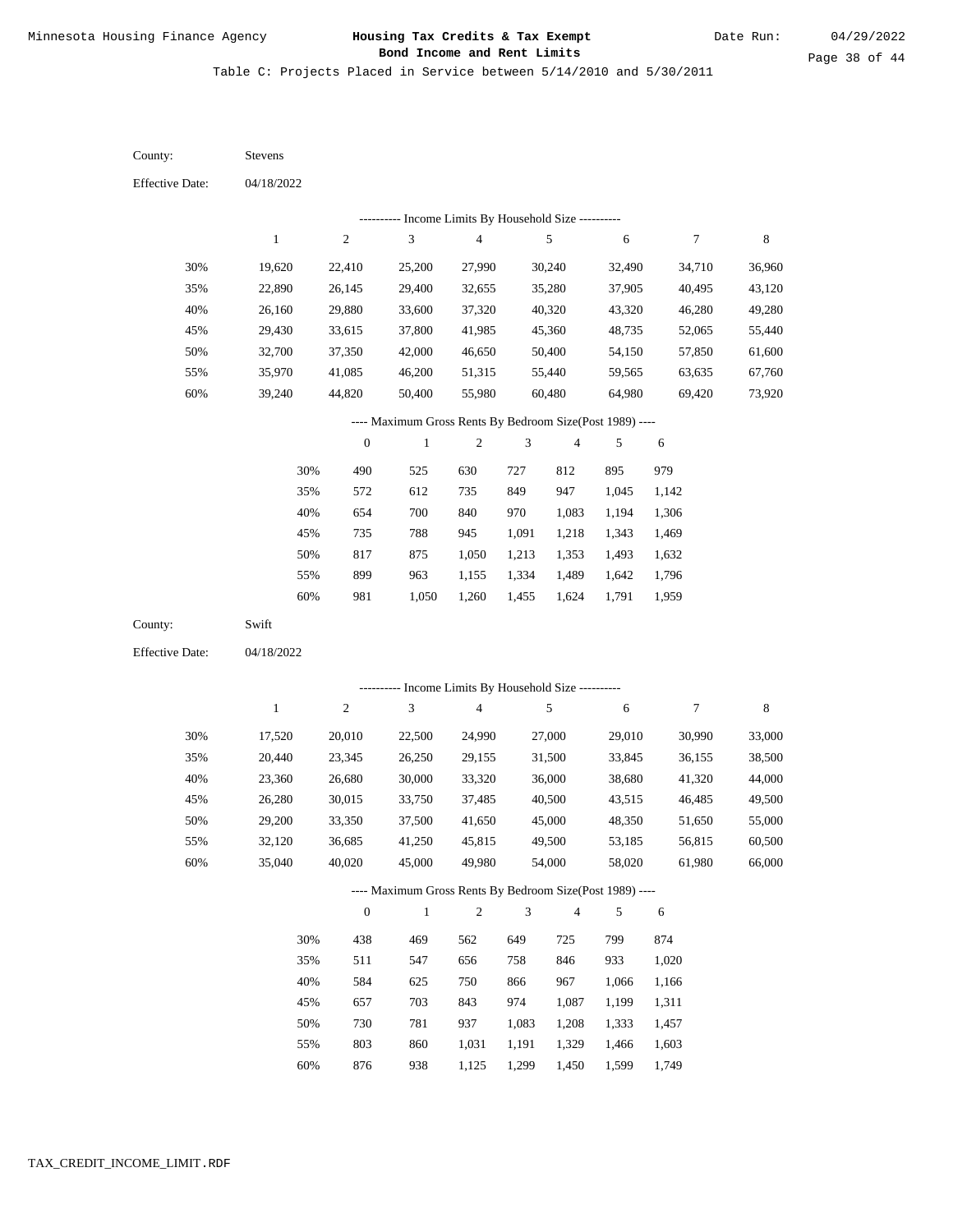Table C: Projects Placed in Service between 5/14/2010 and 5/30/2011

| County:                | Todd         |                  |                                                          |                          |               |                |                |                |             |
|------------------------|--------------|------------------|----------------------------------------------------------|--------------------------|---------------|----------------|----------------|----------------|-------------|
| <b>Effective Date:</b> | 04/18/2022   |                  |                                                          |                          |               |                |                |                |             |
|                        |              |                  | --------- Income Limits By Household Size ----------     |                          |               |                |                |                |             |
|                        | $\mathbf{1}$ | $\overline{c}$   | 3                                                        | $\overline{\mathcal{A}}$ |               | 5              | 6              | 7              | $\,$ 8 $\,$ |
| 30%                    | 17,520       | 20,010           | 22,500                                                   | 24,990                   |               | 27,000         | 29,010         | 30,990         | 33,000      |
| 35%                    | 20,440       | 23,345           | 26,250                                                   | 29,155                   |               | 31,500         | 33,845         | 36,155         | 38,500      |
| 40%                    | 23,360       | 26,680           | 30,000                                                   | 33,320                   |               | 36,000         | 38,680         | 41,320         | 44,000      |
| 45%                    | 26,280       | 30,015           | 33,750                                                   | 37,485                   |               | 40,500         | 43,515         | 46,485         | 49,500      |
| 50%                    | 29,200       | 33,350           | 37,500                                                   | 41,650                   |               | 45,000         | 48,350         | 51,650         | 55,000      |
| 55%                    | 32,120       | 36,685           | 41,250                                                   | 45,815                   |               | 49,500         | 53,185         | 56,815         | 60,500      |
| 60%                    | 35,040       | 40,020           | 45,000                                                   | 49,980                   |               | 54,000         | 58,020         | 61,980         | 66,000      |
|                        |              |                  | ---- Maximum Gross Rents By Bedroom Size(Post 1989) ---- |                          |               |                |                |                |             |
|                        |              | $\boldsymbol{0}$ | $\,1$                                                    | $\boldsymbol{2}$         | 3             | 4              | 5              | 6              |             |
|                        | 30%          | 438              | 469                                                      | 562                      | 649           | 725            | 799            | 874            |             |
|                        | 35%          | 511              | 547                                                      | 656                      | 758           | 846            | 933            | 1,020          |             |
|                        | 40%          | 584              | 625                                                      | 750                      | 866           | 967            | 1,066          | 1,166          |             |
|                        | 45%          | 657              | 703                                                      | 843                      | 974           | 1,087          | 1,199          | 1,311          |             |
|                        | 50%          | 730              | 781                                                      | 937                      | 1,083         | 1,208          | 1,333          | 1,457          |             |
|                        | 55%          | 803              | 860                                                      | 1,031                    | 1,191         | 1,329          | 1,466          | 1,603          |             |
|                        | 60%          | 876              | 938                                                      | 1,125                    | 1,299         | 1,450          | 1,599          | 1,749          |             |
| County:                | Traverse     |                  |                                                          |                          |               |                |                |                |             |
| <b>Effective Date:</b> | 04/18/2022   |                  |                                                          |                          |               |                |                |                |             |
|                        |              |                  | --------- Income Limits By Household Size ----------     |                          |               |                |                |                |             |
|                        | $\mathbf{1}$ | $\boldsymbol{2}$ | $\mathfrak{Z}$                                           | $\overline{\mathcal{A}}$ |               | 5              | 6              | 7              | $\,$ 8 $\,$ |
| 30%                    | 17,520       | 20,010           | 22,500                                                   | 24,990                   |               | 27,000         | 29,010         | 30,990         | 33,000      |
| 35%                    | 20,440       | 23,345           | 26,250                                                   | 29,155                   |               | 31,500         | 33,845         | 36,155         | 38,500      |
| 40%                    | 23,360       | 26,680           | 30,000                                                   | 33,320                   |               | 36,000         | 38,680         | 41,320         | 44,000      |
| 45%                    | 26,280       | 30,015           | 33,750                                                   | 37,485                   |               | 40,500         | 43,515         | 46,485         | 49,500      |
| 50%                    | 29,200       | 33,350           | 37,500                                                   | 41,650                   |               | 45,000         | 48,350         | 51,650         | 55,000      |
| 55%                    | 32,120       | 36,685           | 41,250                                                   | 45,815                   |               | 49,500         | 53,185         | 56,815         | 60,500      |
| 60%                    | 35,040       | 40,020           | 45,000                                                   | 49,980                   |               | 54,000         | 58,020         | 61,980         | 66,000      |
|                        |              |                  | ---- Maximum Gross Rents By Bedroom Size(Post 1989) ---- |                          |               |                |                |                |             |
|                        |              | $\boldsymbol{0}$ | $\,1$                                                    | $\sqrt{2}$               | $\mathfrak 3$ | $\overline{4}$ | 5              | $\sqrt{6}$     |             |
|                        |              |                  |                                                          |                          |               |                |                |                |             |
|                        | 30%<br>35%   | 438<br>511       | 469                                                      | 562<br>656               | 649<br>758    | 725<br>846     | 799<br>933     | 874<br>1,020   |             |
|                        | 40%          | 584              | 547                                                      |                          |               | 967            |                |                |             |
|                        | 45%          | 657              | 625<br>703                                               | 750<br>843               | 866<br>974    | 1,087          | 1,066<br>1,199 | 1,166<br>1,311 |             |
|                        | 50%          | 730              | 781                                                      | 937                      | 1,083         | 1,208          | 1,333          | 1,457          |             |
|                        | 55%          | 803              | 860                                                      | 1,031                    | 1,191         | 1,329          | 1,466          | 1,603          |             |
|                        |              |                  |                                                          |                          |               |                |                |                |             |

876 938 1,125 1,299 1,450 1,599 1,749 60%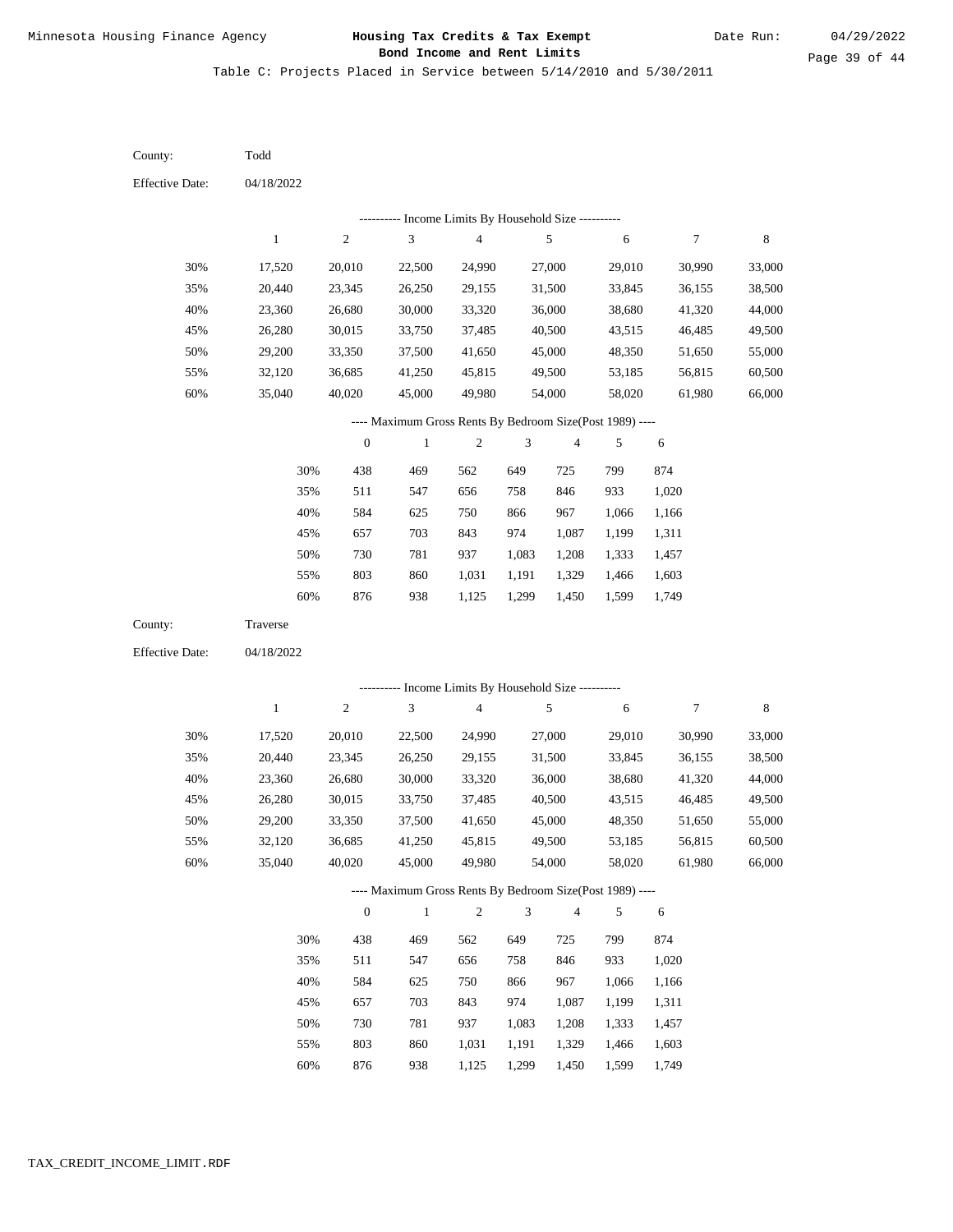Table C: Projects Placed in Service between 5/14/2010 and 5/30/2011

04/18/2022 04/18/2022 Wabasha Wadena 30% 35% 40% 45% 50% 55% 60% 30% 35% 40% 45% 50% 55% 60% 18,780 21,910 25,040 28,170 31,300 34,430 37,560 17,520 20,440 23,360 26,280 29,200 32,120 35,040 21,480 25,060 28,640 32,220 35,800 39,380 42,960 20,010 23,345 26,680 30,015 33,350 36,685 40,020 24,150 28,175 32,200 36,225 40,250 44,275 48,300 22,500 26,250 30,000 33,750 37,500 41,250 45,000 26,820 31,290 35,760 40,230 44,700 49,170 53,640 24,990 29,155 33,320 37,485 41,650 45,815 49,980 28,980 33,810 38,640 43,470 48,300 53,130 57,960 27,000 31,500 36,000 40,500 45,000 49,500 54,000 31,140 36,330 41,520 46,710 51,900 57,090 62,280 29,010 33,845 38,680 43,515 48,350 53,185 58,020 33,270 38,815 44,360 49,905 55,450 60,995 66,540 30,990 36,155 41,320 46,485 51,650 56,815 61,980 35,430 41,335 47,240 53,145 59,050 64,955 70,860 33,000 38,500 44,000 49,500 55,000 60,500 66,000 469 547 626 704 782 860 939 438 511 584 657 730 803 876 503 587 671 754 838 922 1,006 469 547 625 703 781 860 938 603 704 805 905 1,006 1,106 1,207 562 656 750 843 937 1,031 1,125 697 813 930 1,046 1,162 1,278 1,395 649 758 866 974 1,083 1,191 1,299 778 908 1,038 1,167 1,297 1,427 1,557 725 846 967 1,087 1,208 1,329 1,450 858 1,001 1,145 1,288 1,431 1,574 1,717 799 933 1,066 1,199 1,333 1,466 1,599 938 1,095 1,251 1,408 1,564 1,720 1,877 874 1,020 1,166 1,311 1,457 1,603 1,749 County: County: Effective Date: Effective Date: 1 1 2 2 3 3 4 4 5 5 6 6 7 7 8 8 0 0 1 1 2 2 3 3 4 4 5 5 6 6 ---------- Income Limits By Household Size ---------- ---------- Income Limits By Household Size ---------- ---- Maximum Gross Rents By Bedroom Size(Post 1989) ---- ---- Maximum Gross Rents By Bedroom Size(Post 1989) ---- 30% 35% 40% 45% 50% 55% 60% 30% 35% 40% 45% 50% 55% 60%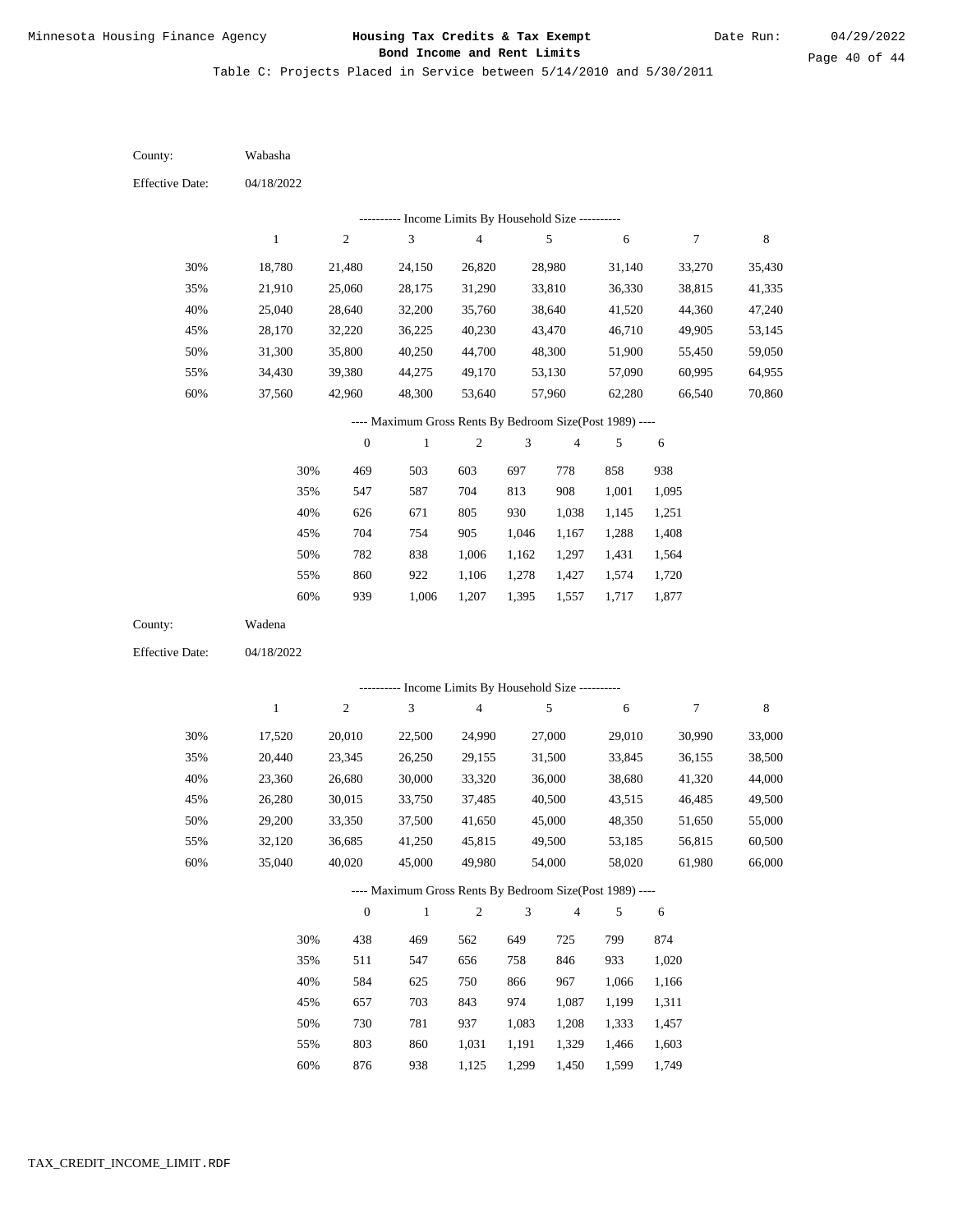Table C: Projects Placed in Service between 5/14/2010 and 5/30/2011

| County:                | Waseca       |                  |                                                          |                         |                |                         |            |            |             |
|------------------------|--------------|------------------|----------------------------------------------------------|-------------------------|----------------|-------------------------|------------|------------|-------------|
| <b>Effective Date:</b> | 04/18/2022   |                  |                                                          |                         |                |                         |            |            |             |
|                        |              |                  | ---------- Income Limits By Household Size ----------    |                         |                |                         |            |            |             |
|                        | $\mathbf{1}$ | $\sqrt{2}$       | $\mathfrak{Z}$                                           | $\overline{\mathbf{4}}$ |                | 5                       | $\sqrt{6}$ | $\tau$     | $\,$ 8 $\,$ |
| 30%                    | 17,580       | 20,070           | 22,590                                                   | 25,080                  |                | 27,090                  | 29,100     | 31,110     | 33,120      |
| 35%                    | 20,510       | 23,415           | 26,355                                                   | 29,260                  |                | 31,605                  | 33,950     | 36,295     | 38,640      |
| 40%                    | 23,440       | 26,760           | 30,120                                                   | 33,440                  |                | 36,120                  | 38,800     | 41,480     | 44,160      |
| 45%                    | 26,370       | 30,105           | 33,885                                                   | 37,620                  |                | 40,635                  | 43,650     | 46,665     | 49,680      |
| 50%                    | 29,300       | 33,450           | 37,650                                                   | 41,800                  |                | 45,150                  | 48,500     | 51,850     | 55,200      |
| 55%                    | 32,230       | 36,795           | 41,415                                                   | 45,980                  |                | 49,665                  | 53,350     | 57,035     | 60,720      |
| $60\%$                 | 35,160       | 40,140           | 45,180                                                   | 50,160                  |                | 54,180                  | 58,200     | 62,220     | 66,240      |
|                        |              |                  | ---- Maximum Gross Rents By Bedroom Size(Post 1989) ---- |                         |                |                         |            |            |             |
|                        |              | $\boldsymbol{0}$ | $\mathbf{1}$                                             | $\boldsymbol{2}$        | 3              | $\overline{\mathbf{4}}$ | 5          | 6          |             |
|                        | 30%          | 439              | 470                                                      | 564                     | 652            | 727                     | 802        | 877        |             |
|                        | 35%          | 512              | 549                                                      | 658                     | 760            | 848                     | 936        | 1,024      |             |
|                        | 40%          | 586              | 627                                                      | 753                     | 869            | 970                     | 1,070      | 1,170      |             |
|                        | 45%          | 659              | 705                                                      | 847                     | 978            | 1,091                   | 1,204      | 1,316      |             |
|                        | 50%          | 732              | 784                                                      | 941                     | 1,086          | 1,212                   | 1,338      | 1,463      |             |
|                        | 55%          | 805              | 862                                                      | 1,035                   | 1,195          | 1,333                   | 1,471      | 1,609      |             |
|                        | 60%          | 879              | 941                                                      | 1,129                   | 1,304          | 1,455                   | 1,605      | 1,755      |             |
| County:                | Washington   |                  |                                                          |                         |                |                         |            |            |             |
| <b>Effective Date:</b> | 04/18/2022   |                  |                                                          |                         |                |                         |            |            |             |
|                        |              |                  | ---------- Income Limits By Household Size ----------    |                         |                |                         |            |            |             |
|                        | $\,1$        | $\sqrt{2}$       | 3                                                        | $\overline{\mathbf{4}}$ |                | 5                       | $\sqrt{6}$ | $\tau$     | $\,$ 8 $\,$ |
| 30%                    | 24,660       | 28,170           | 31,680                                                   | 35,190                  |                | 38,010                  | 40,830     | 43,650     | 46,470      |
| 35%                    | 28,770       | 32,865           | 36,960                                                   | 41,055                  |                | 44,345                  | 47,635     | 50,925     | 54,215      |
| 40%                    | 32,880       | 37,560           | 42,240                                                   | 46,920                  |                | 50,680                  | 54,440     | 58,200     | 61,960      |
| 45%                    | 36,990       | 42,255           | 47,520                                                   | 52,785                  |                | 57,015                  | 61,245     | 65,475     | 69,705      |
| 50%                    | 41,100       | 46,950           | 52,800                                                   | 58,650                  |                | 63,350                  | 68,050     | 72,750     | 77,450      |
| 55%                    | 45,210       | 51,645           | 58,080                                                   | 64,515                  |                | 69,685                  | 74,855     | 80,025     | 85,195      |
| 60%                    | 49,320       | 56,340           | 63,360                                                   | 70,380                  |                | 76,020                  | 81,660     | 87,300     | 92,940      |
|                        |              |                  | ---- Maximum Gross Rents By Bedroom Size(Post 1989) ---- |                         |                |                         |            |            |             |
|                        |              | $\boldsymbol{0}$ | $\mathbf{1}$                                             | $\overline{c}$          | $\mathfrak{Z}$ | $\sqrt{4}$              | 5          | $\sqrt{6}$ |             |
|                        | 30%          | 616              | 660                                                      | 792                     | 915            | 1,020                   | 1,126      | 1,231      |             |
|                        | 35%          | 719              | 770                                                      | 924                     | 1,067          | 1,190                   | 1,314      | 1,436      |             |
|                        | 40%          | 822              | 880                                                      | 1,056                   | 1,220          | 1,361                   | 1,502      | 1,642      |             |
|                        | 45%          | 924              | 990                                                      | 1,188                   | 1,372          | 1,531                   | 1,689      | 1,847      |             |
|                        | 50%          | 1,027            | 1,100                                                    | 1,320                   | 1,525          | 1,701                   | 1,877      | 2,052      |             |
|                        | 55%          | 1,130            | 1,210                                                    | 1,452                   | 1,677          | 1,871                   | 2,065      | 2,258      |             |

1,233 1,320 1,584 1,830 2,041 2,253 2,463 60%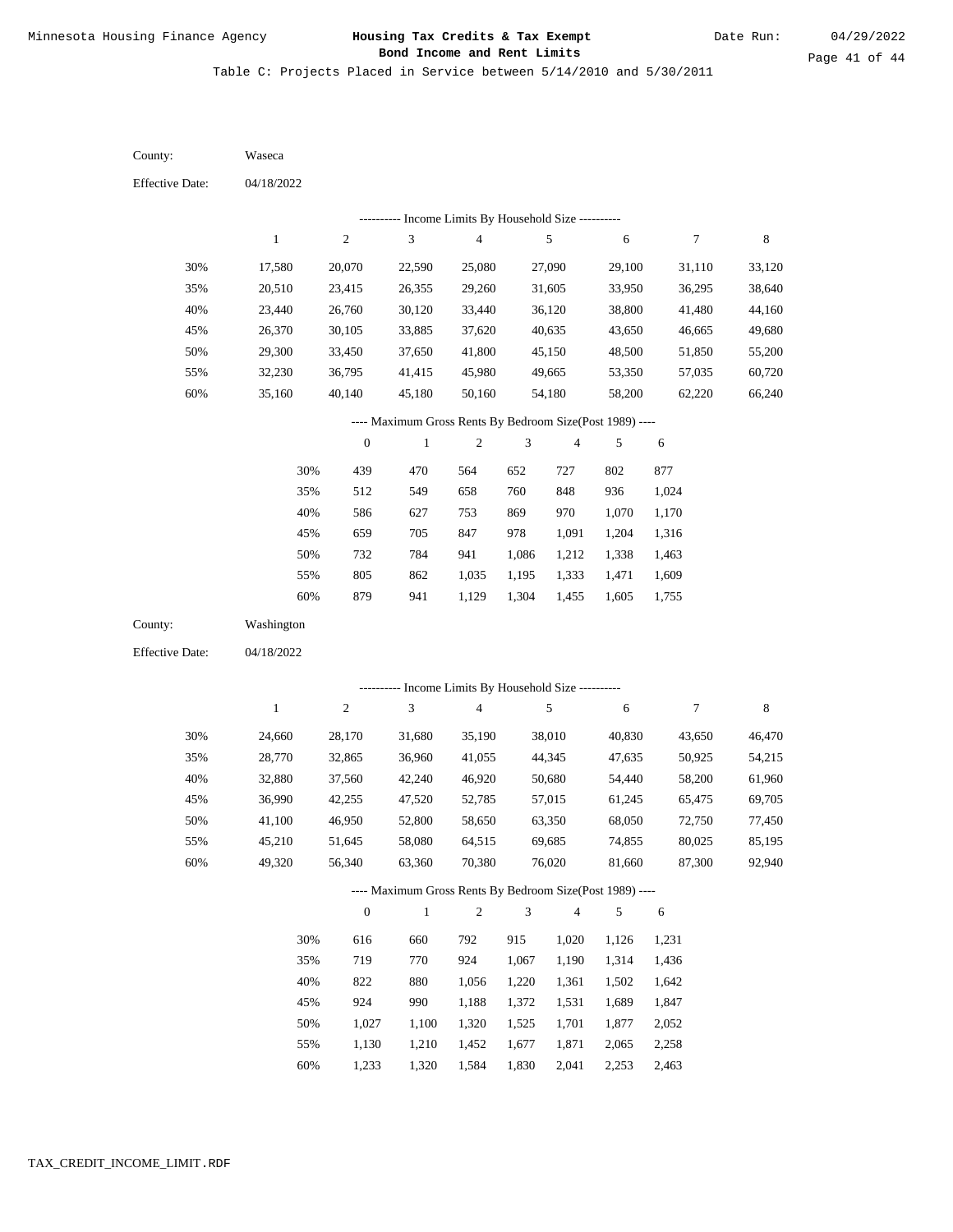Table C: Projects Placed in Service between 5/14/2010 and 5/30/2011

| County:                | Watonwan     |                  |                                                                                     |                                            |                |                |            |              |        |
|------------------------|--------------|------------------|-------------------------------------------------------------------------------------|--------------------------------------------|----------------|----------------|------------|--------------|--------|
| <b>Effective Date:</b> | 04/18/2022   |                  |                                                                                     |                                            |                |                |            |              |        |
|                        |              |                  |                                                                                     |                                            |                |                |            |              |        |
|                        | $\mathbf{1}$ | $\sqrt{2}$       | --------- Income Limits By Household Size ----------<br>$\ensuremath{\mathfrak{Z}}$ | $\overline{\mathbf{4}}$                    |                | 5              | 6          | $\tau$       | 8      |
|                        |              |                  |                                                                                     |                                            |                |                |            |              |        |
| 30%                    | 17,520       | 20,010           | 22,500                                                                              | 24,990                                     |                | 27,000         | 29,010     | 30,990       | 33,000 |
| 35%                    | 20,440       | 23,345           | 26,250                                                                              | 29,155                                     |                | 31,500         | 33,845     | 36,155       | 38,500 |
| 40%                    | 23,360       | 26,680           | 30,000                                                                              | 33,320                                     |                | 36,000         | 38,680     | 41,320       | 44,000 |
| 45%                    | 26,280       | 30,015           | 33,750                                                                              | 37,485                                     |                | 40,500         | 43,515     | 46,485       | 49,500 |
| 50%                    | 29,200       | 33,350           | 37,500                                                                              | 41,650                                     |                | 45,000         | 48,350     | 51,650       | 55,000 |
| 55%                    | 32,120       | 36,685           | 41,250                                                                              | 45,815                                     |                | 49,500         | 53,185     | 56,815       | 60,500 |
| 60%                    | 35,040       | 40,020           | 45,000                                                                              | 49,980                                     |                | 54,000         | 58,020     | 61,980       | 66,000 |
|                        |              |                  | ---- Maximum Gross Rents By Bedroom Size(Post 1989) ----                            |                                            |                |                |            |              |        |
|                        |              | $\boldsymbol{0}$ | $\mathbf{1}$                                                                        | $\sqrt{2}$                                 | 3              | $\sqrt{4}$     | 5          | 6            |        |
|                        | 30%          | 438              | 469                                                                                 | 562                                        | 649            | 725            | 799        | 874          |        |
|                        | 35%          | 511              | 547                                                                                 | 656                                        | 758            | 846            | 933        | 1,020        |        |
|                        | 40%          | 584              | 625                                                                                 | 750                                        | 866            | 967            | 1,066      | 1,166        |        |
|                        | 45%          | 657              | 703                                                                                 | 843                                        | 974            | 1,087          | 1,199      | 1,311        |        |
|                        | 50%          | 730              | 781                                                                                 | 937                                        | 1,083          | 1,208          | 1,333      | 1,457        |        |
|                        | 55%          | 803              | 860                                                                                 | 1,031                                      | 1,191          | 1,329          | 1,466      | 1,603        |        |
|                        | 60%          | 876              | 938                                                                                 | 1,125                                      | 1,299          | 1,450          | 1,599      | 1,749        |        |
| County:                |              |                  |                                                                                     |                                            |                |                |            |              |        |
|                        | Wilkin       |                  |                                                                                     |                                            |                |                |            |              |        |
| <b>Effective Date:</b> | 04/18/2022   |                  |                                                                                     |                                            |                |                |            |              |        |
|                        |              |                  |                                                                                     |                                            |                |                |            |              |        |
|                        |              |                  |                                                                                     | Income Limits By Household Size ---------- |                |                |            |              |        |
|                        | $\mathbf{1}$ | $\boldsymbol{2}$ | 3                                                                                   | $\overline{\mathbf{4}}$                    |                | 5              | 6          | 7            | 8      |
| 30%                    | 17,520       | 20,010           | 22,500                                                                              | 24,990                                     |                | 27,000         | 29,010     | 30,990       | 33,000 |
| 35%                    | 20,440       | 23,345           | 26,250                                                                              | 29,155                                     |                | 31,500         | 33,845     | 36,155       | 38,500 |
| 40%                    | 23,360       | 26,680           | 30,000                                                                              | 33,320                                     |                | 36,000         | 38,680     | 41,320       | 44,000 |
| 45%                    | 26,280       | 30,015           | 33,750                                                                              | 37,485                                     |                | 40,500         | 43,515     | 46,485       | 49,500 |
| 50%                    | 29,200       | 33,350           | 37,500                                                                              | 41,650                                     |                | 45,000         | 48,350     | 51,650       | 55,000 |
| 55%                    | 32,120       | 36,685           | 41,250                                                                              | 45,815                                     |                | 49,500         | 53,185     | 56,815       | 60,500 |
| 60%                    | 35,040       | 40,020           | 45,000                                                                              | 49,980                                     |                | 54,000         | 58,020     | 61,980       | 66,000 |
|                        |              |                  | ---- Maximum Gross Rents By Bedroom Size(Post 1989) ----                            |                                            |                |                |            |              |        |
|                        |              | $\boldsymbol{0}$ | $\mathbf{1}$                                                                        | $\mathfrak{2}$                             | $\mathfrak{Z}$ | $\overline{4}$ | 5          | 6            |        |
|                        |              |                  |                                                                                     |                                            |                |                |            |              |        |
|                        | 30%<br>35%   | 438              | 469                                                                                 | 562<br>656                                 | 649<br>758     | 725<br>846     | 799<br>933 | 874<br>1,020 |        |
|                        | 40%          | 511<br>584       | 547                                                                                 | 750                                        | 866            | 967            | 1,066      | 1,166        |        |
|                        | 45%          | 657              | 625<br>703                                                                          | 843                                        | 974            | 1,087          | 1,199      | 1,311        |        |
|                        | 50%          | 730              | 781                                                                                 | 937                                        | 1,083          | 1,208          | 1,333      | 1,457        |        |
|                        | 55%          | 803              | 860                                                                                 | 1,031                                      | 1,191          | 1,329          | 1,466      | 1,603        |        |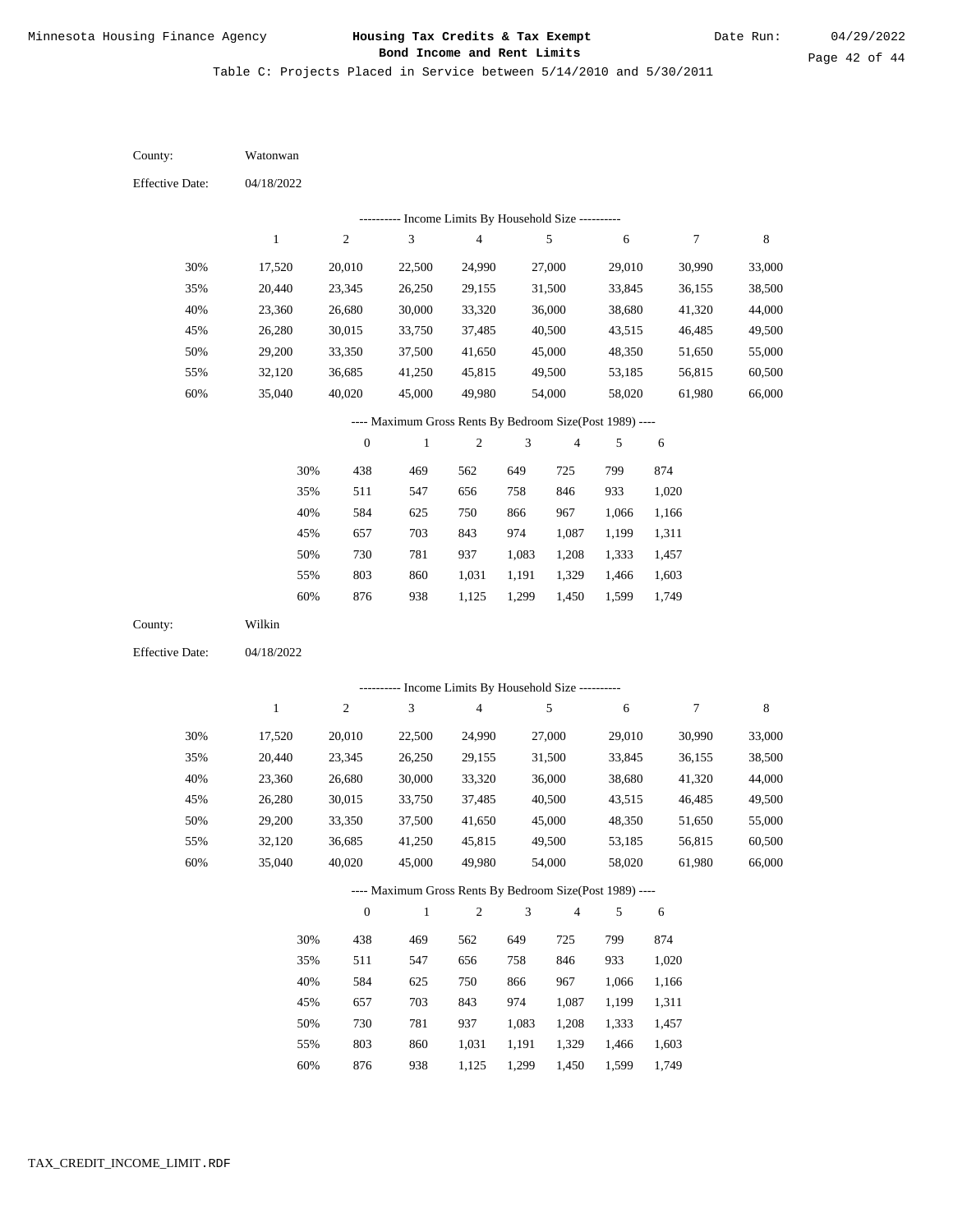Table C: Projects Placed in Service between 5/14/2010 and 5/30/2011

| County:                                                  | Winona                                                                                                                                          |                  |              |                         |       |            |        |                  |             |  |
|----------------------------------------------------------|-------------------------------------------------------------------------------------------------------------------------------------------------|------------------|--------------|-------------------------|-------|------------|--------|------------------|-------------|--|
| <b>Effective Date:</b>                                   | 04/18/2022                                                                                                                                      |                  |              |                         |       |            |        |                  |             |  |
| --------- Income Limits By Household Size ----------     |                                                                                                                                                 |                  |              |                         |       |            |        |                  |             |  |
|                                                          | $\mathbf{1}$                                                                                                                                    | $\boldsymbol{2}$ | $\sqrt{3}$   | $\overline{\mathbf{4}}$ |       | $\sqrt{5}$ | 6      | $\boldsymbol{7}$ | $\,$ 8 $\,$ |  |
| 30%                                                      | 18,360                                                                                                                                          | 21,000           | 23,610       | 26,220                  |       | 28,320     | 30,420 | 32,520           | 34,620      |  |
| 35%                                                      | 21,420                                                                                                                                          | 24,500           | 27,545       | 30,590                  |       | 33,040     | 35,490 | 37,940           | 40,390      |  |
| 40%                                                      | 24,480                                                                                                                                          | 28,000           | 31,480       | 34,960                  |       | 37,760     | 40,560 | 43,360           | 46,160      |  |
| 45%                                                      | 27,540                                                                                                                                          | 31,500           | 35,415       | 39,330                  |       | 42,480     | 45,630 | 48,780           | 51,930      |  |
| 50%                                                      | 30,600                                                                                                                                          | 35,000           | 39,350       | 43,700                  |       | 47,200     | 50,700 | 54,200           | 57,700      |  |
| 55%                                                      | 33,660                                                                                                                                          | 38,500           | 43,285       | 48,070                  |       | 51,920     | 55,770 | 59,620           | 63,470      |  |
| 60%                                                      | 36,720                                                                                                                                          | 42,000           | 47,220       | 52,440                  |       | 56,640     | 60,840 | 65,040           | 69,240      |  |
| ---- Maximum Gross Rents By Bedroom Size(Post 1989) ---- |                                                                                                                                                 |                  |              |                         |       |            |        |                  |             |  |
|                                                          |                                                                                                                                                 | $\boldsymbol{0}$ | $\mathbf{1}$ | 2                       | 3     | 4          | 5      | 6                |             |  |
|                                                          | 30%                                                                                                                                             | 459              | 492          | 590                     | 681   | 760        | 839    | 917              |             |  |
|                                                          | 35%                                                                                                                                             | 535              | 574          | 688                     | 795   | 887        | 979    | 1,070            |             |  |
|                                                          | 40%                                                                                                                                             | 612              | 656          | 787                     | 909   | 1,014      | 1,119  | 1,223            |             |  |
|                                                          | 45%                                                                                                                                             | 688              | 738          | 885                     | 1,022 | 1,140      | 1,258  | 1,376            |             |  |
|                                                          | 50%                                                                                                                                             | 765              | 820          | 983                     | 1,136 | 1,267      | 1,398  | 1,529            |             |  |
|                                                          | 55%                                                                                                                                             | 841              | 902          | 1,082                   | 1,249 | 1,394      | 1,538  | 1,682            |             |  |
|                                                          | 60%                                                                                                                                             | 918              | 984          | 1,180                   | 1,363 | 1,521      | 1,678  | 1,835            |             |  |
| County:                                                  | Wright                                                                                                                                          |                  |              |                         |       |            |        |                  |             |  |
| <b>Effective Date:</b>                                   | 04/18/2022                                                                                                                                      |                  |              |                         |       |            |        |                  |             |  |
|                                                          |                                                                                                                                                 |                  |              |                         |       |            |        |                  |             |  |
|                                                          | --------- Income Limits By Household Size ----------<br>$\,1$<br>$\boldsymbol{2}$<br>3<br>$\overline{\mathbf{4}}$<br>5<br>$\boldsymbol{7}$<br>6 |                  |              |                         |       |            |        |                  | $\,$ 8 $\,$ |  |
| 30%                                                      | 24,660                                                                                                                                          | 28,170           | 31,680       | 35,190                  |       | 38,010     | 40,830 | 43,650           | 46,470      |  |
| 35%                                                      | 28,770                                                                                                                                          | 32,865           | 36,960       | 41,055                  |       | 44,345     | 47,635 | 50,925           | 54,215      |  |
| 40%                                                      | 32,880                                                                                                                                          | 37,560           | 42,240       | 46,920                  |       | 50,680     | 54,440 | 58,200           | 61,960      |  |
| 45%                                                      | 36,990                                                                                                                                          | 42,255           | 47,520       | 52,785                  |       | 57,015     | 61,245 | 65,475           | 69,705      |  |
| 50%                                                      | 41,100                                                                                                                                          | 46,950           | 52,800       | 58,650                  |       | 63,350     | 68,050 | 72,750           | 77,450      |  |
| 55%                                                      | 45,210                                                                                                                                          | 51,645           | 58,080       | 64,515                  |       | 69,685     | 74,855 | 80,025           | 85,195      |  |
| 60%                                                      | 49,320                                                                                                                                          | 56,340           | 63,360       | 70,380                  |       | 76,020     | 81,660 | 87,300           | 92,940      |  |
| ---- Maximum Gross Rents By Bedroom Size(Post 1989) ---- |                                                                                                                                                 |                  |              |                         |       |            |        |                  |             |  |
|                                                          | $\boldsymbol{0}$<br>$\mathbf{1}$<br>$\overline{c}$<br>$\mathfrak{Z}$<br>$\overline{4}$<br>5<br>6                                                |                  |              |                         |       |            |        |                  |             |  |
|                                                          | 30%                                                                                                                                             | 616              | 660          | 792                     | 915   | 1,020      | 1,126  | 1,231            |             |  |
|                                                          | 35%                                                                                                                                             | 719              | 770          | 924                     | 1,067 | 1,190      | 1,314  | 1,436            |             |  |
|                                                          | 40%                                                                                                                                             | 822              | 880          | 1,056                   | 1,220 | 1,361      | 1,502  | 1,642            |             |  |
|                                                          | 45%                                                                                                                                             | 924              | 990          | 1,188                   | 1,372 | 1,531      | 1,689  | 1,847            |             |  |
|                                                          | 50%                                                                                                                                             | 1,027            | 1,100        | 1,320                   | 1,525 | 1,701      | 1,877  | 2,052            |             |  |
|                                                          | 55%                                                                                                                                             | 1,130            | 1,210        | 1,452                   | 1,677 | 1,871      | 2,065  | 2,258            |             |  |

1,233 1,320 1,584 1,830 2,041 2,253 2,463 60%